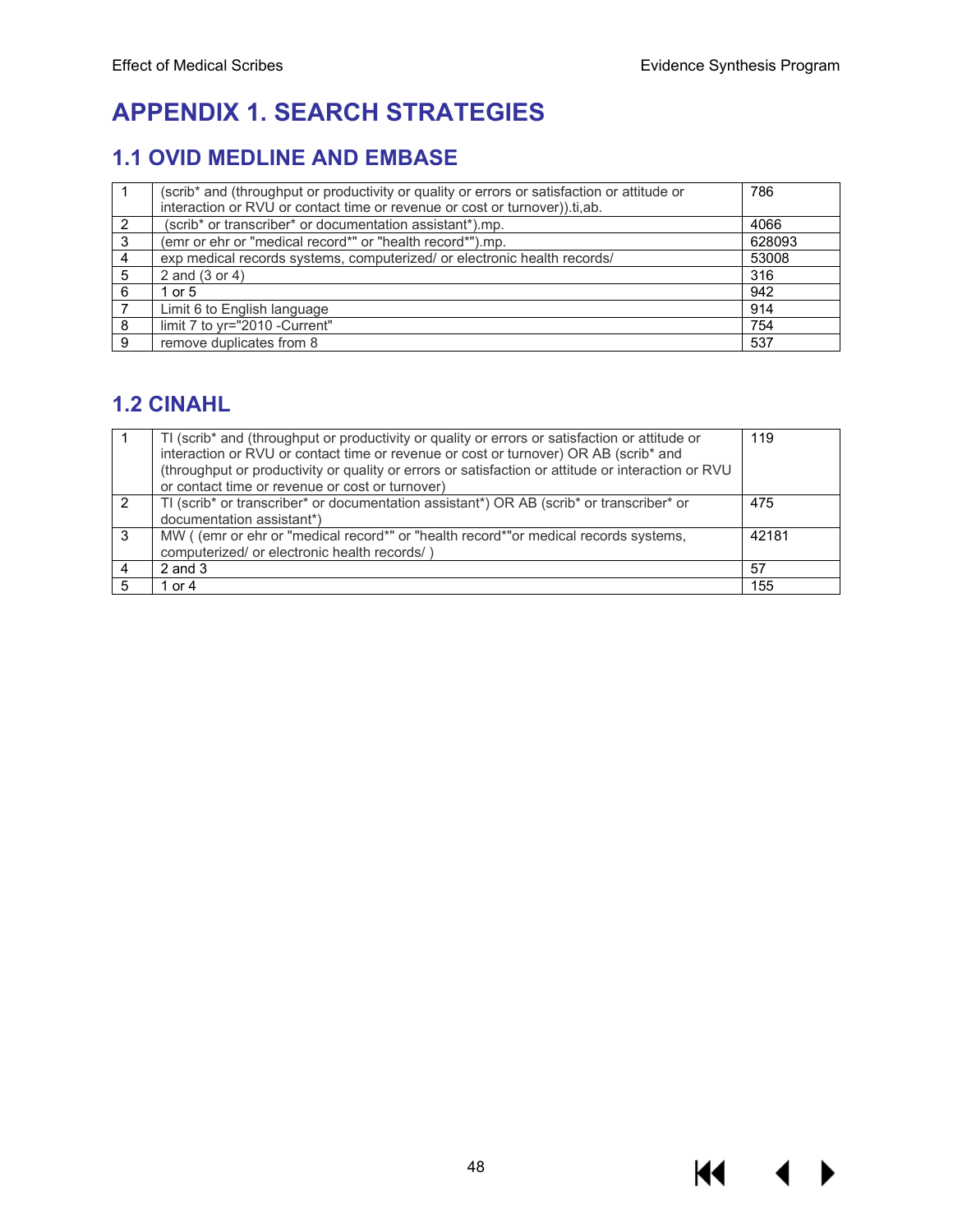# **APPENDIX 2. STUDY SELECTION**

|                     | <b>Inclusion Criteria</b>                                                                                                                                                                                                                                                                                                                                                                                                                                                                                   |                                                                                                                                                                                                                                                                                                                        | <b>Exclusion Criteria</b>    |
|---------------------|-------------------------------------------------------------------------------------------------------------------------------------------------------------------------------------------------------------------------------------------------------------------------------------------------------------------------------------------------------------------------------------------------------------------------------------------------------------------------------------------------------------|------------------------------------------------------------------------------------------------------------------------------------------------------------------------------------------------------------------------------------------------------------------------------------------------------------------------|------------------------------|
| <b>Population</b>   | Adult patients and/or practitioners in cardiology, orthopedic or emergency<br>department clinics<br>EXCEPTION: Study done in within VA, even if it is primary care or another<br>specialty                                                                                                                                                                                                                                                                                                                  | Must be medical clinic (exclude OR, cardiac cath or<br>laboratory settings)<br>Exclude studies in trauma service settings<br>Exclude Primary care clinics (please tag)<br>Exclude studies involving only children or pediatric clinics;<br>studies including adults and children must stratify results<br>based on age |                              |
| <b>Intervention</b> | "Medical scribe" or document assistant program that involves navigation of<br>electronic health record system (must provide some information about scribe<br>responsibilities/duties).                                                                                                                                                                                                                                                                                                                      | "Medical scribe" or "documentation assistant" programs<br>that don't involve an electronic medical record system<br>Medical transcriptionist or documentation assistant<br>programs that work remotely or transcribe based on<br>physician recordings                                                                  |                              |
| Comparator          | Any                                                                                                                                                                                                                                                                                                                                                                                                                                                                                                         |                                                                                                                                                                                                                                                                                                                        | Studies without a comparison |
| <b>Outcomes</b>     | Primary:<br>Secondary:<br><b>Patient satisfaction</b><br>Clinic efficiency (as measured by):<br># patients seen per day<br>Practitioner satisfaction<br>time to consult<br>Quality of documentation<br>Cost (expenses [scribe-related<br>time to appt<br>costs] and revenues [RVU, etc])<br>appointment length<br>Time needed to train scribes<br>ED waiting times<br>time in ED (time to hospital admission or<br>Scribe turnover<br>discharge to home)<br>Medical errors<br>left without being seen in ED |                                                                                                                                                                                                                                                                                                                        |                              |
| <b>Timing</b>       | Any                                                                                                                                                                                                                                                                                                                                                                                                                                                                                                         | Published prior to 2010                                                                                                                                                                                                                                                                                                |                              |
| <b>Setting</b>      | Any location (to include government, private, university-affiliated, and VA facilities<br>worldwide)                                                                                                                                                                                                                                                                                                                                                                                                        |                                                                                                                                                                                                                                                                                                                        |                              |

ED=emergency department; OR=operating room; RVU=relative value units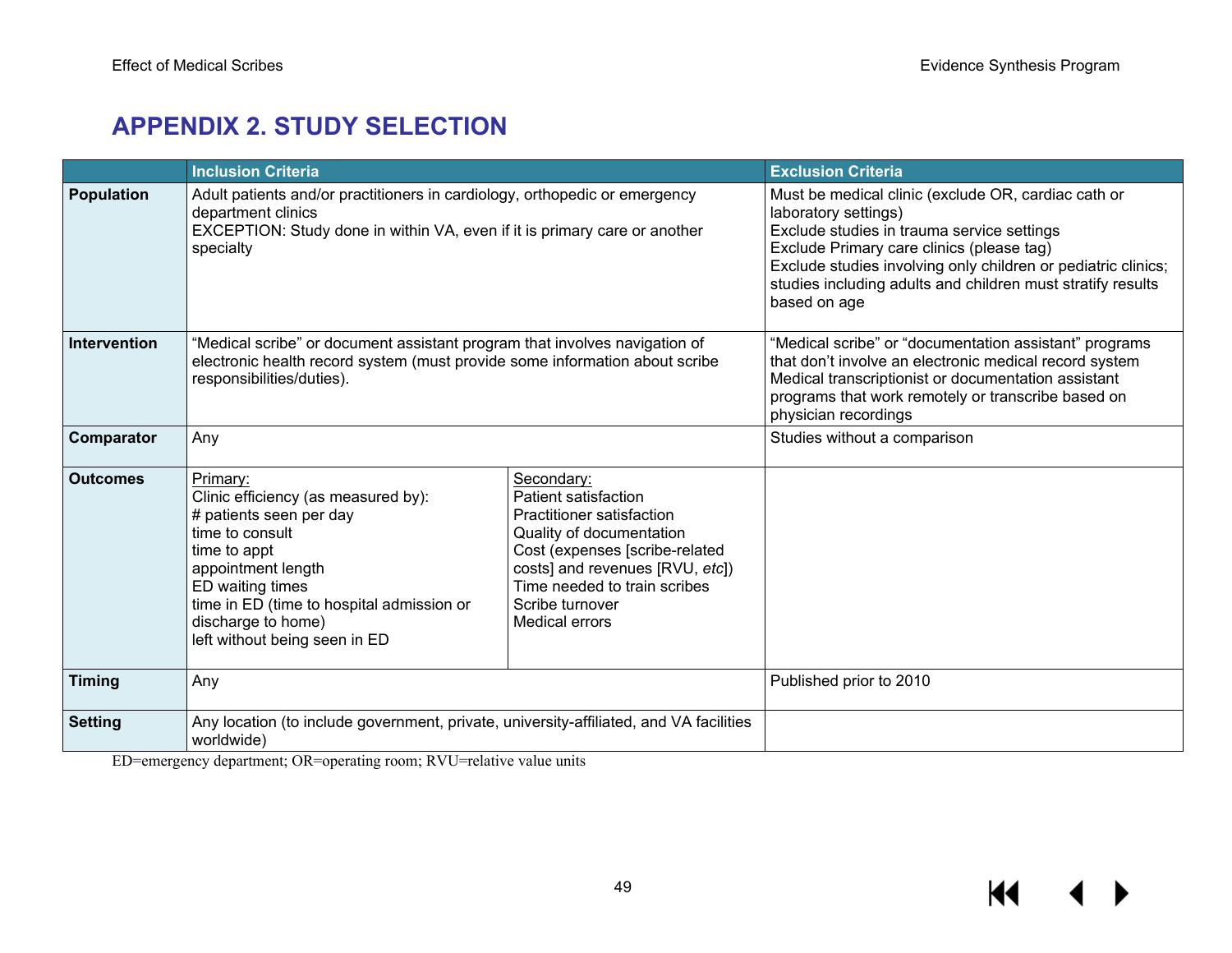# **APPENDIX 3. QUALITY ASSESSMENT CRITERIA**

## **3.1 RISK OF BIAS IN NON-RANDOMIZED STUDIES – OF INTERVENTIONS (ROBINS-I)13**

| <b>Bias due to confounding</b>                                                                                                                                                                                                                                                                               |                                                                                                                                                                                                                                                                                                                                                                                                                                                                                                                                                                                                                                                              |                                                                                                                                                                                                                                                                                                                                                                                                                        |                                                                                                                                                                                                                                                                                                                                                                                                       |  |  |  |  |  |
|--------------------------------------------------------------------------------------------------------------------------------------------------------------------------------------------------------------------------------------------------------------------------------------------------------------|--------------------------------------------------------------------------------------------------------------------------------------------------------------------------------------------------------------------------------------------------------------------------------------------------------------------------------------------------------------------------------------------------------------------------------------------------------------------------------------------------------------------------------------------------------------------------------------------------------------------------------------------------------------|------------------------------------------------------------------------------------------------------------------------------------------------------------------------------------------------------------------------------------------------------------------------------------------------------------------------------------------------------------------------------------------------------------------------|-------------------------------------------------------------------------------------------------------------------------------------------------------------------------------------------------------------------------------------------------------------------------------------------------------------------------------------------------------------------------------------------------------|--|--|--|--|--|
| Low                                                                                                                                                                                                                                                                                                          | <b>Moderate</b>                                                                                                                                                                                                                                                                                                                                                                                                                                                                                                                                                                                                                                              | <b>Serious</b>                                                                                                                                                                                                                                                                                                                                                                                                         | <b>Critical</b>                                                                                                                                                                                                                                                                                                                                                                                       |  |  |  |  |  |
| (the study is comparable to a well-<br>preformed randomized trial with regard to<br>this domain)<br>No confounding expected.                                                                                                                                                                                 | (the study is sound for a nonrandomized<br>study with regard to this domain but cannot<br>be considered comparable to a well-<br>performed randomized trial)<br>(i) Confounding expected, all known<br>important confounding domains<br>appropriately measured and controlled for;<br>and<br>(ii) Reliability and validity of measurement<br>of important domains were sufficient, such<br>that we do not expect serious residual<br>confounding.                                                                                                                                                                                                            | (the study has some important problems)<br>(i) At least one known important domain<br>was not appropriately measured, or not<br>controlled for;<br>or<br>(ii) Reliability or validity of measurement of<br>an important domain was low enough that<br>we expect serious residual confounding.                                                                                                                          | (the study is too problematic to provide any<br>useful evidence on the effects of<br>intervention)<br>(i) Confounding inherently not controllable<br>or<br>(ii) The use of negative controls strongly<br>suggests unmeasured confounding.                                                                                                                                                             |  |  |  |  |  |
| Bias in selection of participants into study                                                                                                                                                                                                                                                                 |                                                                                                                                                                                                                                                                                                                                                                                                                                                                                                                                                                                                                                                              |                                                                                                                                                                                                                                                                                                                                                                                                                        |                                                                                                                                                                                                                                                                                                                                                                                                       |  |  |  |  |  |
| Low                                                                                                                                                                                                                                                                                                          | <b>Moderate</b>                                                                                                                                                                                                                                                                                                                                                                                                                                                                                                                                                                                                                                              | <b>Serious</b>                                                                                                                                                                                                                                                                                                                                                                                                         | <b>Critical</b>                                                                                                                                                                                                                                                                                                                                                                                       |  |  |  |  |  |
| (the study is comparable to a well-<br>preformed randomized trial with regard to<br>this domain)<br>(i) All participants who would have been<br>eligible for the target trial were included in<br>the study;<br>and<br>(ii) For each participant, start of follow up<br>and start of intervention coincided. | (the study is sound for a nonrandomized<br>study with regard to this domain but cannot<br>be considered comparable to a well-<br>performed randomized trial)<br>(i) Selection into the study may have been<br>related to intervention and outcome; and<br>the authors used appropriate methods to<br>adjust for the selection bias;<br>or<br>(ii) Start of follow-up and start of<br>intervention do not coincide for all<br>participants;<br>and<br>(a) the proportion of participants for which<br>this was the case was too low to induce<br>important bias;<br>or<br>(b) the authors used appropriate methods<br>to adjust for the selection bias;<br>or | (the study has some important problems)<br>(i) Selection into the study was related (but<br>not very strongly) to intervention and<br>outcome; and This could not be adjusted<br>for in analyses;<br>or<br>(ii) Start of follow up and start of<br>intervention do not coincide; and A<br>potentially important amount of follow-up<br>time is missing from analyses; and the rate<br>ratio is not constant over time. | (the study is too problematic to provide any<br>useful evidence on the effects of<br>intervention)<br>(i) Selection into the study was very<br>strongly related to intervention and<br>outcome; and This could not be adjusted<br>for in analyses;<br>or<br>(ii) A substantial amount of follow-up time<br>is likely to be missing from<br>analyses; and the rate ratio is not constant<br>over time. |  |  |  |  |  |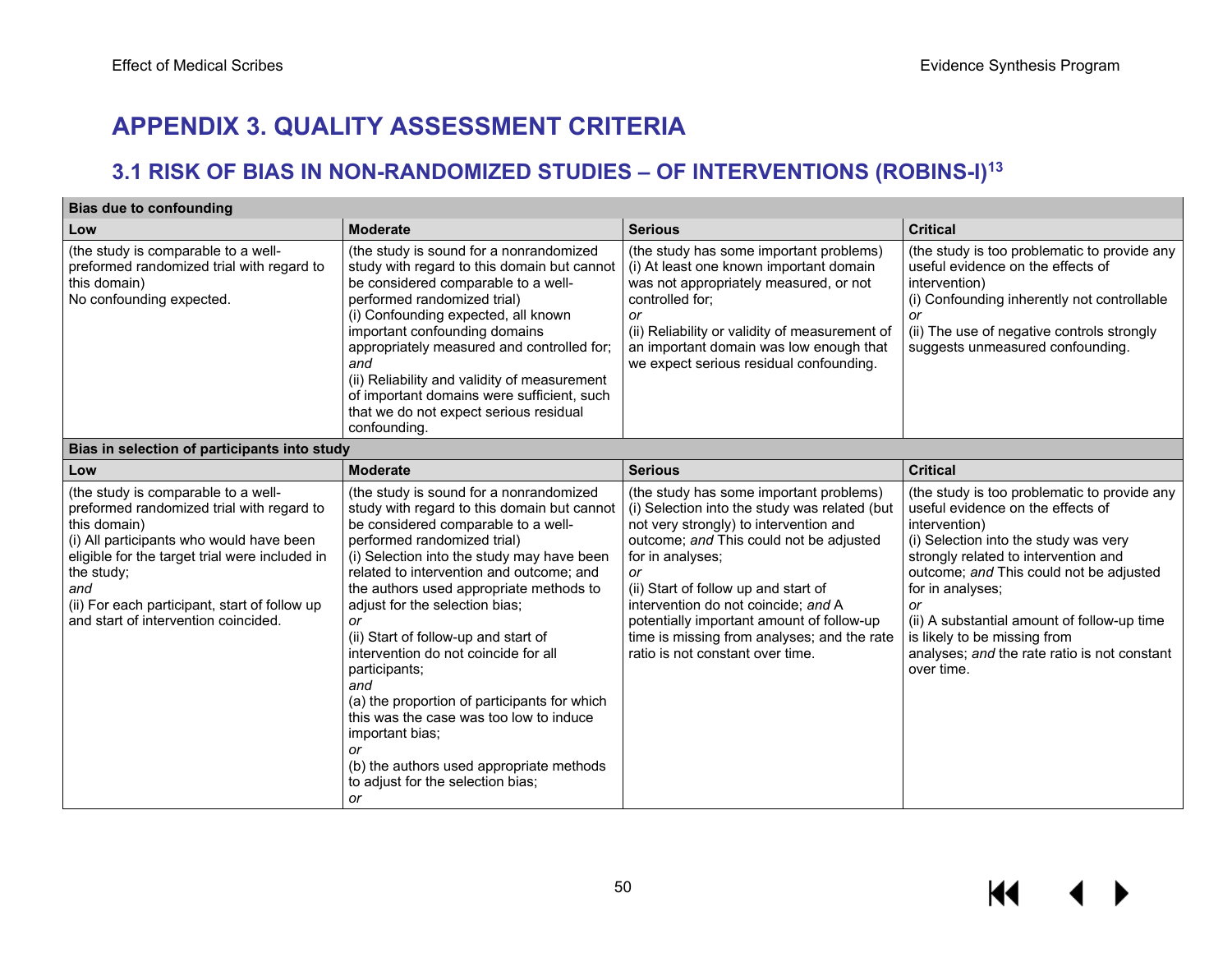| <b>Bias in classification of interventions</b><br>Low<br>(the study is comparable to a well-<br>preformed randomized trial with regard to<br>this domain)<br>(i) intervention status is well defined;<br>and<br>(ii) Intervention definition is based solely on<br>information collected at the time of<br>intervention.                                                                                                                                                                                                                                                                                                       | (c) the review authors are confident that<br>the rate (hazard) ratio for the effect of<br>intervention remains constant over time.<br><b>Moderate</b><br>(the study is sound for a nonrandomized<br>study with regard to this domain but cannot<br>be considered comparable to a well-<br>performed randomized trial)<br>(i) Intervention status is well defined;<br>and<br>(ii) Some aspects of the assignments of<br>intervention status were determined                                                                                                                                                                                                                                                                                                                                                                                                                                                                                                         | <b>Serious</b><br>(the study has some important problems)<br>(i) Intervention status is not well defined;<br>or<br>(ii) Major aspects of the assignments of<br>intervention status were determined in a<br>way that could have been affected by<br>knowledge of the outcome.                                                                                                                                                                                                                                                                                                                                                                                                                                                                                                                                   | <b>Critical</b><br>(the study is too problematic to provide any<br>useful evidence on the effects of<br>intervention)<br>(Unusual) An extremely high amount of<br>misclassification of intervention status, e.g.<br>because of unusually strong recall biases.                                                                                                                                                                                                                                                                                                                                                                                                                                                                                                                                                                                                                                                     |  |  |  |
|--------------------------------------------------------------------------------------------------------------------------------------------------------------------------------------------------------------------------------------------------------------------------------------------------------------------------------------------------------------------------------------------------------------------------------------------------------------------------------------------------------------------------------------------------------------------------------------------------------------------------------|--------------------------------------------------------------------------------------------------------------------------------------------------------------------------------------------------------------------------------------------------------------------------------------------------------------------------------------------------------------------------------------------------------------------------------------------------------------------------------------------------------------------------------------------------------------------------------------------------------------------------------------------------------------------------------------------------------------------------------------------------------------------------------------------------------------------------------------------------------------------------------------------------------------------------------------------------------------------|----------------------------------------------------------------------------------------------------------------------------------------------------------------------------------------------------------------------------------------------------------------------------------------------------------------------------------------------------------------------------------------------------------------------------------------------------------------------------------------------------------------------------------------------------------------------------------------------------------------------------------------------------------------------------------------------------------------------------------------------------------------------------------------------------------------|--------------------------------------------------------------------------------------------------------------------------------------------------------------------------------------------------------------------------------------------------------------------------------------------------------------------------------------------------------------------------------------------------------------------------------------------------------------------------------------------------------------------------------------------------------------------------------------------------------------------------------------------------------------------------------------------------------------------------------------------------------------------------------------------------------------------------------------------------------------------------------------------------------------------|--|--|--|
|                                                                                                                                                                                                                                                                                                                                                                                                                                                                                                                                                                                                                                | retrospectively.                                                                                                                                                                                                                                                                                                                                                                                                                                                                                                                                                                                                                                                                                                                                                                                                                                                                                                                                                   |                                                                                                                                                                                                                                                                                                                                                                                                                                                                                                                                                                                                                                                                                                                                                                                                                |                                                                                                                                                                                                                                                                                                                                                                                                                                                                                                                                                                                                                                                                                                                                                                                                                                                                                                                    |  |  |  |
|                                                                                                                                                                                                                                                                                                                                                                                                                                                                                                                                                                                                                                | Bias due to deviations from intended intervention                                                                                                                                                                                                                                                                                                                                                                                                                                                                                                                                                                                                                                                                                                                                                                                                                                                                                                                  |                                                                                                                                                                                                                                                                                                                                                                                                                                                                                                                                                                                                                                                                                                                                                                                                                |                                                                                                                                                                                                                                                                                                                                                                                                                                                                                                                                                                                                                                                                                                                                                                                                                                                                                                                    |  |  |  |
| Low                                                                                                                                                                                                                                                                                                                                                                                                                                                                                                                                                                                                                            | <b>Moderate</b>                                                                                                                                                                                                                                                                                                                                                                                                                                                                                                                                                                                                                                                                                                                                                                                                                                                                                                                                                    | <b>Serious</b>                                                                                                                                                                                                                                                                                                                                                                                                                                                                                                                                                                                                                                                                                                                                                                                                 | <b>Critical</b>                                                                                                                                                                                                                                                                                                                                                                                                                                                                                                                                                                                                                                                                                                                                                                                                                                                                                                    |  |  |  |
| (the study is comparable to a well-<br>preformed randomized trial with regard to<br>this domain)<br>Effect of assignment to intervention:<br>(i) Any deviations from intended<br>intervention reflected usual practice;<br>or<br>(ii) Any deviations from usual practice were<br>unlikely to impact on the outcome.<br><b>Effect of starting and adhering</b><br>to intervention:<br>The important co-interventions were<br>balanced across intervention groups, and<br>there were no deviations from the intended<br>interventions (in terms of implementation or<br>adherence) that were likely to impact on<br>the outcome. | (the study is sound for a nonrandomized<br>study with regard to this domain but cannot<br>be considered comparable to a well-<br>performed randomized trial)<br><b>Effect of assignment to intervention:</b><br>There were deviations from usual practice,<br>but their impact on the outcome is<br>expected to be slight.<br><b>Effect of starting and adhering to</b><br>intervention:<br>(i) There were deviations from intended<br>intervention, but their impact on the<br>outcome is expected to be slight.<br>or<br>(ii) The important co-interventions were not<br>balanced across intervention groups, or<br>there were deviations from the intended<br>interventions (in terms of implementation<br>and/or adherence) that were likely to<br>impact on the outcome; and The analysis<br>was appropriate to estimate the effect of<br>starting and adhering to intervention,<br>allowing for deviations (in terms of<br>implementation, adherence and co- | (the study has some important problems)<br>Effect of assignment to intervention:<br>There were deviations from usual practice<br>that were unbalanced between the<br>intervention groups and likely to have<br>affected the outcome.<br>Effect of starting and adhering to<br>intervention:<br>(i) The important co-interventions were not<br>balanced across intervention groups, or<br>there were deviations from the intended<br>interventions (in terms of implementation<br>and/or adherence) that were likely to<br>impact on the outcome;<br>and<br>(ii) The analysis was not appropriate to<br>estimate the effect of starting and adhering<br>to intervention, allowing for deviations (in<br>terms of implementation, adherence and<br>cointervention) that were likely to impact on<br>the outcome. | (the study is too problematic to provide any<br>useful evidence on the effects of<br>intervention)<br>Effect of assignment to intervention:<br>There were substantial deviations from<br>usual practice that were unbalanced<br>between the intervention groups and likely<br>to have affected the outcome.<br>Effect of starting and adhering to<br>intervention:<br>(i) There were substantial imbalances in<br>important cointerventions across<br>intervention groups, or there were<br>substantial deviations from the intended<br>interventions (in terms of implementation<br>and/or adherence) that were likely to<br>impact on the outcome;<br>and<br>(ii) The analysis was not appropriate to<br>estimate the effect of starting and adhering<br>to intervention, allowing for deviations (in<br>terms of implementation, adherence and<br>cointervention) that were likely to impact on<br>the outcome. |  |  |  |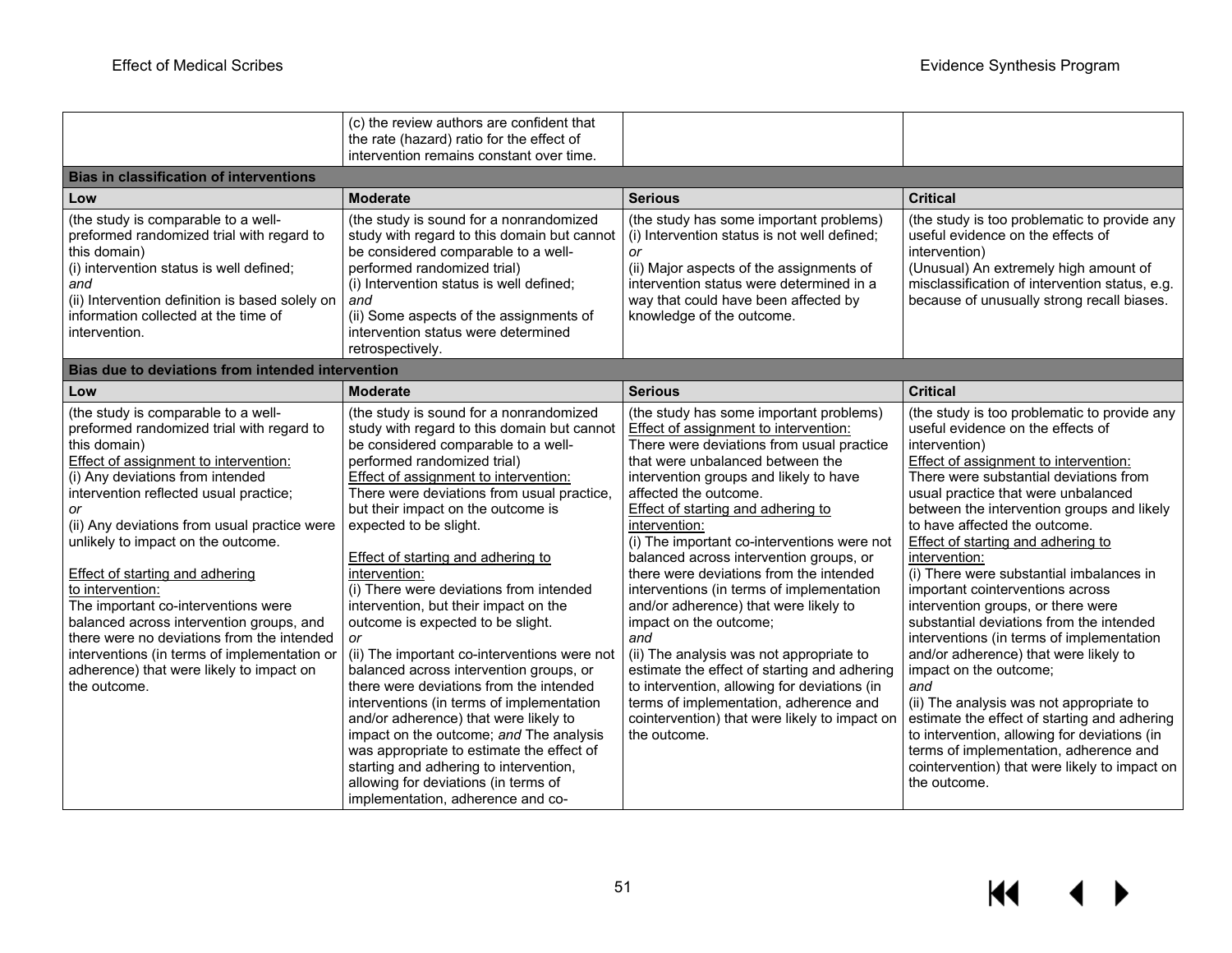|                                                                                                                                                                                                                                                                                                                                                                                                                                                                                                                                                      | intervention) that were likely to impact on<br>the outcome.                                                                                                                                                                                                                                                                                                                                                                                                                                               |                                                                                                                                                                                                                                                                                                                                                                                                                                                                                                                         |                                                                                                                                                                                                                                                                                                                      |
|------------------------------------------------------------------------------------------------------------------------------------------------------------------------------------------------------------------------------------------------------------------------------------------------------------------------------------------------------------------------------------------------------------------------------------------------------------------------------------------------------------------------------------------------------|-----------------------------------------------------------------------------------------------------------------------------------------------------------------------------------------------------------------------------------------------------------------------------------------------------------------------------------------------------------------------------------------------------------------------------------------------------------------------------------------------------------|-------------------------------------------------------------------------------------------------------------------------------------------------------------------------------------------------------------------------------------------------------------------------------------------------------------------------------------------------------------------------------------------------------------------------------------------------------------------------------------------------------------------------|----------------------------------------------------------------------------------------------------------------------------------------------------------------------------------------------------------------------------------------------------------------------------------------------------------------------|
| <b>Bias due to missing data</b>                                                                                                                                                                                                                                                                                                                                                                                                                                                                                                                      |                                                                                                                                                                                                                                                                                                                                                                                                                                                                                                           |                                                                                                                                                                                                                                                                                                                                                                                                                                                                                                                         |                                                                                                                                                                                                                                                                                                                      |
| Low                                                                                                                                                                                                                                                                                                                                                                                                                                                                                                                                                  | <b>Moderate</b>                                                                                                                                                                                                                                                                                                                                                                                                                                                                                           | <b>Serious</b>                                                                                                                                                                                                                                                                                                                                                                                                                                                                                                          | <b>Critical</b>                                                                                                                                                                                                                                                                                                      |
| (the study is comparable to a well-<br>preformed randomized trial with regard to<br>this domain)<br>(i) Data were reasonably complete;<br>or<br>(ii) Proportions of and reasons for missing<br>participants were similar across<br>intervention groups;<br>or<br>(iii) The analysis addressed missing data<br>and is likely to have removed any risk of<br>bias.                                                                                                                                                                                     | (the study is sound for a nonrandomized<br>study with regard to this domain but cannot<br>be considered comparable to a well-<br>performed randomized trial)<br>(i) Proportions of and reasons for missing<br>participants differ slightly across<br>intervention groups;<br>and<br>(ii) The analysis is unlikely to have<br>removed the risk of bias arising from the<br>missing data.                                                                                                                   | (the study has some important problems)<br>(i) Proportions of missing participants differ<br>substantially across interventions;<br>or Reasons for missingness differ<br>substantially across interventions;<br>and<br>(ii) The analysis is unlikely to have<br>removed the risk of bias arising from the<br>missing data;<br>or Missing data were addressed<br>inappropriately in the analysis;<br>or the nature of the missing data means<br>that the risk of bias cannot be removed<br>through appropriate analysis. | (the study is too problematic to provide any<br>useful evidence on the effects of<br>intervention)<br>(i) (Unusual) There were critical differences<br>between interventions in participants with<br>missing data;<br>and<br>(ii) Missing data were not, or could not, be<br>addressed through appropriate analysis. |
| <b>Bias in measurement of outcomes</b>                                                                                                                                                                                                                                                                                                                                                                                                                                                                                                               |                                                                                                                                                                                                                                                                                                                                                                                                                                                                                                           |                                                                                                                                                                                                                                                                                                                                                                                                                                                                                                                         |                                                                                                                                                                                                                                                                                                                      |
| Low                                                                                                                                                                                                                                                                                                                                                                                                                                                                                                                                                  | <b>Moderate</b>                                                                                                                                                                                                                                                                                                                                                                                                                                                                                           | <b>Serious</b>                                                                                                                                                                                                                                                                                                                                                                                                                                                                                                          | <b>Critical</b>                                                                                                                                                                                                                                                                                                      |
| (the study is comparable to a well-<br>preformed randomized trial with regard to<br>this domain)<br>(i) The methods of outcome assessment<br>were comparable across intervention<br>groups;<br>and<br>(ii) The outcome measure was unlikely to<br>be influenced by knowledge of the<br>intervention received by study participants<br>(i.e. is objective) or the outcome assessors<br>were unaware of the intervention received<br>by study participants;<br>and<br>(iii) Any error in measuring the outcome is<br>unrelated to intervention status. | (the study is sound for a nonrandomized<br>study with regard to this domain but cannot<br>be considered comparable to a well-<br>performed randomized trial)<br>(i) The methods of outcome assessment<br>were comparable across intervention<br>groups;<br>and<br>(ii) The outcome measure is only minimally<br>influenced by knowledge of the intervention<br>received by study participants;<br>and<br>(iii) Any error in measuring the outcome is<br>only minimally related to intervention<br>status. | (the study has some important problems)<br>(i) The methods of outcome assessment<br>were not comparable across intervention<br>groups;<br>or<br>(ii) The outcome measure was subjective<br>(i.e. vulnerable to influence by knowledge<br>of the intervention received by study<br>participants); and the outcome was<br>assessed by assessors aware of the<br>intervention received by study participants;<br>or<br>(iii) Error in measuring the outcome was<br>related to intervention status.                         | (the study is too problematic to provide any<br>useful evidence on the effects of<br>intervention)<br>The methods of outcome assessment were<br>so different that they cannot reasonably be<br>compared across intervention groups.                                                                                  |
| Bias in selection of the reported result                                                                                                                                                                                                                                                                                                                                                                                                                                                                                                             |                                                                                                                                                                                                                                                                                                                                                                                                                                                                                                           |                                                                                                                                                                                                                                                                                                                                                                                                                                                                                                                         |                                                                                                                                                                                                                                                                                                                      |
| Low                                                                                                                                                                                                                                                                                                                                                                                                                                                                                                                                                  | <b>Moderate</b>                                                                                                                                                                                                                                                                                                                                                                                                                                                                                           | <b>Serious</b>                                                                                                                                                                                                                                                                                                                                                                                                                                                                                                          | <b>Critical</b>                                                                                                                                                                                                                                                                                                      |
| (the study is comparable to a well-<br>preformed randomized trial with regard to<br>this domain)                                                                                                                                                                                                                                                                                                                                                                                                                                                     | (the study is sound for a nonrandomized<br>study with regard to this domain but cannot                                                                                                                                                                                                                                                                                                                                                                                                                    | (the study has some important problems)                                                                                                                                                                                                                                                                                                                                                                                                                                                                                 | (the study is too problematic to provide any<br>useful evidence on the effects of<br>intervention)                                                                                                                                                                                                                   |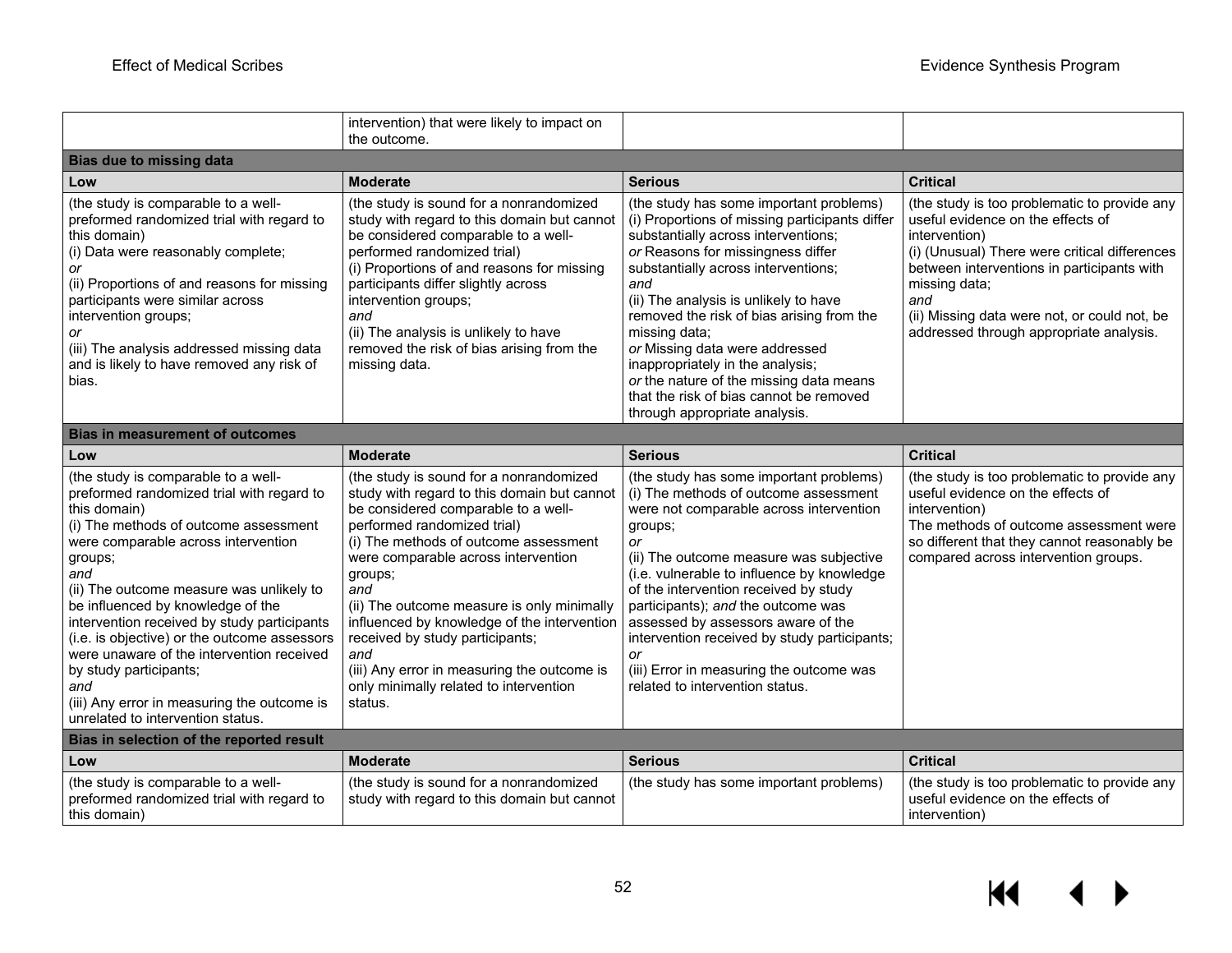| There is clear evidence (usually through<br>examination of a pre-registered protocol or<br>statistical analysis plan) that all reported<br>results correspond to all intended<br>outcomes, analyses and subcohorts. | be considered comparable to a well-<br>performed randomized trial)<br>(i) The outcome measurements and<br>analyses are consistent with an a priori<br>plan; or are clearly defined and both<br>internally and externally consistent;<br>and<br>(ii) There is no indication of selection of the<br>reported analysis from among multiple<br>analyses:<br>and<br>(iii) There is no indication of selection of<br>the cohort or subgroups for analysis and<br>reporting on the basis of the results. | (i) Outcomes are defined in different ways<br>in the methods and results sections, or in<br>different publications of the study;<br>or<br>(ii) There is a high risk of selective<br>reporting from among multiple analyses;<br>(iii) The cohort or subgroup is selected<br>from a larger study for analysis and<br>appears to be reported on the basis of the<br>results. | (i) There is evidence or strong suspicion of<br>selective reporting of results;<br>and<br>(ii) The unreported results are likely to be<br>substantially different from the reported<br>results. |
|---------------------------------------------------------------------------------------------------------------------------------------------------------------------------------------------------------------------|---------------------------------------------------------------------------------------------------------------------------------------------------------------------------------------------------------------------------------------------------------------------------------------------------------------------------------------------------------------------------------------------------------------------------------------------------------------------------------------------------|---------------------------------------------------------------------------------------------------------------------------------------------------------------------------------------------------------------------------------------------------------------------------------------------------------------------------------------------------------------------------|-------------------------------------------------------------------------------------------------------------------------------------------------------------------------------------------------|
|---------------------------------------------------------------------------------------------------------------------------------------------------------------------------------------------------------------------|---------------------------------------------------------------------------------------------------------------------------------------------------------------------------------------------------------------------------------------------------------------------------------------------------------------------------------------------------------------------------------------------------------------------------------------------------------------------------------------------------|---------------------------------------------------------------------------------------------------------------------------------------------------------------------------------------------------------------------------------------------------------------------------------------------------------------------------------------------------------------------------|-------------------------------------------------------------------------------------------------------------------------------------------------------------------------------------------------|

## **3.2 COCHRANE RISK OF BIAS ASSESSMENT14**

| Domains                                                                                                                                                                                         | Low                                                        | <b>Unclear</b>                                              | High                                                                 |
|-------------------------------------------------------------------------------------------------------------------------------------------------------------------------------------------------|------------------------------------------------------------|-------------------------------------------------------------|----------------------------------------------------------------------|
| Randomization generation<br>Allocation concealment<br><b>Blinding of participants and personnel</b><br><b>Blinding of outcome assessors</b><br>Incomplete outcome data<br>l Selective reporting | Plausible bias unlikely to<br>seriously alter the results. | Plausible bias that raises some<br>doubt about the results. | Plausible bias that seriously<br>weakens confidence in the<br>result |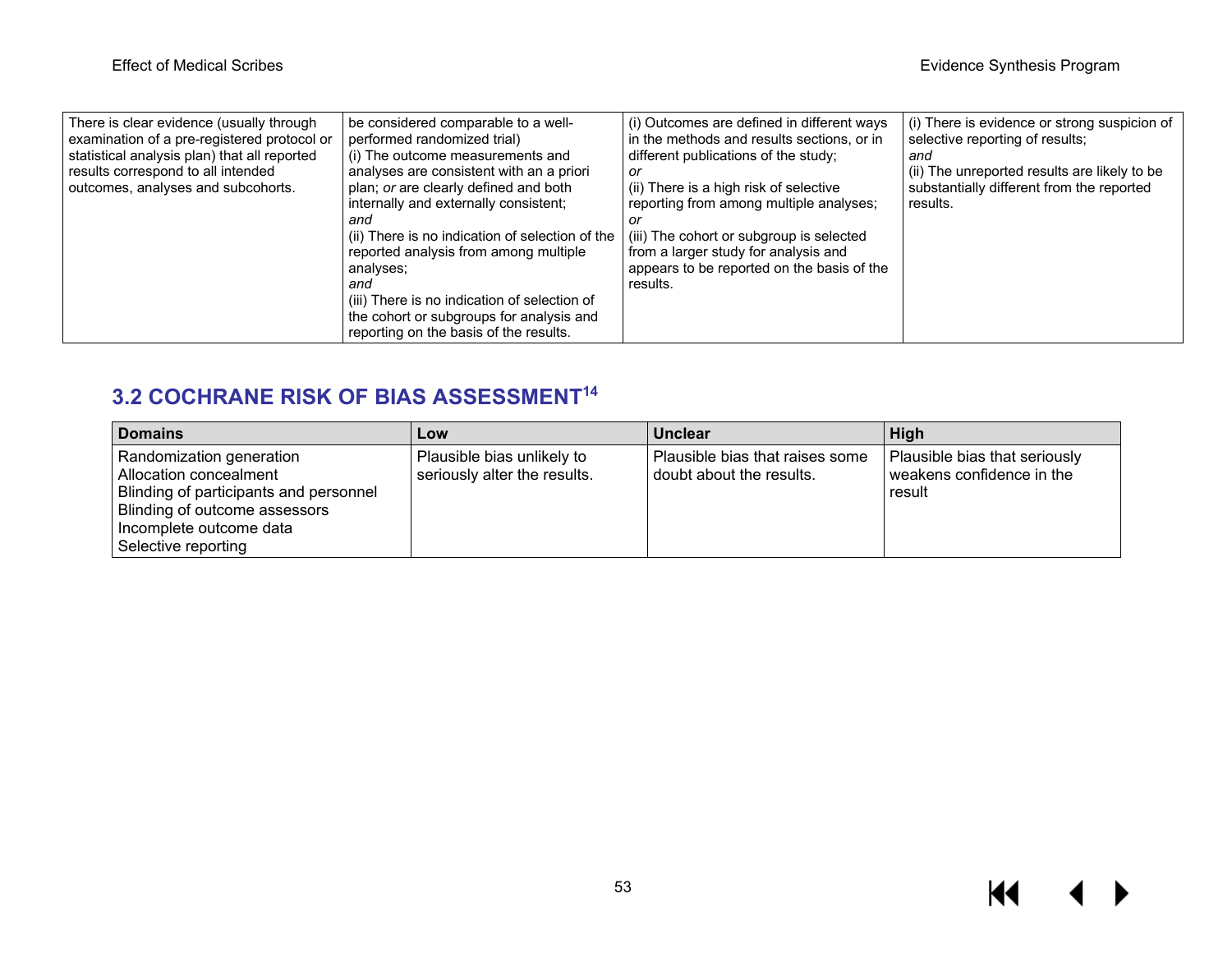# **APPENDIX 4. QUALITY ASSESSMENT FOR ELIGIBLE PUBLICATIONS**

## **4.1 NON-RANDOMIZED STUDIES**

| <b>Author, Year</b>         | <b>Bias due to</b><br>confounding | <b>Bias in</b><br>selection of<br>participants | <b>Bias in</b><br>classification of<br>interventions | <b>Bias due to</b><br>deviations for<br>intended<br><b>interventions</b> | <b>Bias due to</b><br>missing data | <b>Bias in</b><br>measurement<br>of outcomes | <b>Bias in</b><br>selection of the<br>reported result | <b>Overall</b> |
|-----------------------------|-----------------------------------|------------------------------------------------|------------------------------------------------------|--------------------------------------------------------------------------|------------------------------------|----------------------------------------------|-------------------------------------------------------|----------------|
| Allen, 2014 <sup>42</sup>   | Serious                           | Serious                                        | Low                                                  | No information                                                           | Serious                            | Moderate                                     | Moderate                                              | Serious        |
| Arya, 201043                | Moderate                          | Moderate                                       | Moderate                                             | Moderate                                                                 | Low                                | Low                                          | Moderate                                              | Moderate       |
| Bank, 2013 <sup>28</sup>    | Moderate                          | Critical                                       | Moderate                                             | Moderate                                                                 | Moderate                           | Low                                          | Low                                                   | Critical       |
| Bank, 2015 <sup>29</sup>    | Serious                           | Moderate                                       | Moderate                                             | Moderate                                                                 | Moderate                           | Moderate                                     | Moderate                                              | Serious        |
| Bastani, 201444             | Serious                           | Serious                                        | Moderate                                             | No information                                                           | No information                     | Moderate                                     | Moderate                                              | Serious        |
| Dunlop, 2018 <sup>34</sup>  | Serious                           | Moderate                                       | Low                                                  | Low                                                                      | Low                                | Low                                          | Low                                                   | Serious        |
| Graves, 201846              | Serious                           | Moderate                                       | Low                                                  | Low                                                                      | Low                                | Low                                          | Low                                                   | Serious        |
| Heaton, 2016 <sup>36</sup>  | Serious                           | Low                                            | Low                                                  | Low                                                                      | Low                                | Moderate                                     | Moderate                                              | Serious        |
| Heaton, 2017a <sup>37</sup> | Serious                           | Low                                            | Low                                                  | No information                                                           | Low                                | Moderate                                     | Moderate                                              | Serious        |
| Heaton, 2017b <sup>38</sup> | Moderate                          | Low                                            | Low                                                  | Low                                                                      | Low                                | Low                                          | Low                                                   | Moderate       |
| Heaton, 2018 <sup>39</sup>  | Serious                           | Moderate                                       | Low                                                  | No information                                                           | No information                     | Serious                                      | Moderate                                              | Serious        |
| Heaton, 2019a <sup>41</sup> | Serious                           | Moderate                                       | Low                                                  | No information                                                           | Low                                | Low                                          | Moderate                                              | Serious        |
| Heaton, 2019b <sup>40</sup> | Serious                           | Moderate                                       | Low                                                  | No information                                                           | No information                     | Low                                          | Moderate                                              | Serious        |
| Hess, 2015 <sup>47</sup>    | Serious                           | Serious                                        | Low                                                  | No information                                                           | Serious                            | Moderate                                     | Moderate                                              | Serious        |
| Ou, 201748                  | Serious                           | Serious                                        | Low                                                  | No information                                                           | No information                     | Serious                                      | Moderate                                              | Serious        |
| Shuaib, 2017 <sup>49</sup>  | Serious                           | Moderate                                       | Moderate                                             | Moderate                                                                 | No information                     | Moderate                                     | Moderate                                              | Serious        |
| <b>Walker, 201430</b>       | Critical                          | Critical                                       | Moderate                                             | Moderate                                                                 | Moderate                           | Moderate                                     | Moderate                                              | Critical       |
| Walker, 2016a <sup>31</sup> | Serious                           | Moderate                                       | Moderate                                             | Moderate                                                                 | Moderate                           | Moderate                                     | Moderate                                              | Serious        |
| Walker, 2016b <sup>32</sup> | Serious                           | Moderate                                       | Moderate                                             | Moderate                                                                 | Moderate                           | Moderate                                     | Moderate                                              | Serious        |
| <b>Walker, 201733</b>       | Moderate                          | Moderate                                       | Low                                                  | Moderate                                                                 | Moderate                           | Moderate                                     | Moderate                                              | Moderate       |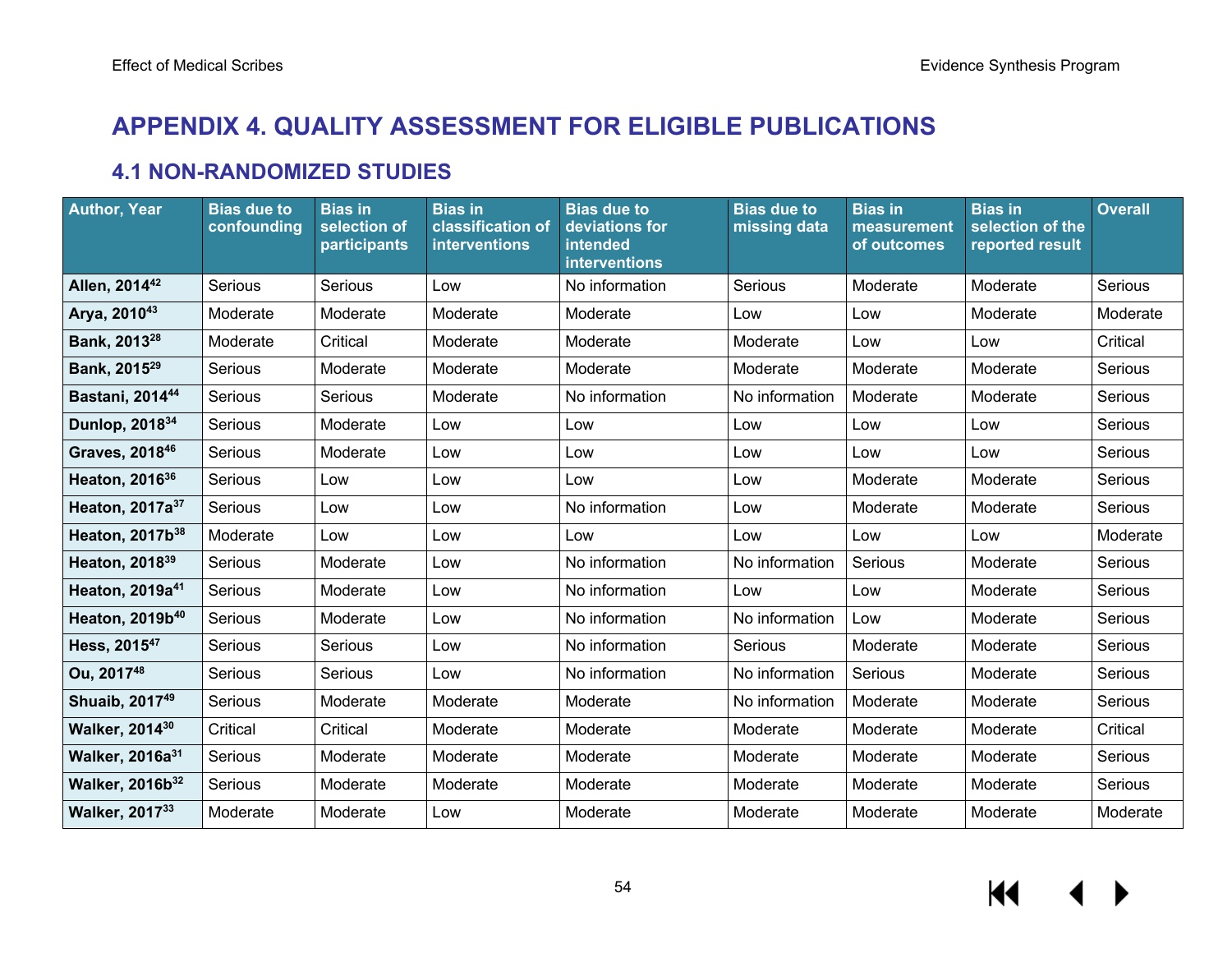## **4.2 RANDOMIZED CONTROLLED TRIALS**

| <b>Author, Year</b>    | Random<br><b>Sequence</b><br>generation: | <b>Allocation</b><br>concealment personnel | <b>Blinding of</b><br>and<br>participants: | <b>Blinding of</b><br>outcome<br>assessment: | Incomplete<br><b>outcome</b><br>data | <b>Selective</b><br>outcome<br>reporting | <b>Other</b> | <b>Overall</b> |
|------------------------|------------------------------------------|--------------------------------------------|--------------------------------------------|----------------------------------------------|--------------------------------------|------------------------------------------|--------------|----------------|
| Friedson, 201845       | Low                                      | Unclear                                    | High                                       | Low                                          | Low                                  | Low                                      | None         | Moderate       |
| <b>Walker, 2019</b> 35 | <b>LOW</b>                               | LOW                                        | High                                       | Low                                          | Low                                  | Low                                      | None         | Moderate       |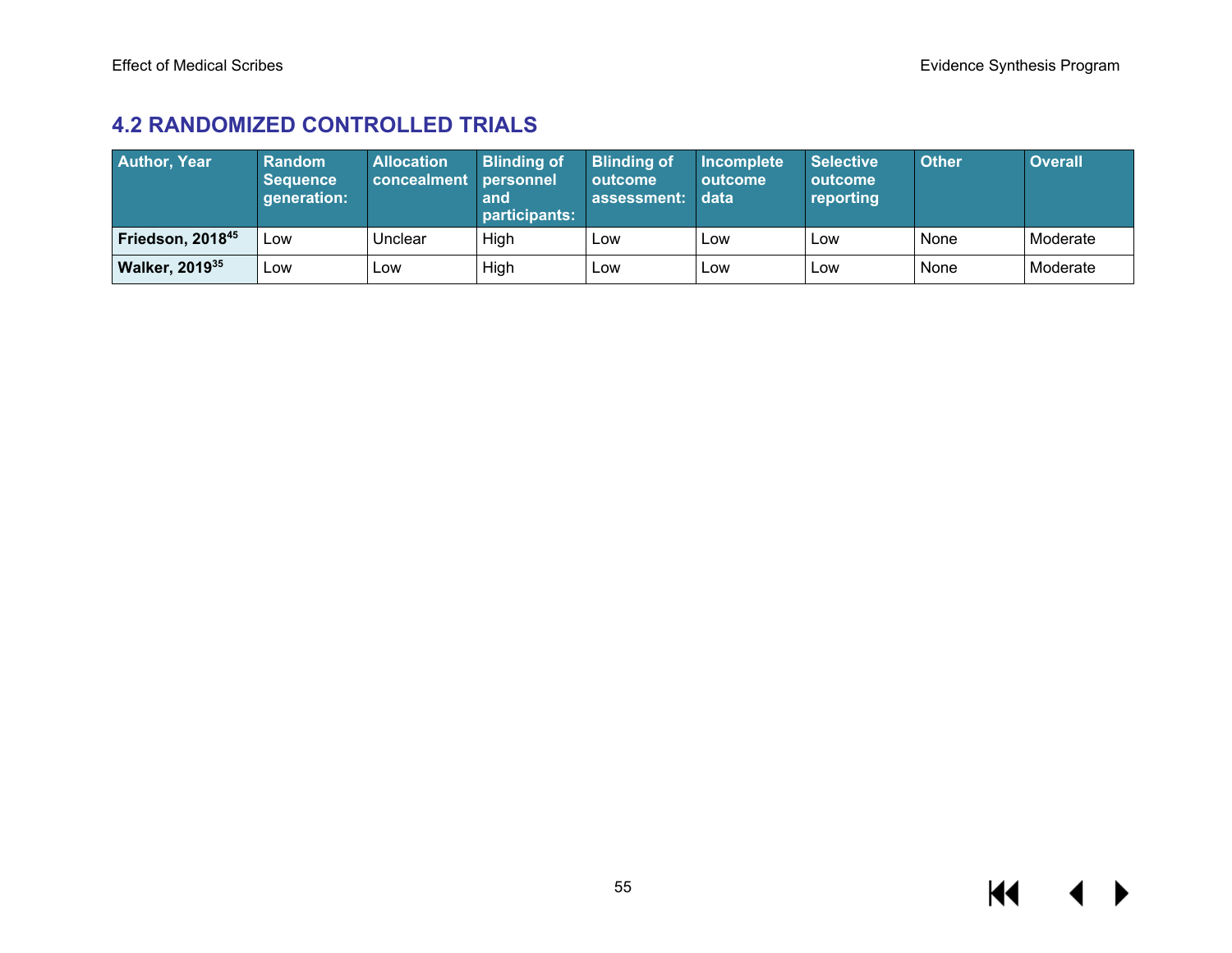## **APPENDIX 5. PEER REVIEW COMMENTS/AUTHOR RESPONSES**

| Question                                                                              | <b>Reviewer</b><br><b>Number</b> | <b>Comment</b>                                                                                                                                                                                                                                                                                                                                                                                                                                                                                      | <b>Author Response</b>                                                                                                                                              |
|---------------------------------------------------------------------------------------|----------------------------------|-----------------------------------------------------------------------------------------------------------------------------------------------------------------------------------------------------------------------------------------------------------------------------------------------------------------------------------------------------------------------------------------------------------------------------------------------------------------------------------------------------|---------------------------------------------------------------------------------------------------------------------------------------------------------------------|
| Are the objectives, scope,                                                            |                                  | Yes                                                                                                                                                                                                                                                                                                                                                                                                                                                                                                 | Thank you.                                                                                                                                                          |
| and methods for this                                                                  | $\overline{2}$                   | Yes                                                                                                                                                                                                                                                                                                                                                                                                                                                                                                 |                                                                                                                                                                     |
| review clearly described?                                                             | 3                                | Yes                                                                                                                                                                                                                                                                                                                                                                                                                                                                                                 |                                                                                                                                                                     |
|                                                                                       | 4                                | Yes                                                                                                                                                                                                                                                                                                                                                                                                                                                                                                 |                                                                                                                                                                     |
| Is there any indication of                                                            |                                  | <b>No</b>                                                                                                                                                                                                                                                                                                                                                                                                                                                                                           | Thank you.                                                                                                                                                          |
| bias in our synthesis of                                                              | $\overline{2}$                   | <b>No</b>                                                                                                                                                                                                                                                                                                                                                                                                                                                                                           |                                                                                                                                                                     |
| the evidence?                                                                         | 3                                | <b>No</b>                                                                                                                                                                                                                                                                                                                                                                                                                                                                                           |                                                                                                                                                                     |
|                                                                                       | 4                                | No                                                                                                                                                                                                                                                                                                                                                                                                                                                                                                  |                                                                                                                                                                     |
| Are there any published                                                               |                                  | No                                                                                                                                                                                                                                                                                                                                                                                                                                                                                                  | Thank you.                                                                                                                                                          |
| or unpublished studies                                                                | $\overline{2}$                   | <b>No</b>                                                                                                                                                                                                                                                                                                                                                                                                                                                                                           |                                                                                                                                                                     |
| that we may have<br>overlooked?                                                       | 3                                | <b>No</b>                                                                                                                                                                                                                                                                                                                                                                                                                                                                                           |                                                                                                                                                                     |
|                                                                                       | 4                                | <b>No</b>                                                                                                                                                                                                                                                                                                                                                                                                                                                                                           |                                                                                                                                                                     |
| Additional suggestions or<br>comments can be<br>provided below. If                    |                                  | Nice job on this! The executive summary could use another round of<br>proofreading.                                                                                                                                                                                                                                                                                                                                                                                                                 | Thank you for the comment, we have<br>proofread the executive summary and made<br>edits as necessary.                                                               |
| applicable, please<br>indicate the page and line<br>numbers from the draft<br>report. | $\overline{2}$                   | Suggested changes, subtle and at the authors discretion.<br>Page 2, line 50: Data was not pooled; rather narratively synthesized.<br>Page 3, line 32: Are the quotations necessary?<br>Page 3, line 41: Take out and and make separate sentence thereafter.<br>Feels run on.<br>Page 3, line 45: KQ1 not previously defined and never is. Needs to be<br>now or before introducing.                                                                                                                 | Thank you for the suggestions, edits have<br>been made as appropriate.<br>The Key Questions are initially introduced at<br>the end of the introduction on page 1-2. |
|                                                                                       | 4                                | Recommended edits:<br>p. ii, line 36- correct credentials, Storm Morgan, MSN, MBA, RN<br>p. 4, line 30- "in" appears to be an extra word<br>p.5, line 24 and p.42, line 14-15. Word through put should be one word<br>p. 8, line 9-10- nurse practitioners are a form of advanced practice nurses<br>so listing both entries seems unusual. I expected to see physicians, nurse<br>practitioners, and physician assistants.<br>p. 34, line 8-9- Is the forward slash correct for 7.61/(456.6 mins)? | Thank you for the suggestions, edits have<br>been made as appropriate.                                                                                              |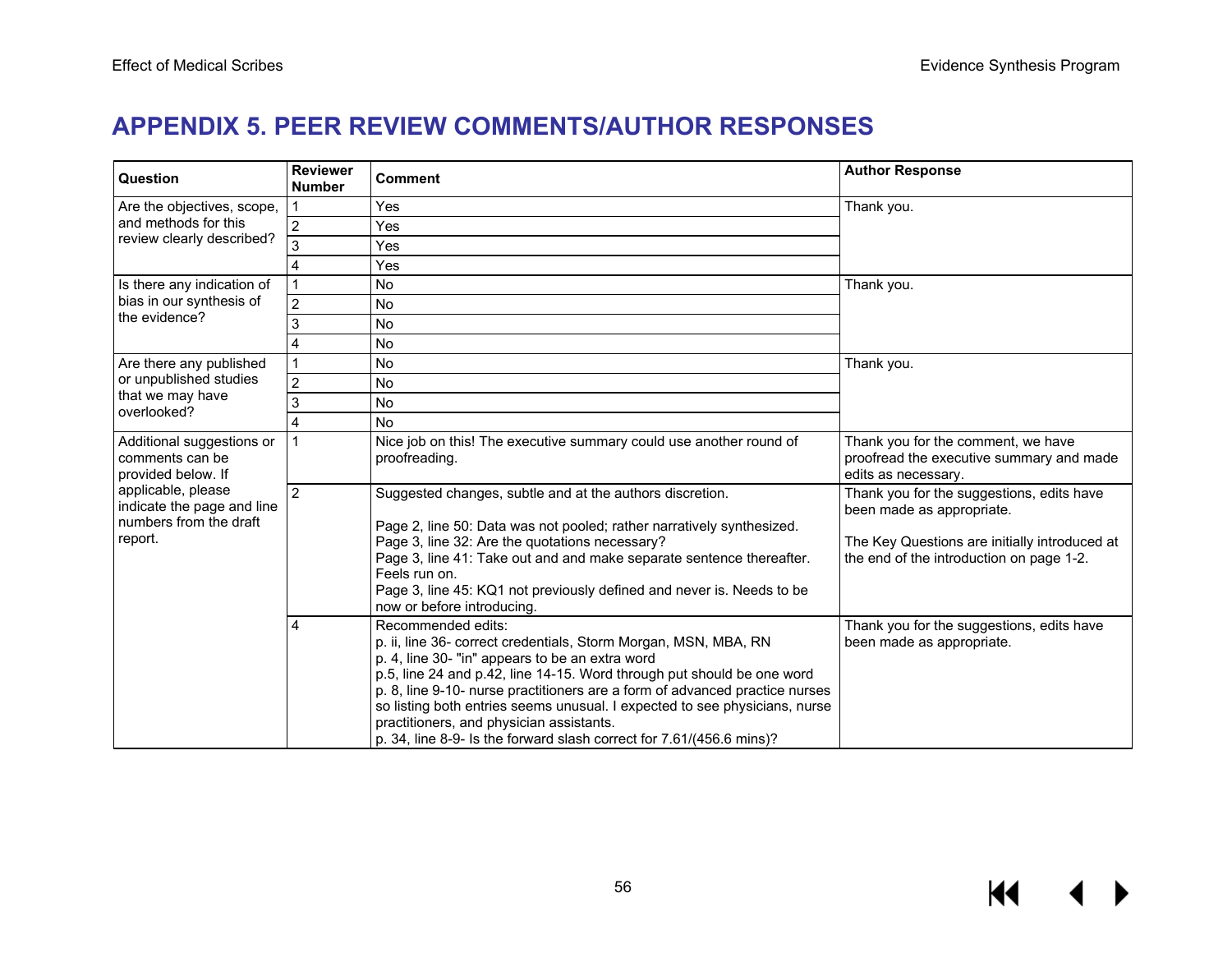# **APPENDIX 6. EVIDENCE TABLES**

### **Appendix Table 6-1. Characteristics of Cardiology Studies**

| Author, year<br><b>Study Design</b>                    |                                                                                                                                                                                                                                                                                                                                                                                                                                                                                                                  | <b>Scribe Training/Experience</b>                                                                                                                                                                                                                                                                                                                                                                                             |               | <b>Patient Baseline</b><br><b>Measures</b> |                                                                  |
|--------------------------------------------------------|------------------------------------------------------------------------------------------------------------------------------------------------------------------------------------------------------------------------------------------------------------------------------------------------------------------------------------------------------------------------------------------------------------------------------------------------------------------------------------------------------------------|-------------------------------------------------------------------------------------------------------------------------------------------------------------------------------------------------------------------------------------------------------------------------------------------------------------------------------------------------------------------------------------------------------------------------------|---------------|--------------------------------------------|------------------------------------------------------------------|
| <b>Funding</b><br><b>Source</b><br><b>Risk of Bias</b> | <b>Description of Study</b>                                                                                                                                                                                                                                                                                                                                                                                                                                                                                      | <b>Scribe Duties</b>                                                                                                                                                                                                                                                                                                                                                                                                          | <b>Scribe</b> | Non-scribe                                 | <b>Primary Objective</b><br><b>Outcomes</b>                      |
| <b>Study Period</b>                                    |                                                                                                                                                                                                                                                                                                                                                                                                                                                                                                                  |                                                                                                                                                                                                                                                                                                                                                                                                                               |               |                                            |                                                                  |
| Bank, 2015 <sup>29</sup><br>Retrospective              | Ten cardiologists who used scribes were<br>compared to 15 cardiologists who did not                                                                                                                                                                                                                                                                                                                                                                                                                              | <b>Scribe training:</b><br>Scribes provided by vendor service with                                                                                                                                                                                                                                                                                                                                                            | <b>NR</b>     | <b>NR</b>                                  | <b>Physician productivity</b>                                    |
| observational                                          | over a 1-year period in a single center<br>clinic. Sixteen scribes helped the 10                                                                                                                                                                                                                                                                                                                                                                                                                                 | 6 years' experience; 184 hours total<br>training, including terminology,                                                                                                                                                                                                                                                                                                                                                      |               |                                            | • Patients per hour<br>• Patients seen per year<br>per physician |
| <b>Funding NR</b>                                      | cardiologists, some were paired with a<br>physician, but many physicians worked                                                                                                                                                                                                                                                                                                                                                                                                                                  | classroom lecture, on-floor training,<br>supervised scribing and reviews with                                                                                                                                                                                                                                                                                                                                                 |               |                                            | • Average direct revenue<br>• Downstream revenue                 |
| Serious ROB                                            | with several different scribes over the year.<br>All patient clinic visits were tracked.                                                                                                                                                                                                                                                                                                                                                                                                                         | supervisor                                                                                                                                                                                                                                                                                                                                                                                                                    |               |                                            |                                                                  |
| 2014                                                   | Patients seen at outreach sites, in device<br>clinic, or in urgent care clinic were not<br>included.                                                                                                                                                                                                                                                                                                                                                                                                             | Cardiology-specific training included<br>terminology, review of templates and<br>clinic processes, shadowing a scribe and<br>review of common cardiology diagnoses                                                                                                                                                                                                                                                            |               |                                            |                                                                  |
|                                                        | For physicians without scribes, patients<br>were scheduled 20 minutes for follow-up<br>and 40 minutes for new patient visits.<br>Every 4 hours, one follow-up slot was left<br>unscheduled for physicians to "catch up"<br>with dictation/documentation. For<br>physicians using scribes, the open 20-<br>minute slot every 4 hours was eliminated;<br>resulting in 22 and 24 scheduled patients<br>per 8-hour day, respectively.<br>Revenue was tracked on new and follow-<br>up patients to estimate revenues. | <b>Scribe duties:</b><br>Reviewed charts prior to clinic visits,<br>generated preliminary notes using a<br>template provided by each physician,<br>recorded historical information during<br>clinic visits, transcribed information<br>provided by the physician after clinic<br>visits, and completed scheduling, billing,<br>patient instruction, and after-visit<br>summary forms under the direction of the<br>physician. |               |                                            |                                                                  |

**Abbreviations:** NR=not reported; ROB=risk of bias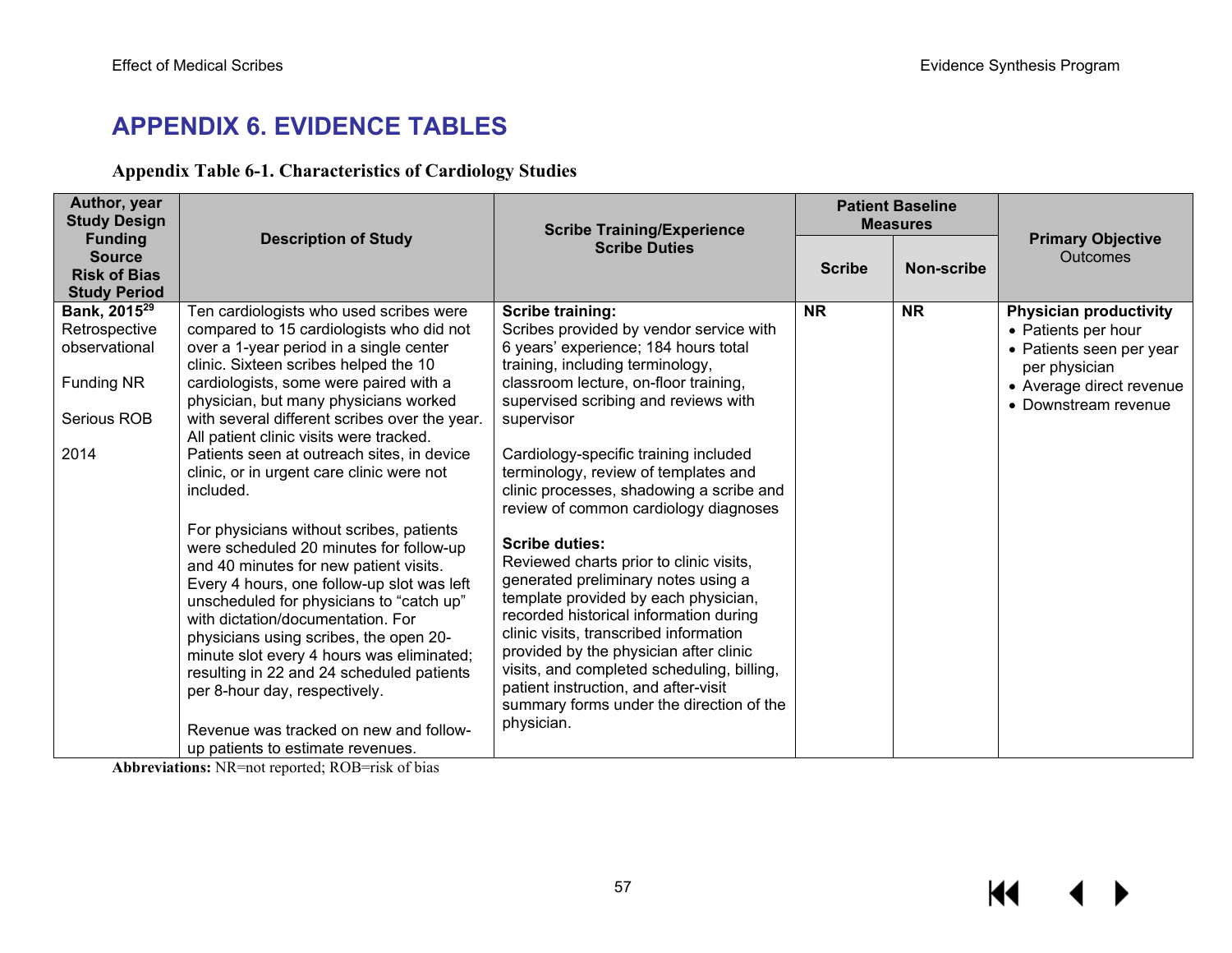| Author, year                                               |                                                                                                                                                                                                                                                                                                                                   | <b>Clinic Efficiency</b>                                                                                                                                                                                                                                     |                                                                                                                                                                                                                                                                                          |                                                                      | <b>Quality of</b>                                                                                                                                                                                                                                                                                                                                                                                                                                                                             |
|------------------------------------------------------------|-----------------------------------------------------------------------------------------------------------------------------------------------------------------------------------------------------------------------------------------------------------------------------------------------------------------------------------|--------------------------------------------------------------------------------------------------------------------------------------------------------------------------------------------------------------------------------------------------------------|------------------------------------------------------------------------------------------------------------------------------------------------------------------------------------------------------------------------------------------------------------------------------------------|----------------------------------------------------------------------|-----------------------------------------------------------------------------------------------------------------------------------------------------------------------------------------------------------------------------------------------------------------------------------------------------------------------------------------------------------------------------------------------------------------------------------------------------------------------------------------------|
| Study design                                               | Scribe $(n=10)$                                                                                                                                                                                                                                                                                                                   | Non-scribe (n=15)                                                                                                                                                                                                                                            | <b>Financial Productivity</b>                                                                                                                                                                                                                                                            | <b>Relative Value Units</b>                                          | <b>Documentation</b>                                                                                                                                                                                                                                                                                                                                                                                                                                                                          |
| Bank, 2015 <sup>29</sup><br>Retrospective<br>observational | New patients seen per<br>year<br>$N = 955$<br>New patients per year per<br>provider:<br>955/10=95.5<br><b>Follow-up patients seen</b><br>per year<br>N=4830<br>Follow-up patients per year<br>per provider:<br>4830/10=483<br>Patients/hour<br>$2.50 + 0.27$<br>$P = 0.01$<br>9.6% more patients/hour<br>(increased productivity) | New patients seen per year<br>$N = 1318$<br>New patients per year per<br>provider:<br>1318/15=87.9<br>Follow-up patients seen per<br>year<br>N=7150<br>Follow-up patients per year<br>per provider:<br>7150/15=476<br><b>Patients/hour</b><br>$2.28 + -0.15$ | "The use of scribes resulted<br>in an additional annual<br>revenue of \$1,372,694 at a<br>cost [for the scribes] of<br>\$98,588."<br>"Physicians with scribes also<br>generated an additional<br>revenue of \$24,257 by<br>producing clinic notes that<br>were coded at a higher level." | "The use of scribes<br>resulted in the generation<br>of 3,029 wRVUs" | "The level of coding<br>varied significantly<br>$(P=0.001$ for new<br>patients, P=0.017 for<br>follow-up patients)<br>between physicians<br>using scribes and those<br>who did not. In<br>particular, the number of<br>new and follow-up<br>patients coded at the<br>highest level was higher<br>for the physicians with<br>scribes."<br>"the higher level of<br>service associated with<br>visits using a scribe<br>suggests that<br>documentation may be<br>better during those<br>visits." |

## **Appendix Table 6-2. Reported Outcomes from Cardiology Studies**

**Abbreviations:** wRVU=work Relative Value Unit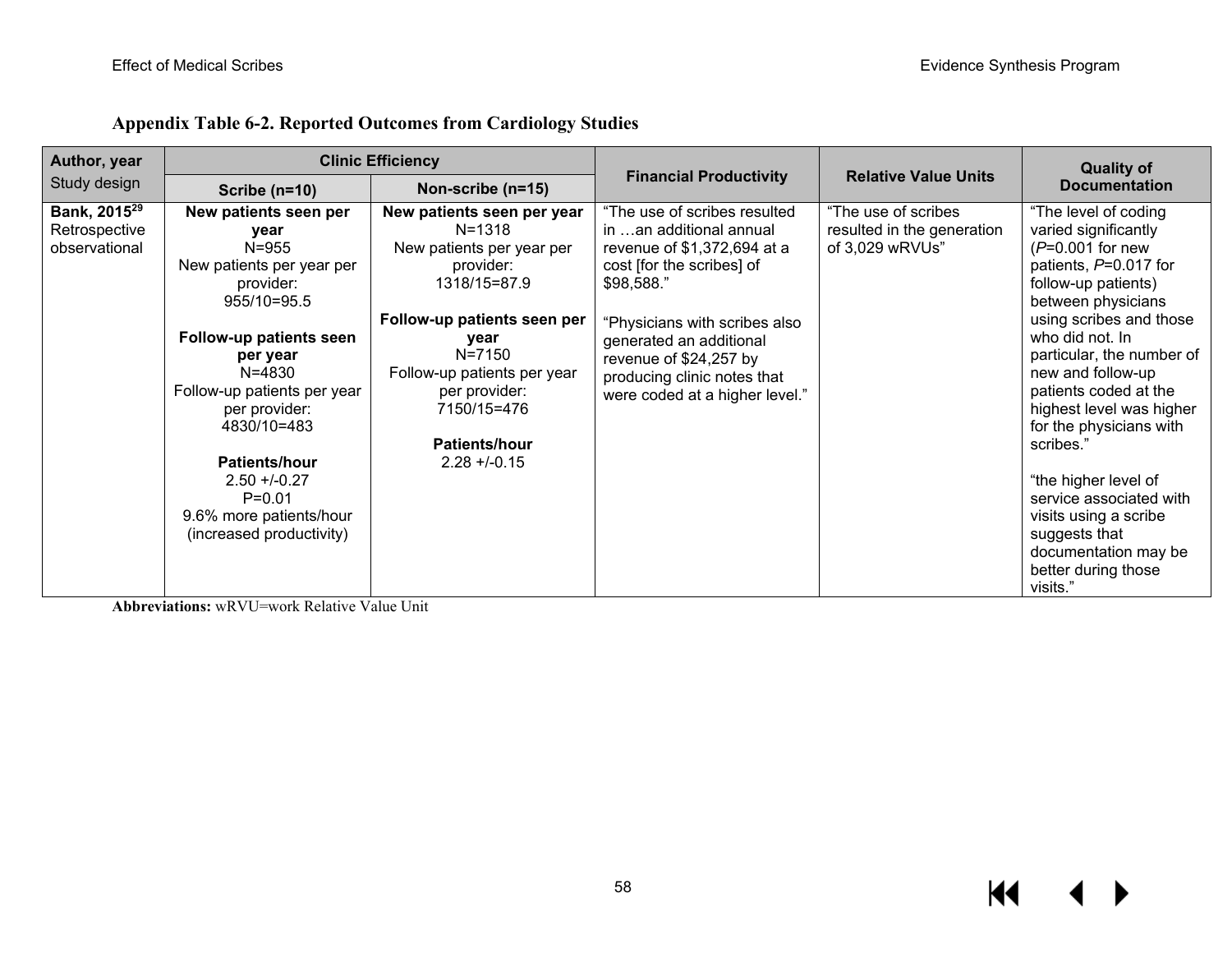| Appendix Table 6-3. Characteristics of Emergency Department Studies, Walker Group (Australia) |  |  |
|-----------------------------------------------------------------------------------------------|--|--|
|                                                                                               |  |  |

| Author, year<br><b>Study Design</b>                                                                                                                       |                                                                                                                                                                                                                                             | <b>Description of</b>                                                                                                                                                                                                                                                                                              | <b>Scribe</b><br><b>Training/Experience</b>                                                                                                                                                                                                                                                                                                                                                                      | <b>Patient Baseline Measures</b>                                                |                                                                                         | <b>Primary</b>                                                                                                                                                                                           |
|-----------------------------------------------------------------------------------------------------------------------------------------------------------|---------------------------------------------------------------------------------------------------------------------------------------------------------------------------------------------------------------------------------------------|--------------------------------------------------------------------------------------------------------------------------------------------------------------------------------------------------------------------------------------------------------------------------------------------------------------------|------------------------------------------------------------------------------------------------------------------------------------------------------------------------------------------------------------------------------------------------------------------------------------------------------------------------------------------------------------------------------------------------------------------|---------------------------------------------------------------------------------|-----------------------------------------------------------------------------------------|----------------------------------------------------------------------------------------------------------------------------------------------------------------------------------------------------------|
| <b>Funding</b><br><b>Source</b><br><b>Risk of Bias</b><br><b>Study Period</b>                                                                             | <b>Inclusion/Exclusion</b><br><b>Criteria</b>                                                                                                                                                                                               | <b>Intervention and Control</b>                                                                                                                                                                                                                                                                                    | <b>Scribe Duties</b><br><b>Physician Experience</b>                                                                                                                                                                                                                                                                                                                                                              | <b>Scribe</b>                                                                   | <b>Non-scribe</b>                                                                       | <b>Objective</b><br><b>Outcomes</b>                                                                                                                                                                      |
| Walker,<br>2016a <sup>31</sup><br>Prospective<br>observational<br>Funding:<br>Foundation<br>Serious ROB<br>Study Period:<br>July-December<br>2014         | Unit of analysis:<br>scribed versus non-<br>scribed shifts<br>Night shifts and<br>shifts where scribe<br>was shared excluded<br>in analysis                                                                                                 | One scribe allocated to 5<br>physicians and expected to<br>attend all consultations<br>during allocated shift.<br>Scribed shifts for the period<br>were compared to non-<br>scribed shifts for same<br>physician and non-study<br>control physicians during<br>the same period.                                    | <b>Scribe training:</b><br>Trained by eScribe<br>(American company)<br>2 years' experience in<br>America; received<br>Australian ED orientation<br>and billing training<br><b>Scribe duties:</b><br>Documentation, facilitate<br>investigations, locate<br>consultants, book beds,<br>request health records,<br>write bills, deliver<br>charts/requests to nurses)<br><b>Physician experience:</b><br><b>NR</b> | N=921 patients<br>Age (mean): 54<br><b>Sex</b> (% female): 54<br>% Admitted: 50 | N=1595 patients<br><b>Age</b> (mean): 53<br><b>Sex</b> (% female): 53<br>% Admitted: 50 | Physician<br>productivity<br>• Patients per<br>hour per<br>physician<br>• Billings per<br>patient                                                                                                        |
| Walker,<br>2016b <sup>32</sup><br>Prospective<br>observational<br>Funding:<br>Foundation<br>Serious ROB<br>Study Period:<br>August 2015-<br>February 2016 | <b>Recruitment of</b><br>scribes for training:<br>Sought premed<br>students with strong<br>academic success<br>and interest in<br>medical career; with<br>qualities such as<br>professionalism,<br>maturity,<br>communication skills<br>and | Candidates attended<br>unpaid preclinical study;<br>successful candidates<br>proceeded to paid clinical<br>time with scribe trainer<br>(emergency physician) on-<br>site. Candidates without<br>medical background (non-<br>premed) were given<br>additional unpaid<br>vocabulary and medical<br>training courses. | <b>Scribe training:</b><br>Consisted of unpaid<br>preclinical study (e-<br>learning and textbook<br>course), unpaid<br>attendance at a simulation<br>center (including<br>assessment and training<br>in documentations skills),<br>paid orientation (hospital,<br>ED and EMR systems)<br>and paid supervised<br>clinical trainee shifts                                                                          | <b>NA</b>                                                                       | <b>NA</b>                                                                               | Cost analysis of<br>training scribes<br>• Recruitment<br>costs<br>• Start-up costs<br>• Training/mate<br>rial costs<br>• Administratio<br>n costs<br>• Scribe<br>salaries<br>• Clinical<br>trainer costs |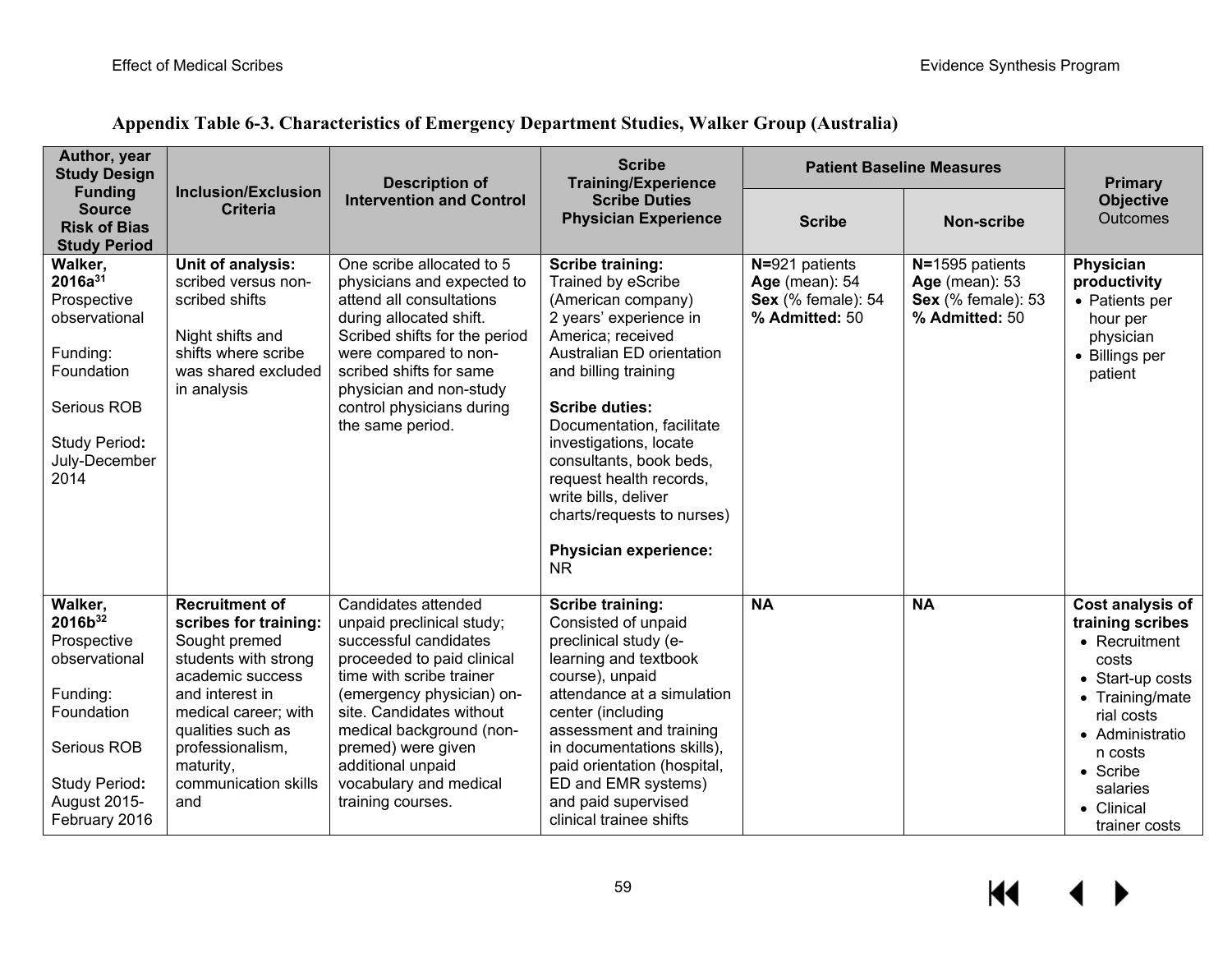| Author, year<br><b>Study Design</b>                                                                                        |                                                                                                          | <b>Description of</b>                                                                                                                                                                                                                                                                                             | <b>Scribe</b><br><b>Training/Experience</b>                                                                                                                                                                                                                                                                                                    | <b>Patient Baseline Measures</b>                                                                                 | <b>Primary</b>                                                                                                    |                                                                                                                                                                                       |
|----------------------------------------------------------------------------------------------------------------------------|----------------------------------------------------------------------------------------------------------|-------------------------------------------------------------------------------------------------------------------------------------------------------------------------------------------------------------------------------------------------------------------------------------------------------------------|------------------------------------------------------------------------------------------------------------------------------------------------------------------------------------------------------------------------------------------------------------------------------------------------------------------------------------------------|------------------------------------------------------------------------------------------------------------------|-------------------------------------------------------------------------------------------------------------------|---------------------------------------------------------------------------------------------------------------------------------------------------------------------------------------|
| <b>Funding</b><br><b>Source</b><br><b>Risk of Bias</b><br><b>Study Period</b>                                              | <b>Inclusion/Exclusion</b><br><b>Criteria</b>                                                            | <b>Intervention and Control</b>                                                                                                                                                                                                                                                                                   | <b>Scribe Duties</b><br><b>Physician Experience</b>                                                                                                                                                                                                                                                                                            | <b>Scribe</b>                                                                                                    | <b>Non-scribe</b>                                                                                                 | <b>Objective</b><br><b>Outcomes</b>                                                                                                                                                   |
|                                                                                                                            | computing/typing<br>skills<br>All shifts were<br>included in<br>calculations except<br>night shifts      |                                                                                                                                                                                                                                                                                                                   | supplemented by textbook<br>and online tutorials<br>(unpaid).<br><b>Physician experience:</b><br><b>NR</b>                                                                                                                                                                                                                                     |                                                                                                                  |                                                                                                                   |                                                                                                                                                                                       |
| Walker, 201935<br><b>RCT</b><br>Funding:<br>Foundation<br>Serious ROB<br>Study Period:<br>November<br>2015-January<br>2018 | Permanent, salaried<br>emergency<br>physicians working<br>more than one shift a<br>week; trained scribes | Physicians worked normal<br>shifts and were allocated a<br>scribe for the duration of a<br>shift. Scribed shifts vs un-<br>scribed shifts were<br>compared. Took place in 5<br>emergency departments in<br>Victoria, Australia. Scribes<br>rotated throughout<br>locations.                                       | <b>Scribe training:</b><br>Described in detail in<br>Walker 2016b <sup>32</sup><br><b>Scribe duties:</b><br>Documentation, arranging<br>tests/appointments,<br>completing EMR tasks,<br>finding information and<br>people, booking beds,<br>printing discharge<br>paperwork and clerical<br>tasks<br><b>Physician experience:</b><br><b>NR</b> | $N = 5098$<br><b>Age</b> (mean; 95%<br>CI): 41.2 (40.9, 41.5)<br>% Male: 52<br><b>Admitted (%): 1481</b><br>(29) | $N = 23838$<br><b>Age</b> (mean; 95%<br>CI): 43.1 (42.8, 43.4)<br>% Male: 50<br><b>Admitted (%): 7742</b><br>(32) | Physician<br>productivity<br>• Number of<br>patients seen<br>per physician<br><b>Patient</b><br>throughput<br>• Door to doctor<br>• Length of stay<br><b>Cost-benefit</b><br>analysis |
| Walker, 201733<br>Retrospective<br>observational<br>Funding: NR<br>Moderate ROB<br>RCT <sup>35</sup> data<br>from 2016     | See Walker, 2019 <sup>35</sup>                                                                           | One scribed note was<br>randomly selected from<br>scribed shifts and these<br>were paired with a matched<br>note written by the same<br>physician without a scribe in<br>the nearest similar shift.<br>Notes from consultations<br>were rated using the PDQI-<br>9 <sup>50</sup> tool and scores were<br>compared | See Walker, 2019 <sup>35</sup>                                                                                                                                                                                                                                                                                                                 | $N = 110$ notes<br><b>Age</b> (mean; 95%<br>$Cl$ :<br>58 (53, 63)<br>% Male: 51<br>% Admitted: 56                | $N = 110$ notes<br><b>Age</b> (mean; 95%<br>CI):<br>57 (51, 63)<br>% Male: 50<br>% Admitted: 46                   | <b>Medical note</b><br>quality                                                                                                                                                        |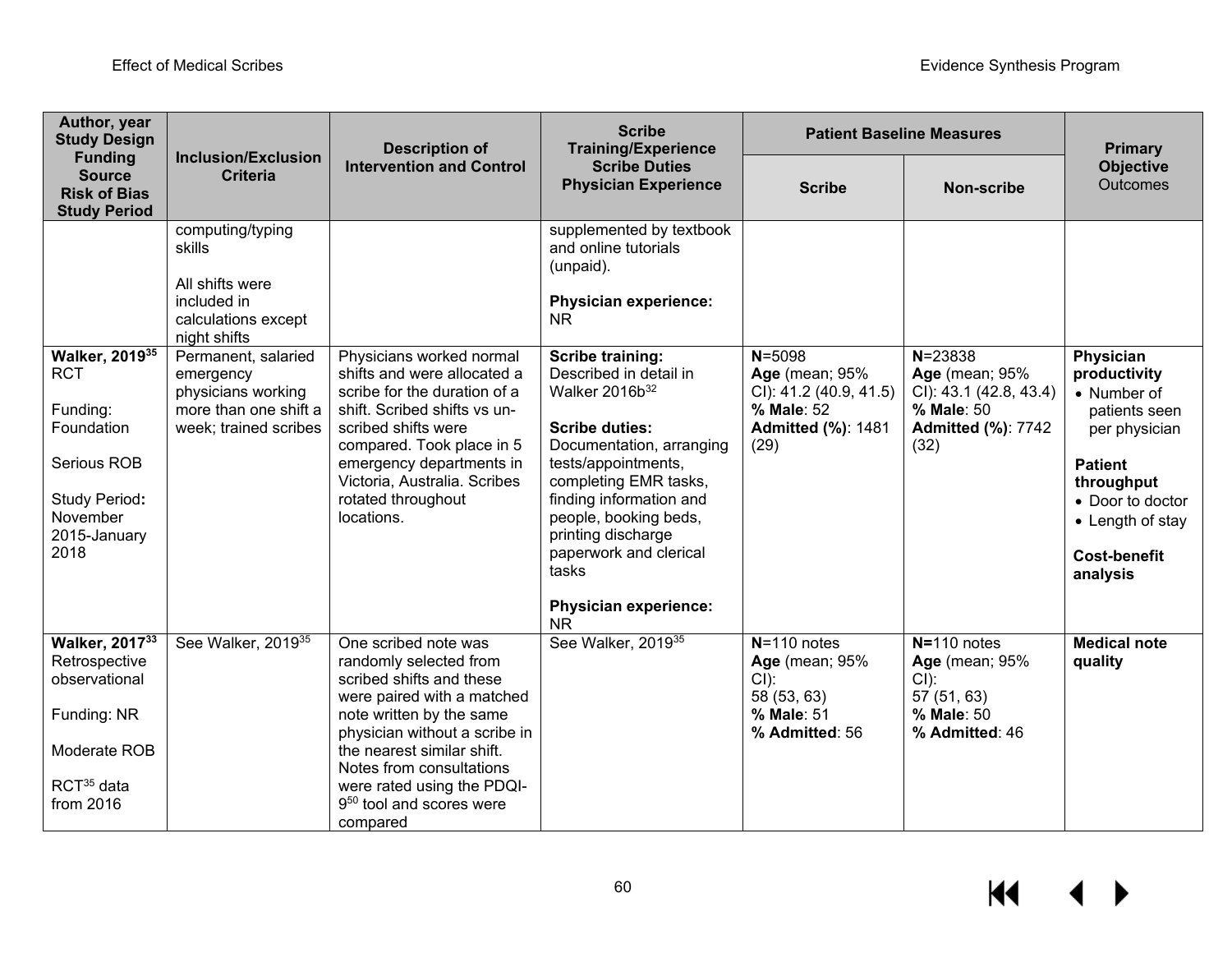| Author, year<br><b>Study Design</b>                                                                                     |                                                                                                                                                                                                                                                                                                                                                                                                                                                                | <b>Description of</b>                                                                                                                                                             | <b>Scribe</b><br><b>Training/Experience</b><br><b>Scribe Duties</b><br><b>Physician Experience</b>                                                                                                                                          | <b>Patient Baseline Measures</b>                                                                                         | <b>Primary</b>                                                                                                    |                                |
|-------------------------------------------------------------------------------------------------------------------------|----------------------------------------------------------------------------------------------------------------------------------------------------------------------------------------------------------------------------------------------------------------------------------------------------------------------------------------------------------------------------------------------------------------------------------------------------------------|-----------------------------------------------------------------------------------------------------------------------------------------------------------------------------------|---------------------------------------------------------------------------------------------------------------------------------------------------------------------------------------------------------------------------------------------|--------------------------------------------------------------------------------------------------------------------------|-------------------------------------------------------------------------------------------------------------------|--------------------------------|
| <b>Funding</b><br><b>Source</b><br><b>Risk of Bias</b><br><b>Study Period</b>                                           | <b>Inclusion/Exclusion</b><br><b>Criteria</b>                                                                                                                                                                                                                                                                                                                                                                                                                  | <b>Intervention and Control</b>                                                                                                                                                   |                                                                                                                                                                                                                                             | <b>Scribe</b>                                                                                                            | <b>Non-scribe</b>                                                                                                 | <b>Objective</b><br>Outcomes   |
| Dunlop,<br>201834<br>Semi-<br>structured<br>interviews<br>Funding:<br>Foundation<br>Serious ROB<br>Study Period:<br>NR. | <b>Inclusion: Adult</b><br>patients, family<br>members of patients<br>unable to<br>communicate for<br>themselves, and<br>parents of children<br>under 18; patients<br>were not<br>approached if it<br>would delay<br>investigations,<br>consultations,<br>transfers or<br>discharges<br><b>Exclusion: Patients</b><br>whose consultation<br>was scribed by the<br>interviewer; patients<br>who required<br>isolation (infectious<br>disease or<br>neutropenia) | <b>Description of</b><br>intervention:<br>Interview assessment on<br>patients' satisfaction<br>between scribed and non-<br>scribed consultations in a<br>not-for profit facility. | Scribe training:<br>Described in detail in<br>Walker 2016b <sup>32</sup><br>Scribe duties: Reported<br>in Walker 2019 <sup>35</sup><br>Scribe experience: 5<br>scribes aged 20-28 years,<br>60% male<br><b>Physician experience:</b><br>NR. | $N = 95$<br><b>Age</b> (mean; 95%<br>$Cl)$ :<br>59 (54, 64)<br>% Male: 50<br><b>Admitted (%; 95%</b><br>CI): 62 (52, 72) | $N = 118$<br><b>Age</b> (mean; 95%<br>CI):<br>55 (49, 61)<br>% Male: 49<br>Admitted (%; 95%<br>$Cl$ : 66 (57, 75) | <b>Patient</b><br>satisfaction |

Abbreviations: ED=emergency department; EMR=electronic medical record; NR=not reported; PDQI-9= Physician Documentation Quality Instrument, Nine-item tool; RCT=randomized controlled trial; ROB=risk of bias; vs=versus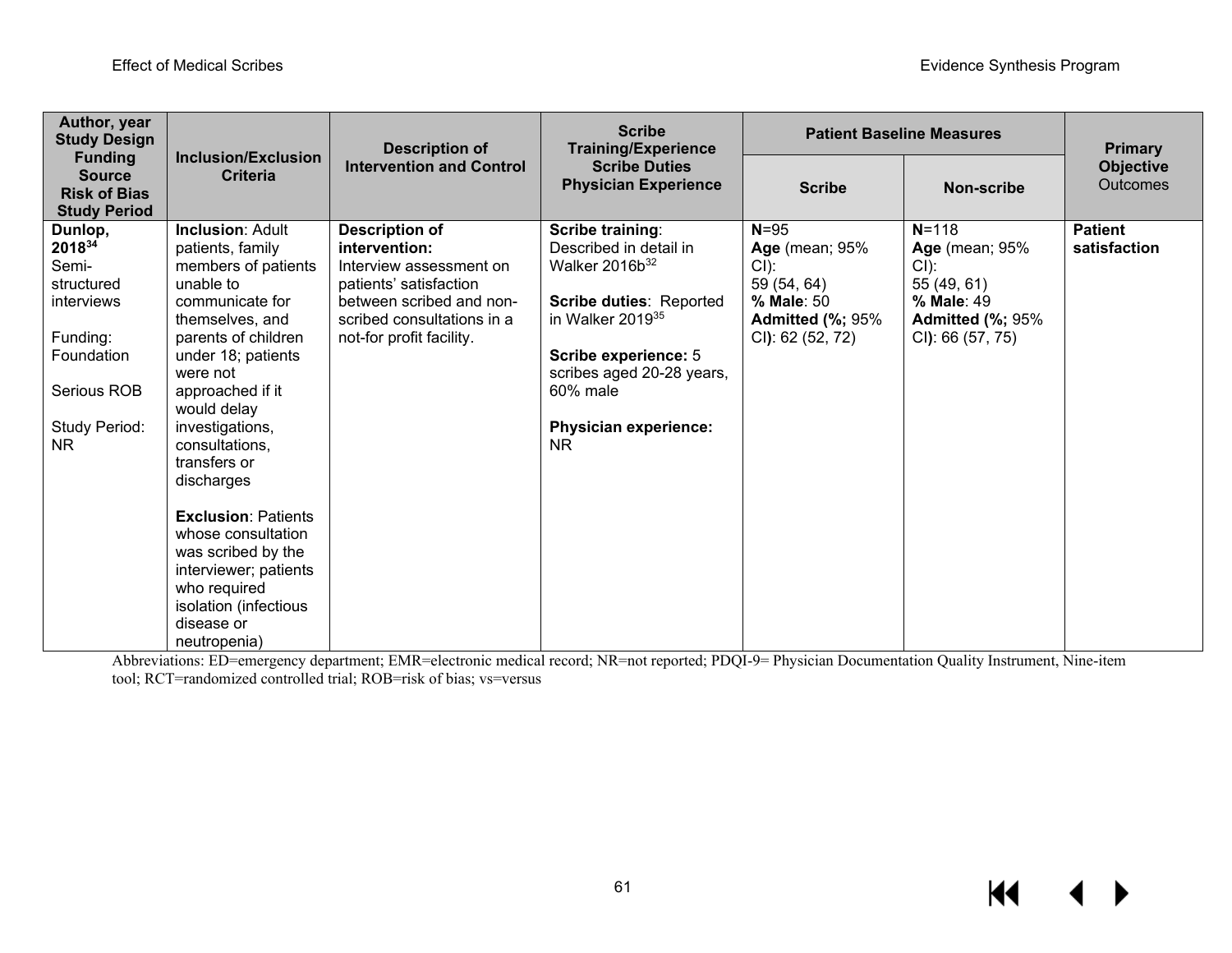| Author, year               | <b>Patients Seen Per Day</b> |                             |                       | <b>Door-to-Provider</b> |                       | Door-to-Discharge/Length of Stay |  |
|----------------------------|------------------------------|-----------------------------|-----------------------|-------------------------|-----------------------|----------------------------------|--|
| Study design               | <b>Scribe</b>                | Non-scribe                  | <b>Scribe</b>         | Non-scribe              | <b>Scribe</b>         | Non-scribe                       |  |
| Walker,                    | Consults/hour (95% CI)       | <b>Consults/hour (95%</b>   | Minutes (95% CI)      | Minutes (95% CI)        | Minutes (95% CI)      | Minutes (95% CI)                 |  |
| $2016a^{31}$               | 1.13(1.04, 1.21)             | CI)                         | 39(33, 44)            | 42 (36, 48)             | 319 (292, 347)        | 317 (295, 340)                   |  |
| Prospective                | $P=NR$                       | 1.02(0.94, 1.10)            | $P=NR$                |                         | $P=NR$                |                                  |  |
| observational              | (13% physician               |                             |                       |                         |                       |                                  |  |
|                            | productivity increase for    |                             |                       |                         |                       |                                  |  |
|                            | primary consultations)       |                             |                       |                         |                       |                                  |  |
| Walker, 2019 <sup>35</sup> | All shifts (n=589)           | All shifts (n=3296)         | <b>Median Minutes</b> | <b>Median Minutes</b>   | <b>Median Minutes</b> | <b>Median Minutes</b>            |  |
| RCT                        | <b>Mean (95% CI)</b>         | <b>Mean (95% CI)</b>        | ( IQR)                | ( IQR)                  | ( IQR)                | (IQR)                            |  |
|                            | <b>Total PT/HR/Provider</b>  | <b>Total PT/HR/Provider</b> | 29 (11-22)            | 29 (11-68)              | 173 (96-208)          | 192 (108-311)                    |  |
|                            | 1.31(1.25, 1.38)             | 1.13(1.11, 1.17)            | $P = .89$             |                         | P < 001               |                                  |  |
|                            | P < 0.001                    |                             |                       |                         | (19-minute absolute   |                                  |  |
|                            |                              |                             |                       |                         | reduction)            |                                  |  |
|                            | Senior doctor at triage      | Senior doctor at triage     |                       |                         |                       |                                  |  |
|                            | $(n=55)$                     | $(n=155)$                   |                       |                         |                       |                                  |  |
|                            | 2.80(2.39, 3.21)             | 2.27(2.08, 2.46)            |                       |                         |                       |                                  |  |
|                            |                              |                             |                       |                         |                       |                                  |  |
|                            | Acute region (n=322)         | Acute region (n=2172)       |                       |                         |                       |                                  |  |
|                            | 1.12(1.08, 1.17)             | 1.04(1.01, 1.06)            |                       |                         |                       |                                  |  |
|                            |                              |                             |                       |                         |                       |                                  |  |
|                            | Sub-acute region (n=103)     | Sub-acute region            |                       |                         |                       |                                  |  |
|                            | 1.18(1.02, 1.33)             | $(n=463)$                   |                       |                         |                       |                                  |  |
|                            |                              | 1.23(1.152, 1.31)           |                       |                         |                       |                                  |  |
| Dunlop 201834              | <b>NR</b>                    | <b>NR</b>                   | Minutes (95% CI)      | Minutes (95% CI)        | <b>NR</b>             | <b>NR</b>                        |  |
| Semi-structured            |                              |                             | 37(29, 40)            | 42 (25, 60)             |                       |                                  |  |
| interview                  |                              |                             | P <sub>NR</sub>       |                         |                       |                                  |  |

#### **Appendix Table 6-4. Clinic Efficiency Reported Outcomes from Emergency Department Studies, Walker Group (Australia)**

Abbreviations: CI=confidence interval; HR=hour; IQR=interquartile range; NR=not reported; PT=patient; RCT=randomized controlled trial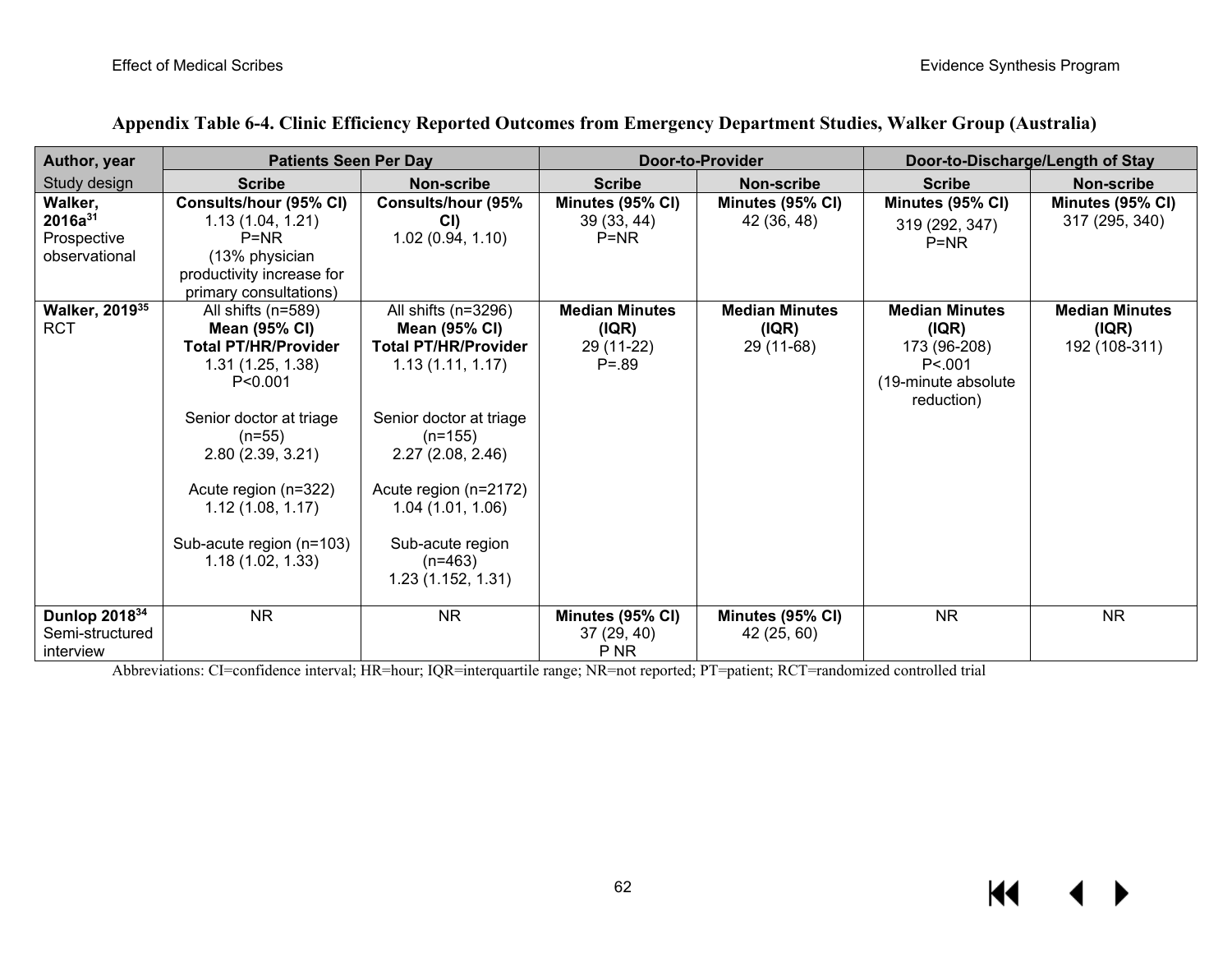|                          |  | Appendix Table 6-5. Patient and Provider Satisfaction Reported Outcomes from Emergency Department Studies, Walker |  |
|--------------------------|--|-------------------------------------------------------------------------------------------------------------------|--|
| <b>Group (Australia)</b> |  |                                                                                                                   |  |

| Study, year<br>Study design                              |                                                                                                                                                            | <b>Patient Satisfaction</b>                                             | <b>Provider Satisfaction</b>                                                                                                                                                                                                        |
|----------------------------------------------------------|------------------------------------------------------------------------------------------------------------------------------------------------------------|-------------------------------------------------------------------------|-------------------------------------------------------------------------------------------------------------------------------------------------------------------------------------------------------------------------------------|
| Walker, 2016a <sup>31</sup><br>Prospective observational | "No patients asked the scribe to leave or complained about the scribes presence"                                                                           |                                                                         | "All physicians were satisfied with the initial history/physical<br>exam capture into the chart and would like a scribe<br>permanently."<br>"this scribe was good at the history capture but struggled to<br>complete other tasks." |
| Dunlop 201734<br>Semi-structured interview               | No difference was found between scribed and non-scribed consultations for Needs   NR<br>Met (P=.284), Patient Autonomy (P=.155), or Room Crowding (P=.824) |                                                                         |                                                                                                                                                                                                                                     |
|                                                          | <b>Scribes:</b>                                                                                                                                            | <b>No Scribes:</b>                                                      |                                                                                                                                                                                                                                     |
|                                                          | <b>Net Promotor Score</b>                                                                                                                                  | <b>Net Promotor Score</b>                                               |                                                                                                                                                                                                                                     |
|                                                          | 77% (95% CI 68, 85; P=.51)                                                                                                                                 | 73% (95% CI 65, 81)                                                     |                                                                                                                                                                                                                                     |
|                                                          | "You felt inhibited about disclosing your<br>private medical history"                                                                                      | "You felt inhibited about disclosing your<br>private medical history"   |                                                                                                                                                                                                                                     |
|                                                          | Disagree/strongly disagree=98%                                                                                                                             | Disagree/strongly disagree=88%                                          |                                                                                                                                                                                                                                     |
|                                                          | $P = 0.007$                                                                                                                                                |                                                                         |                                                                                                                                                                                                                                     |
|                                                          | <b>Press Ganey Survey</b>                                                                                                                                  | <b>Press Ganey Survey</b>                                               |                                                                                                                                                                                                                                     |
|                                                          | "You felt comfortable giving your<br>medical information to the doctor"                                                                                    | "You felt comfortable giving your<br>medical information to the doctor" |                                                                                                                                                                                                                                     |
|                                                          | Agree/strongly agree=98%                                                                                                                                   | Agree/strongly agree=97%                                                |                                                                                                                                                                                                                                     |
|                                                          | $P = 29$                                                                                                                                                   |                                                                         |                                                                                                                                                                                                                                     |
|                                                          | 86/95 patients responded "Yes, I'm<br>happy for my doctor to use a scribe"<br>(remaining 9 uncertain whether scribe<br>present or not)                     |                                                                         |                                                                                                                                                                                                                                     |

Abbreviations: CI=confidence interval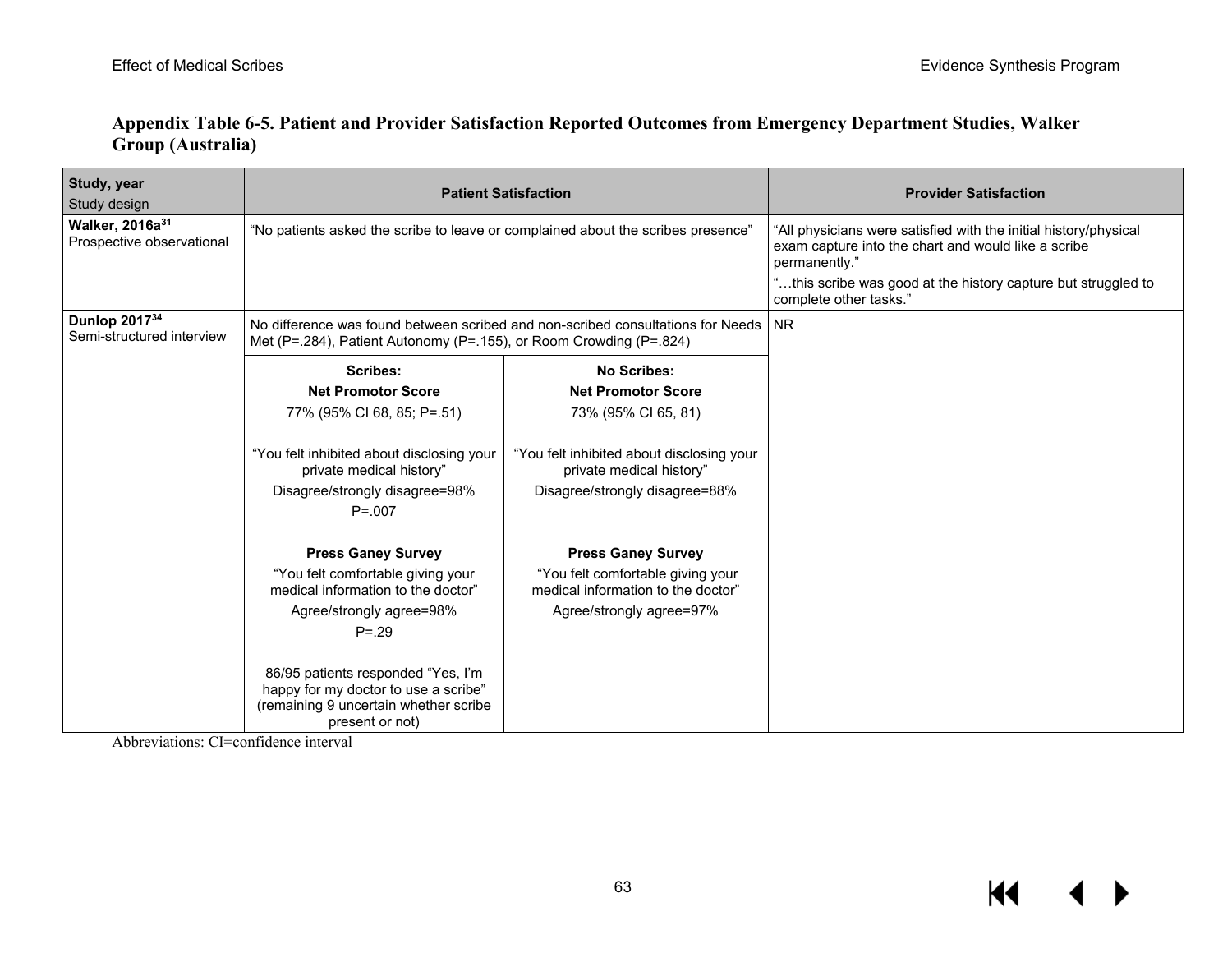| Study, year<br>Study design                                 | <b>Financial Productivity</b>                                                                                                                                                                                                                                                                                                                                                                                                                      |                                                                                | <b>Quality of Documentation</b>                                                                                                                                                                                                                                                                                           |                                                                                                                                                                                                |  |
|-------------------------------------------------------------|----------------------------------------------------------------------------------------------------------------------------------------------------------------------------------------------------------------------------------------------------------------------------------------------------------------------------------------------------------------------------------------------------------------------------------------------------|--------------------------------------------------------------------------------|---------------------------------------------------------------------------------------------------------------------------------------------------------------------------------------------------------------------------------------------------------------------------------------------------------------------------|------------------------------------------------------------------------------------------------------------------------------------------------------------------------------------------------|--|
|                                                             | <b>Scribe</b>                                                                                                                                                                                                                                                                                                                                                                                                                                      | <b>Non-scribe</b>                                                              | <b>Scribe</b>                                                                                                                                                                                                                                                                                                             | <b>Non-scribe</b>                                                                                                                                                                              |  |
| Walker, 2016a <sup>31</sup><br>Prospective<br>observational | Billing/consult (\$; 95% CI)<br>150 (87, 213)<br>(not including cost of scribe)                                                                                                                                                                                                                                                                                                                                                                    | Billing/consult (\$;95% CI)<br>149 (77, 220)<br>(not including cost of scribe) | <b>NR</b>                                                                                                                                                                                                                                                                                                                 | <b>NR</b>                                                                                                                                                                                      |  |
| Walker, 2019 <sup>35</sup><br><b>RCT</b>                    | Scribes earned \$20.51/hr;<br>physicians earned \$165/hr.<br>15% gain in productivity when<br>scribe was working generated<br>a savings of \$24.75/hr<br>"Cost to train scribe was<br>\$5015 <sup>32</sup> and "scribes worked<br>1000 once trained, generating<br>a cost per hour worked of \$5<br>after completion of training"<br>"Cost saving to the hospital<br>per scribed hour of \$26.15<br>when hospital absorbs the<br>cost of training" | <b>NR</b>                                                                      | <b>Medical Errors:</b><br>16 "incidents" reported where scribe was<br>present; majority related to patient<br>identification. "The presence of scribes at times<br>worked as a protective factor in reducing<br>medical error."<br>Incident reporting rate where a scribe was<br>present was one in every 300 encounters. | <b>NR</b>                                                                                                                                                                                      |  |
| Walker, 201733<br>Secondary<br>analysis of RCT<br>data      | <b>NR</b>                                                                                                                                                                                                                                                                                                                                                                                                                                          | <b>NR</b>                                                                      | Length of notes (words; 95% CI)<br>357 (327,386) P<.0001<br>PDQI-950 (mean; 95% CI)<br>38.2 (37.5, 38.9) P NS<br><b>Rate of omissions</b><br>$42\%$ (p=.90)<br><b>Sufficiency of information</b><br>$92\%$ (p=.874)                                                                                                       | Length of notes (words;<br>95% CI)<br>237 (215,259)<br>PDQI-9 <sup>50</sup> (mean; 95% CI)<br>37.8 (36.6, 38.1)<br><b>Rate of omissions</b><br>43%<br><b>Sufficiency of information</b><br>93% |  |

### **Appendix Table 6-6. Health care and System Reported Outcomes from Emergency Department Studies, Walker Group (Australia)**

KI ▶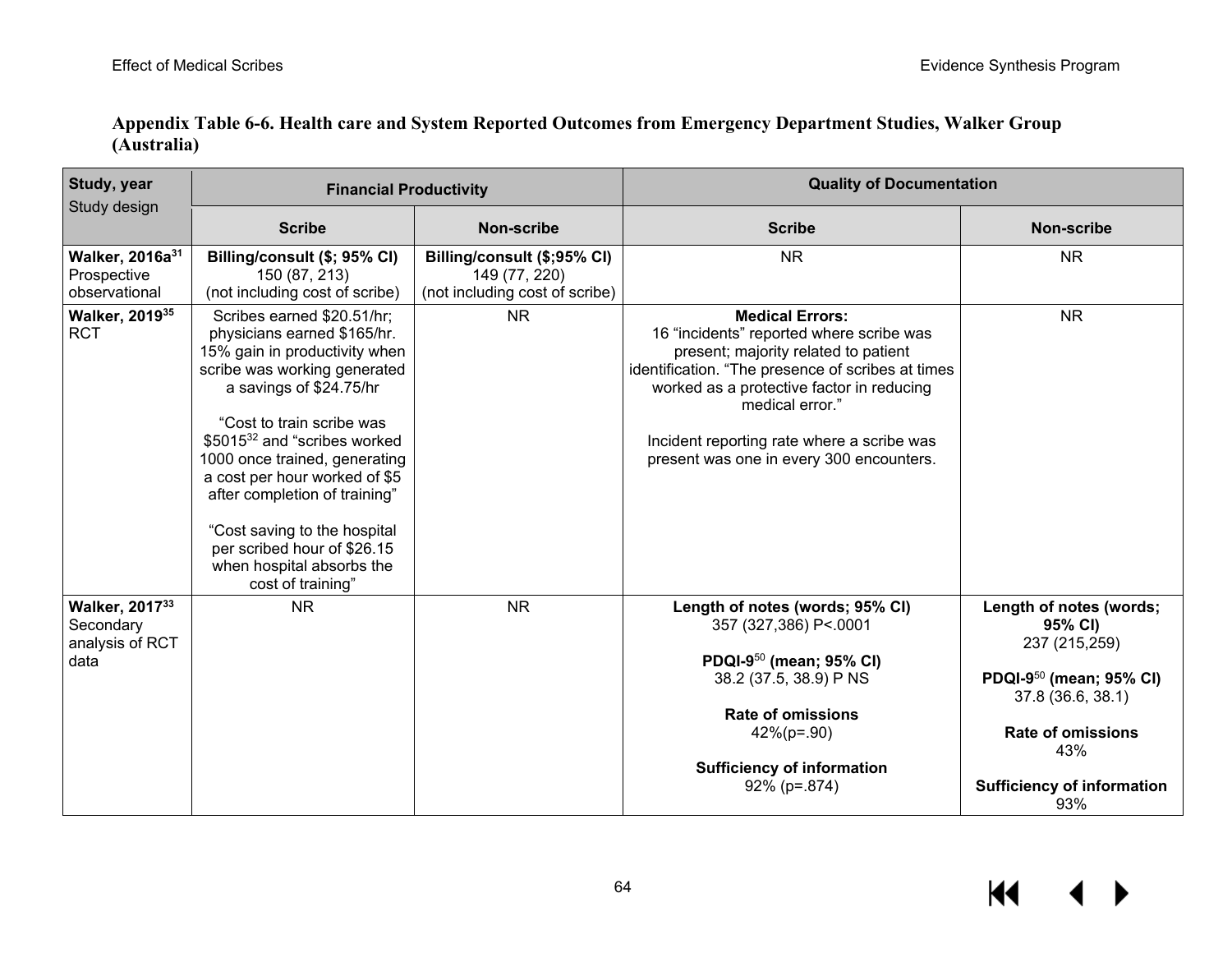| <b>Study, year</b><br>Study design | <b>Financial Productivity</b> |            | <b>Quality of Documentation</b>                                                                              |            |  |
|------------------------------------|-------------------------------|------------|--------------------------------------------------------------------------------------------------------------|------------|--|
|                                    | <b>Scribe</b>                 | Non-scribe | <b>Scribe</b>                                                                                                | Non-scribe |  |
|                                    |                               |            | "Omissions were numerically equivalent but  <br>there was a qualitative difference between the<br>omissions" |            |  |

Abbreviations: CI=confidence interval; HR=hour; NR=not reported; PDQI-9=Physician Documentation Quality Instrument, Nine-item tool; RCT=randomized controlled trial

### **Appendix Table 6-7. Characteristics of Emergency Department Studies, Heaton Group (United States)**

| Author, year<br><b>Study Design</b>                                                                                                            | Inclusion/Exclusion                                                                                                                                                                                                                   | <b>Description of Intervention</b>                                                                                                                                                                                                                                                                                                                                                                                                                                                                                                                                                      | <b>Scribe Training/Experience</b><br><b>Scribe Duties</b>                                                                                                                                                                                                                                                                                                                                                                       |                                                                |                                                              | <b>Patient Baseline Measures</b>      | <b>Primary</b> |
|------------------------------------------------------------------------------------------------------------------------------------------------|---------------------------------------------------------------------------------------------------------------------------------------------------------------------------------------------------------------------------------------|-----------------------------------------------------------------------------------------------------------------------------------------------------------------------------------------------------------------------------------------------------------------------------------------------------------------------------------------------------------------------------------------------------------------------------------------------------------------------------------------------------------------------------------------------------------------------------------------|---------------------------------------------------------------------------------------------------------------------------------------------------------------------------------------------------------------------------------------------------------------------------------------------------------------------------------------------------------------------------------------------------------------------------------|----------------------------------------------------------------|--------------------------------------------------------------|---------------------------------------|----------------|
| <b>Funding</b><br><b>Source</b><br><b>Risk of Bias</b><br><b>Study Period</b>                                                                  | <b>Criteria</b>                                                                                                                                                                                                                       | and Control                                                                                                                                                                                                                                                                                                                                                                                                                                                                                                                                                                             | <b>Physician Experience</b>                                                                                                                                                                                                                                                                                                                                                                                                     | <b>Scribe</b>                                                  | Non-scribe                                                   | <b>Objective</b><br><b>Outcomes</b>   |                |
| Heaton, 2016 <sup>36</sup><br>Prospective<br>Cohort<br>Funding: NR<br>Serious ROB<br>Study Period:<br>July 1, 2015 to<br>September 30,<br>2015 | <b>Inclusion: Patients</b><br>roomed between July<br>1, 2015 to September<br>30, 2015<br>Exclusion:<br>Behavioral health<br>patients, resuscitation<br>patients, patients who<br>left without being<br>seen, and nurse-only<br>visits | Scribes were assigned to a<br>single provider or team for<br>the duration of the provider's<br>shift and were expected to<br>enter the documentation into<br>the electronic medical record<br>for the provider. Each scribe<br>provided 1-to-1 provider<br>support. Providers served<br>patients with Emergency<br>Severity Index of 1-5.<br><b>Description of control:</b><br>Non-scribed encounters<br>functioned as usual with<br>providers constructing their<br>own documentation in<br>medical record through<br>transcription, voice<br>recognition software, or self-<br>entry. | <b>Scribe training:</b><br>Recruited and trained<br>through in-house training<br>program with a defined<br>curriculum developed by a<br>physician with prior<br>experience implementing<br>scribe programs. May 2015<br>marked the completion of<br>scribe training.<br><b>Scribe experience:</b><br>Undergraduate and recent<br>college graduates. Scribes<br>were largely pre-health<br>students.<br>Physician experience: NR | $N = 2091$<br>Age (median): 58<br>% Male: 47<br>% Admitted: 44 | $N = 5924$<br>Age (median): 59<br>% Male: 49<br>Admitted: 45 | <b>Patient specific</b><br>throughput |                |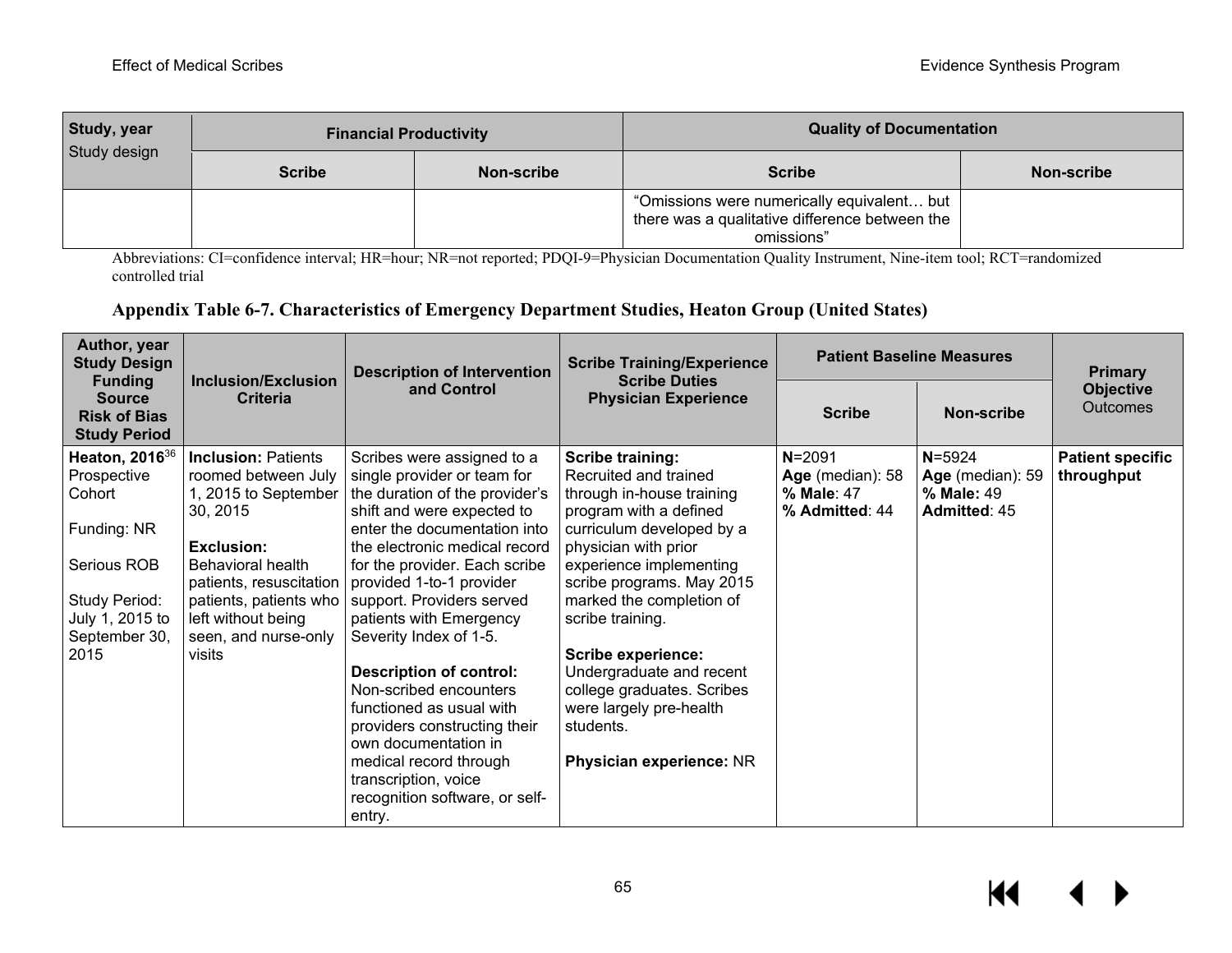| Author, year<br><b>Study Design</b>                                                                                                                       | <b>Inclusion/Exclusion</b>                                                                                                                                                                                          | <b>Description of Intervention</b>                                                                                                                                                                                                                                                                                                                                                                                                                                                                                                                                                                                                                                        | <b>Scribe Training/Experience</b><br><b>Scribe Duties</b>                                                                                                                                                                                                                                                      | <b>Patient Baseline Measures</b>                                                                                                                                                                           |                                                                | <b>Primary</b>                                        |
|-----------------------------------------------------------------------------------------------------------------------------------------------------------|---------------------------------------------------------------------------------------------------------------------------------------------------------------------------------------------------------------------|---------------------------------------------------------------------------------------------------------------------------------------------------------------------------------------------------------------------------------------------------------------------------------------------------------------------------------------------------------------------------------------------------------------------------------------------------------------------------------------------------------------------------------------------------------------------------------------------------------------------------------------------------------------------------|----------------------------------------------------------------------------------------------------------------------------------------------------------------------------------------------------------------------------------------------------------------------------------------------------------------|------------------------------------------------------------------------------------------------------------------------------------------------------------------------------------------------------------|----------------------------------------------------------------|-------------------------------------------------------|
| <b>Funding</b><br><b>Source</b><br><b>Risk of Bias</b><br><b>Study Period</b>                                                                             | <b>Criteria</b>                                                                                                                                                                                                     | and Control                                                                                                                                                                                                                                                                                                                                                                                                                                                                                                                                                                                                                                                               | <b>Physician Experience</b>                                                                                                                                                                                                                                                                                    | <b>Scribe</b>                                                                                                                                                                                              | <b>Non-scribe</b>                                              | <b>Objective</b><br><b>Outcomes</b>                   |
|                                                                                                                                                           |                                                                                                                                                                                                                     | <b>Providers included:</b><br>Attendings, senior resident<br>physicians, nurse<br>practitioners, and physician<br>assistants                                                                                                                                                                                                                                                                                                                                                                                                                                                                                                                                              |                                                                                                                                                                                                                                                                                                                |                                                                                                                                                                                                            |                                                                |                                                       |
| Heaton,<br>2017a <sup>37</sup><br>Prospective<br>Cohort<br>Funding: NR<br>Serious ROB<br><b>Study Period:</b><br>February 1,<br>2016 to April<br>30, 2016 | <b>Inclusion: Patients</b><br>roomed between<br>February 1, 2016 and<br>April 30, 2016<br>Exclusion:<br><b>Behavioral health</b><br>patients, patients who<br>left without being<br>seen, and nurse-only<br>visits. | <b>Description of</b><br>intervention: Scribes were<br>assigned to a single provider<br>or team for the duration of<br>the provider's shift and were<br>expected to enter the<br>documentation into the<br>electronic medical record for<br>the provider. Each scribe<br>provided 1-to-1 provider<br>support. Providers served<br>patients with Emergency<br>Severity Index of 1-5.<br><b>Description of control:</b><br>Non-scribed encounters<br>functioned as usual with<br>providers using either their<br>own documentation in the<br>medical record through<br>transcription, voice<br>recognition software, or self-<br>entry in the electronic<br>medical record. | <b>Scribe training: Recruited</b><br>and trained through in-house<br>training program with a<br>defined curriculum developed<br>by a physician with prior<br>experience implementing<br>scribe programs. Training<br>began in February 2015 (one<br>year before the study period).<br>Physician experience: NR | $N = 3049$<br>Age (median): 54<br>% Male: 48<br>% Admitted: 37<br><b>Scribe</b><br>experience:<br>Undergraduate<br>and recent college<br>graduates. The<br>scribes were<br>largely pre-health<br>students. | $N = 3070$<br>Age (median): 54<br>% Male: 49<br>% Admitted: 36 | <b>Throughput one</b><br>year after<br>implementation |
|                                                                                                                                                           |                                                                                                                                                                                                                     | <b>Providers included:</b><br>Attending physicians,                                                                                                                                                                                                                                                                                                                                                                                                                                                                                                                                                                                                                       |                                                                                                                                                                                                                                                                                                                |                                                                                                                                                                                                            |                                                                |                                                       |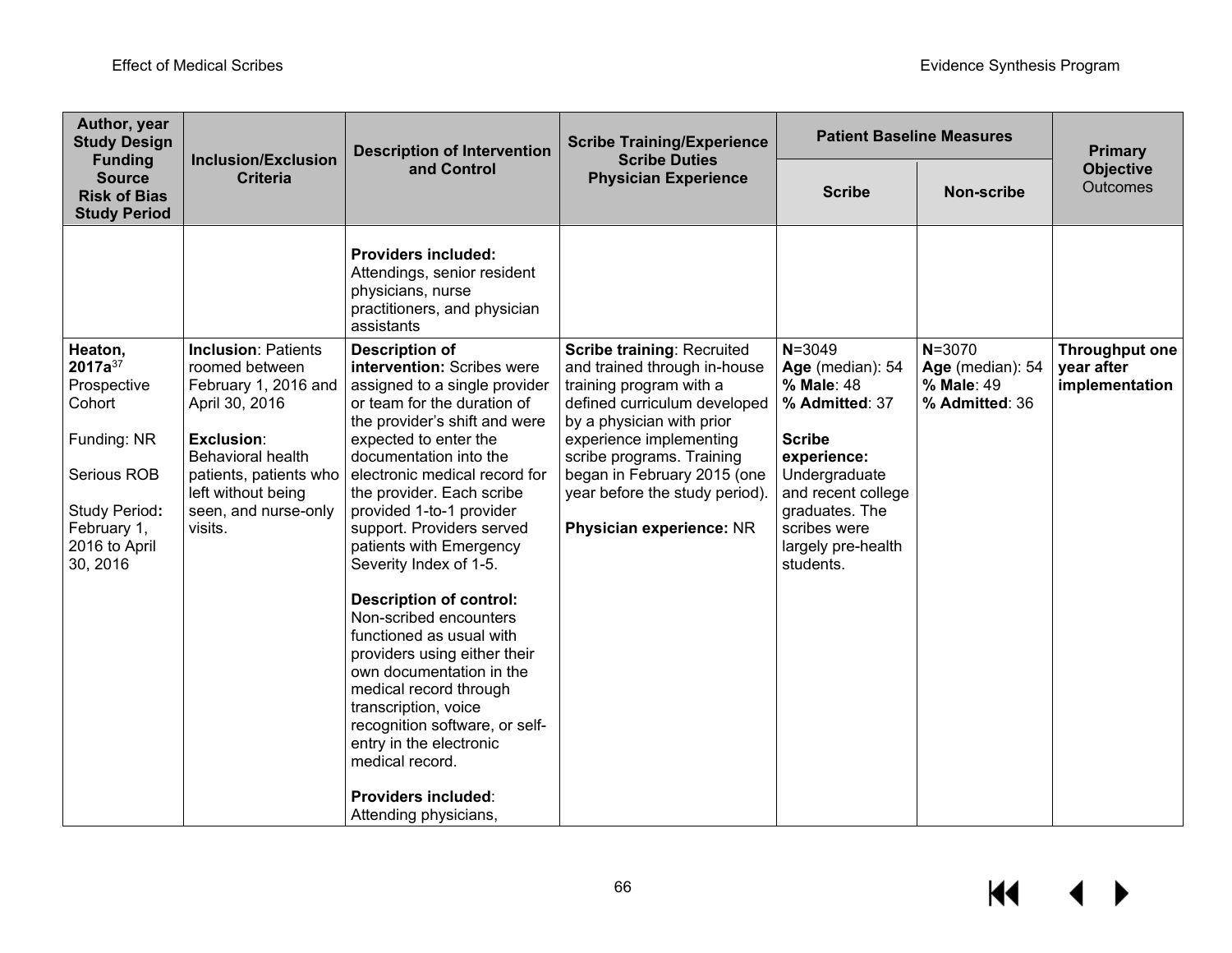| Author, year<br><b>Study Design</b><br><b>Funding</b>                                                                                                             | <b>Inclusion/Exclusion</b>                                                                                                | <b>Description of Intervention</b>                                                                                                                                                                                                                                                                                                                                                                                                                                                                                                                                                                                                                                                                                                                             | <b>Scribe Training/Experience</b><br><b>Scribe Duties</b>                                                                                                                                                                                                                                                                                                                                                                                                                                                                                                                                                                  | <b>Patient Baseline Measures</b>                                                | <b>Primary</b>                                                                       |                              |
|-------------------------------------------------------------------------------------------------------------------------------------------------------------------|---------------------------------------------------------------------------------------------------------------------------|----------------------------------------------------------------------------------------------------------------------------------------------------------------------------------------------------------------------------------------------------------------------------------------------------------------------------------------------------------------------------------------------------------------------------------------------------------------------------------------------------------------------------------------------------------------------------------------------------------------------------------------------------------------------------------------------------------------------------------------------------------------|----------------------------------------------------------------------------------------------------------------------------------------------------------------------------------------------------------------------------------------------------------------------------------------------------------------------------------------------------------------------------------------------------------------------------------------------------------------------------------------------------------------------------------------------------------------------------------------------------------------------------|---------------------------------------------------------------------------------|--------------------------------------------------------------------------------------|------------------------------|
| <b>Source</b><br><b>Risk of Bias</b><br><b>Study Period</b>                                                                                                       | <b>Criteria</b>                                                                                                           | and Control                                                                                                                                                                                                                                                                                                                                                                                                                                                                                                                                                                                                                                                                                                                                                    | <b>Physician Experience</b>                                                                                                                                                                                                                                                                                                                                                                                                                                                                                                                                                                                                | <b>Scribe</b>                                                                   | Non-scribe                                                                           | <b>Objective</b><br>Outcomes |
|                                                                                                                                                                   |                                                                                                                           | residents, senior resident<br>physicians, nurse<br>practitioners, and physician<br>assistants                                                                                                                                                                                                                                                                                                                                                                                                                                                                                                                                                                                                                                                                  |                                                                                                                                                                                                                                                                                                                                                                                                                                                                                                                                                                                                                            |                                                                                 |                                                                                      |                              |
| Heaton,<br>2017b <sup>38</sup><br>Prospective<br>Cohort<br>Funding: NR<br>Moderate ROB<br><b>Study Period:</b><br>February 1,<br>2015 to<br>September 30,<br>2015 | <b>Inclusion: All</b><br>patients seen<br>between February 1,<br>2015 and September<br>30, 2015<br><b>Exclusion: None</b> | <b>Description of</b><br>intervention: Scribes were<br>assigned to a single provider<br>for the duration of the<br>provider's shift and were<br>expected to enter the<br>documentation into the<br>electronic medical record for<br>the provider. Each scribe<br>provided 1-to-1 provider<br>support. Providers served<br>patients with Emergency<br>Severity Index of 1-5.<br><b>Description of control:</b><br>Non-scribed encounters<br>functioned as usual with<br>providers constructing their<br>own documentation in<br>medical record via<br>transcription, voice<br>recognition software, or self-<br>entry.<br><b>Providers included:</b><br>Attending physician, senior<br>resident physicians, nurse<br>practitioners, and physician<br>assistants | <b>Scribe training: Recruited</b><br>and trained through in-house<br>training program developed<br>by a physician with<br>experience in scribe program<br>implementation. Training<br>included basic medical<br>terminology and components<br>of the medical chart, including<br>HPI, ROS, PE, and MDM.<br>Scribes had "on the job"<br>training with selected<br>physician trainer for 8-10 9-<br>hour clinical shifts during the<br>onboarding process, and<br>their progress was evaluated<br>through quizzes.<br><b>Scribe experience:</b><br>Undergraduate and recent<br>college graduates<br>Physician experience: NR | N=5853 visits<br>Age (mean, SD):<br>54.3 (20.9)<br>% Male: 49<br>% Admitted: NR | $N = 34073$ visits<br>Age (mean, SD):<br>53.4 (20.9)<br>% Male: 49<br>% Admitted: NR | <b>RVUs per</b><br>patient   |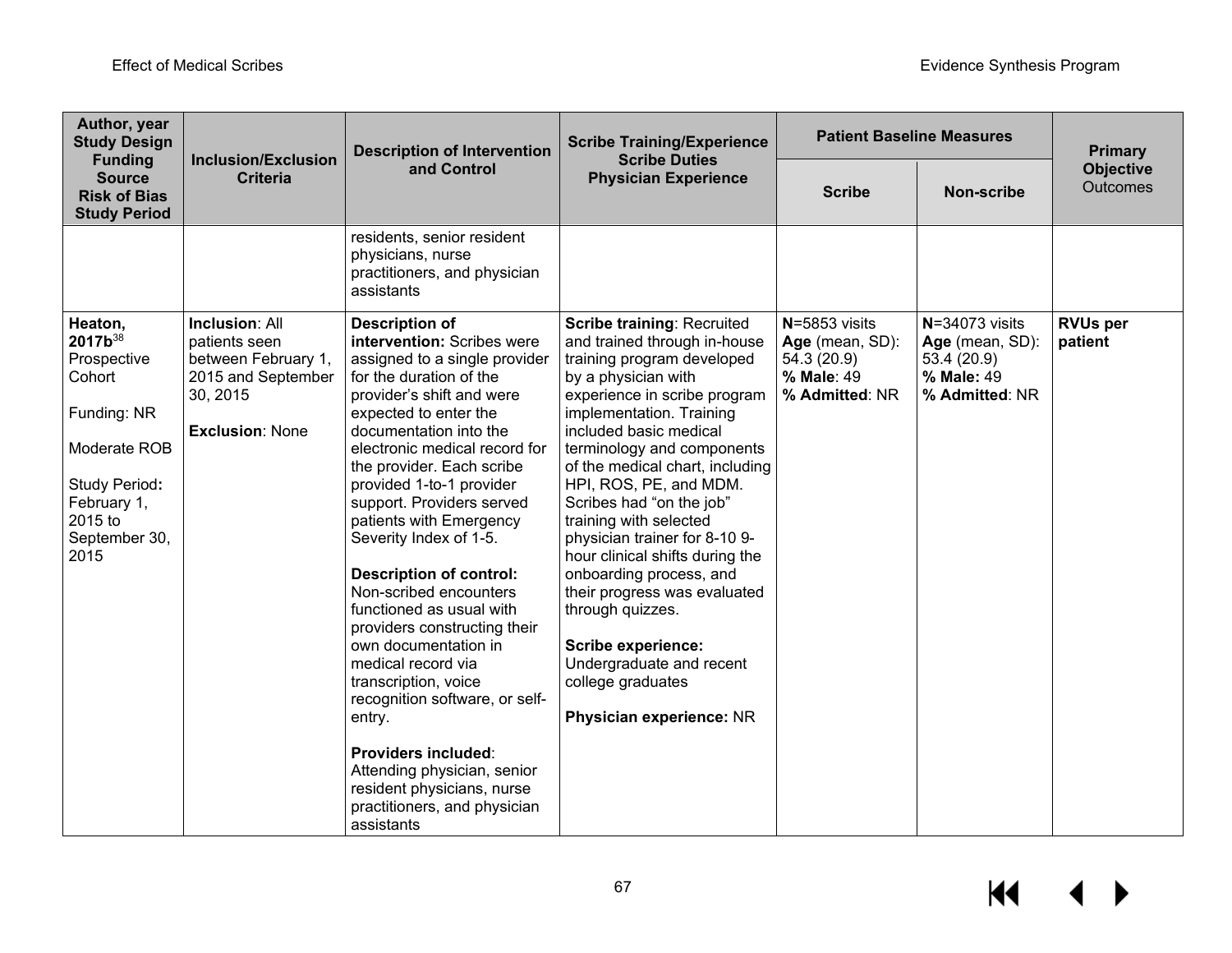| Author, year<br><b>Study Design</b><br><b>Funding</b>       | <b>Inclusion/Exclusion</b>                                          | <b>Description of Intervention</b>                                               | <b>Scribe Training/Experience</b><br><b>Scribe Duties</b>                | <b>Patient Baseline Measures</b> | <b>Primary</b>               |                                     |
|-------------------------------------------------------------|---------------------------------------------------------------------|----------------------------------------------------------------------------------|--------------------------------------------------------------------------|----------------------------------|------------------------------|-------------------------------------|
| <b>Source</b><br><b>Risk of Bias</b><br><b>Study Period</b> | <b>Criteria</b>                                                     | and Control                                                                      | <b>Physician Experience</b>                                              | <b>Scribe</b>                    | <b>Non-scribe</b>            | <b>Objective</b><br><b>Outcomes</b> |
| Heaton, 2018 <sup>39</sup><br>Prospective                   | <b>Inclusion: Attending</b><br>physicians and                       | <b>Description of</b><br>intervention: Scribes were                              | <b>Scribe training: Recruited</b><br>and trained through in-house        | $N = 24$ shifts<br>observed      | $N = 24$ shifts<br>observed  | <b>ED physician</b><br>time         |
| Cohort                                                      | scribes were<br>observed between                                    | assigned to a single provider<br>or team for the duration of                     | training program with a<br>defined curriculum developed                  | Age: NR<br>% Male: NR            | Age: NR<br>% Male: NR        | management<br>on shift              |
| Funding: Grant<br>funded                                    | January 31, 2017 and<br>April 21, 2017. The<br>included shifts were | the provider's shift and were<br>expected to enter the<br>documentation into the | by a physician with prior<br>experience implementing<br>scribe programs. | % Admitted: NR                   | % Admitted: NR               |                                     |
| Serious ROB                                                 | limited to Tuesday-<br>Friday in one area of                        | electronic medical record for<br>the provider. Each scribe                       | <b>Scribe experience:</b>                                                |                                  |                              |                                     |
| Study Period:<br>January 31,                                | the emergency<br>department that                                    | provided 1-to-1 provider<br>support. Providers served                            | Undergraduate and recent<br>college graduates. The                       |                                  |                              |                                     |
| 2017 to April                                               | manages adult                                                       | patients with Emergency                                                          | scribes were largely pre-                                                |                                  |                              |                                     |
| 21, 2017                                                    | patients with<br><b>Emergency Severity</b>                          | Severity Index of 2-5.                                                           | health students. Experience<br>ranged from 6 months to 2                 |                                  |                              |                                     |
|                                                             | Index levels of 2-5.                                                | <b>Description of Control:</b><br>Non-scribed encounters                         | years.                                                                   |                                  |                              |                                     |
|                                                             | <b>Exclusion: Shifts on</b><br>Saturday-Monday.                     | functioned as usual.                                                             | Physician experience: NR                                                 |                                  |                              |                                     |
|                                                             |                                                                     | <b>Providers included:</b><br>Attending physicians                               |                                                                          |                                  |                              |                                     |
| Heaton,<br>$2019a^{40}$                                     | <b>Inclusion: Patients</b><br>registered between                    | <b>Description of</b><br>intervention: Scribes were                              | <b>Scribe training: Recruited</b><br>and trained through in-house        | N=2317 patients<br>Age: NR       | N=2312 patients<br>Age: NR   | <b>Throughput and</b><br>revenue    |
| Prospective<br>Cohort                                       | May 5, 2018 and July<br>31, 2018. All adults                        | assigned to a single provider<br>or team for the duration of                     | training program.                                                        | % Male: 50<br>% Admitted: 39     | % Male: 50<br>% Admitted: 40 | capture during<br>a transition      |
|                                                             | roomed in a high                                                    | the provider's shift and were                                                    | Scribe experience: NR                                                    |                                  |                              | between 2                           |
| Funding: NR                                                 | acuity area of the<br>adult emergency                               | expected to enter the<br>documentation into the                                  | Physician experience: NR                                                 |                                  |                              | electronic<br>medical record        |
| Study Period:                                               | department open 24                                                  | electronic medical record for                                                    |                                                                          |                                  |                              | systems                             |
| May 5, 2018 to                                              | hours a day staffed                                                 | the provider. Each scribe                                                        |                                                                          |                                  |                              |                                     |
| July 31, 2018                                               | with a board-certified                                              | provided 1-to-1 provider                                                         |                                                                          |                                  |                              |                                     |
|                                                             | <b>Emergency Medicine</b>                                           | support. Providers served                                                        |                                                                          |                                  |                              |                                     |
|                                                             | attending physician,<br>senior resident, and                        | patients with Emergency<br>Severity Index of 1-5.                                |                                                                          |                                  |                              |                                     |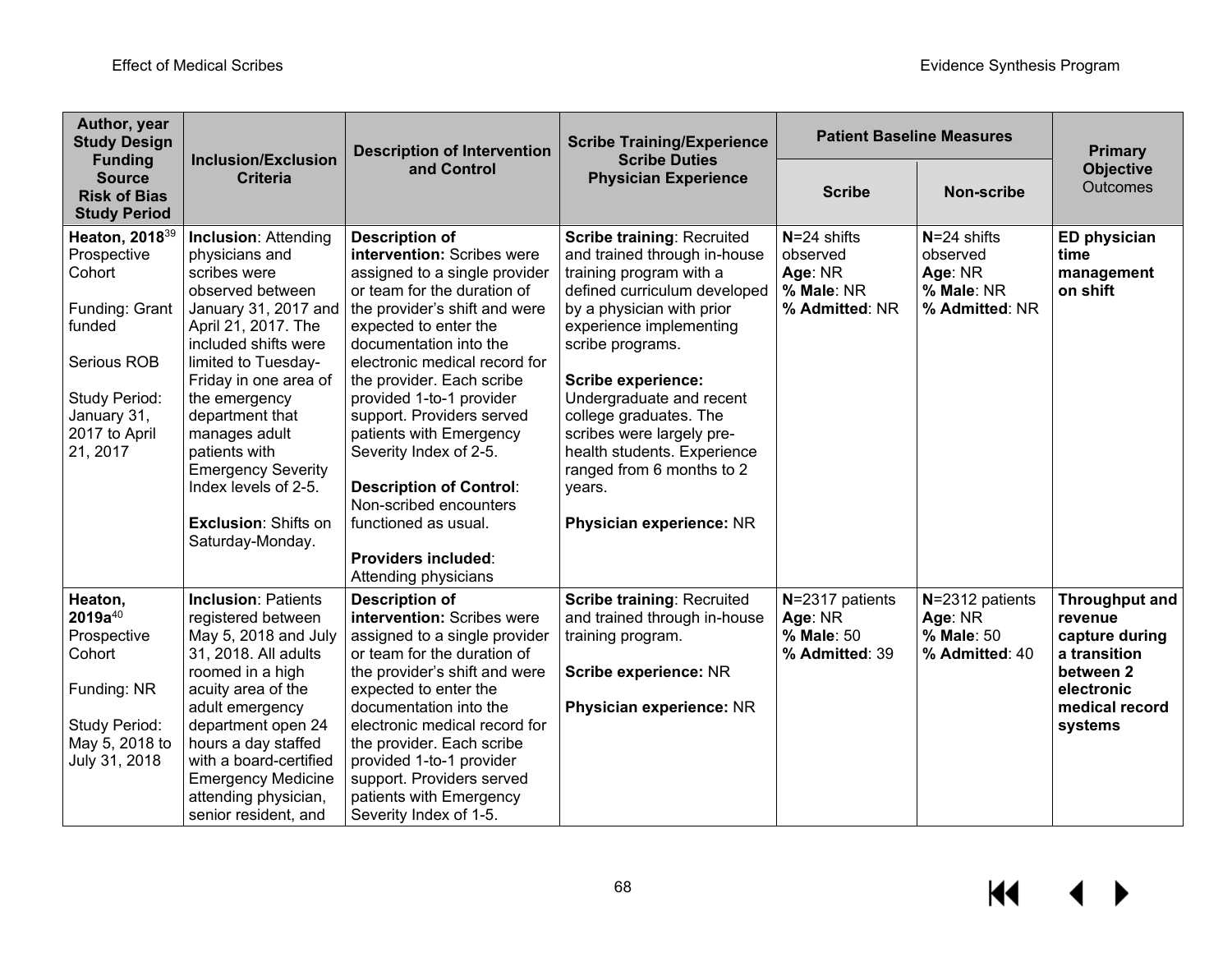| Author, year<br><b>Study Design</b>                                                                                                                                                                         |                                                                                                                                                                                  | <b>Description of Intervention</b>                                                                                                                                                                                                                                                                                                                                                                | <b>Scribe Training/Experience</b><br><b>Scribe Duties</b> | <b>Patient Baseline Measures</b>                                                               | <b>Primary</b>                                                                                 |                                                                  |
|-------------------------------------------------------------------------------------------------------------------------------------------------------------------------------------------------------------|----------------------------------------------------------------------------------------------------------------------------------------------------------------------------------|---------------------------------------------------------------------------------------------------------------------------------------------------------------------------------------------------------------------------------------------------------------------------------------------------------------------------------------------------------------------------------------------------|-----------------------------------------------------------|------------------------------------------------------------------------------------------------|------------------------------------------------------------------------------------------------|------------------------------------------------------------------|
| <b>Funding</b><br><b>Source</b><br><b>Risk of Bias</b><br><b>Study Period</b>                                                                                                                               | <b>Inclusion/Exclusion</b><br><b>Criteria</b>                                                                                                                                    | and Control                                                                                                                                                                                                                                                                                                                                                                                       | <b>Physician Experience</b>                               | <b>Scribe</b>                                                                                  | <b>Non-scribe</b>                                                                              | <b>Objective</b><br>Outcomes                                     |
|                                                                                                                                                                                                             | an intern were<br>included. All pediatric<br>patients roomed in<br><b>Treatment Area B</b><br>were also included<br>(not relevant for this<br>review).<br><b>Exclusion: None</b> | Non-scribed encounters<br>functioned as usual with<br>providers using their<br>preferred method to<br>construct their own<br>document in the medical<br>record.<br>The study occurred during<br>the transition between 2<br>electronic medical record<br>systems<br>Providers included:<br>Attending physician, a senior<br>resident, and an intern                                               |                                                           |                                                                                                |                                                                                                |                                                                  |
| Heaton,<br>2019b <sup>40</sup><br>Prospective<br>Cohort<br>Serious ROB<br>Funding: In part<br>by Mayo Clinic<br>Department of<br>Emergency<br>Medicine<br><b>Study Period:</b><br>April 2016 to<br>May 2016 | <b>Inclusion: Select</b><br>shifts from 3:00 pm to<br>11:00 pm between<br>April 2016 and May<br>2016<br><b>Exclusion: None</b>                                                   | <b>Description of</b><br>intervention: Research<br>assistants observed<br>attending physicians with<br>and without scribes for a total<br>of 64 hours. On scribe shifts,<br>a medical scribe entered<br>data into the electronic<br>medical record No physician<br>was shadowed twice.<br>Providers served patients<br>with Emergency Severity<br>Index of 1-5.<br><b>Description of Control:</b> | <b>Scribe training: NR</b><br>Physician experience: NR    | $N=4$ shifts<br>observed for a<br>total of 32 hours<br>Age: NR<br>% Male: NR<br>% Admitted: NR | $N=4$ shifts<br>observed for a<br>total of 32 hours<br>Age: NR<br>% Male: NR<br>% Admitted: NR | Physician<br>documentation<br>time and<br>documentation<br>costs |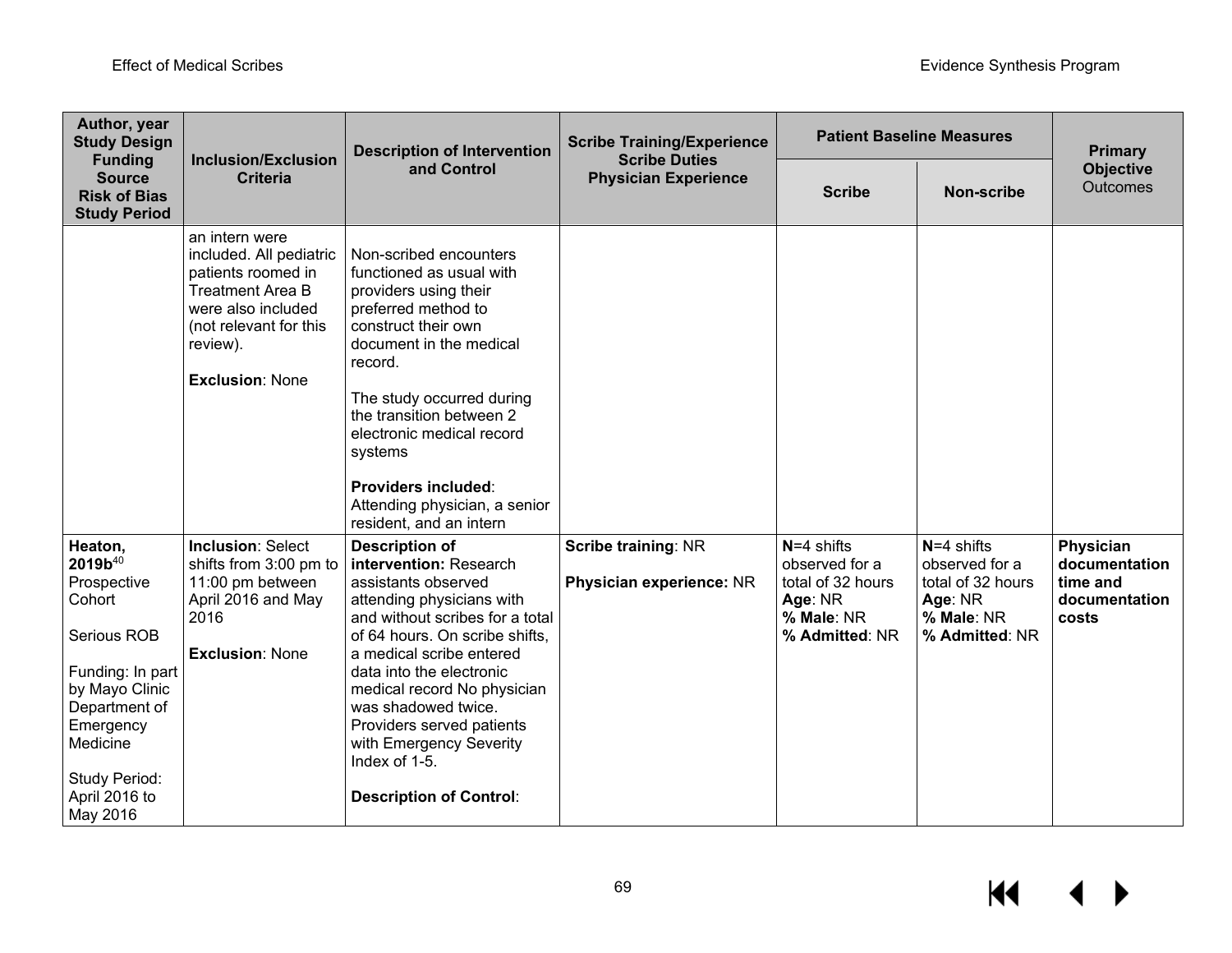| Author, year<br><b>Study Design</b><br><b>Funding</b>       | <b>Inclusion/Exclusion</b><br><b>Criteria</b> | <b>Description of Intervention</b><br>and Control                                                                                                                                                                                                                   | <b>Scribe Training/Experience</b><br><b>Scribe Duties</b><br><b>Physician Experience</b> | <b>Patient Baseline Measures</b> | <b>Primary</b> |                                     |
|-------------------------------------------------------------|-----------------------------------------------|---------------------------------------------------------------------------------------------------------------------------------------------------------------------------------------------------------------------------------------------------------------------|------------------------------------------------------------------------------------------|----------------------------------|----------------|-------------------------------------|
| <b>Source</b><br><b>Risk of Bias</b><br><b>Study Period</b> |                                               |                                                                                                                                                                                                                                                                     |                                                                                          | <b>Scribe</b>                    | Non-scribe     | <b>Objective</b><br><b>Outcomes</b> |
|                                                             |                                               | Non-scribed shifts functioned<br>as usual with providers using<br>their preferred method to<br>construct documentation in<br>the electronic health record<br>through transcription, voice<br>recognition software, or self-<br>entry.<br><b>Providers included:</b> |                                                                                          |                                  |                |                                     |
|                                                             |                                               | Attending physicians                                                                                                                                                                                                                                                |                                                                                          |                                  |                |                                     |

**Abbreviations**: ED=emergency department; HPI=history of present illness; MDM=medical decision making; NR=not reported; PE=physical examination; ROS=review of systems; ROB=risk of bias; RVU=relative value unit; SD=standard deviation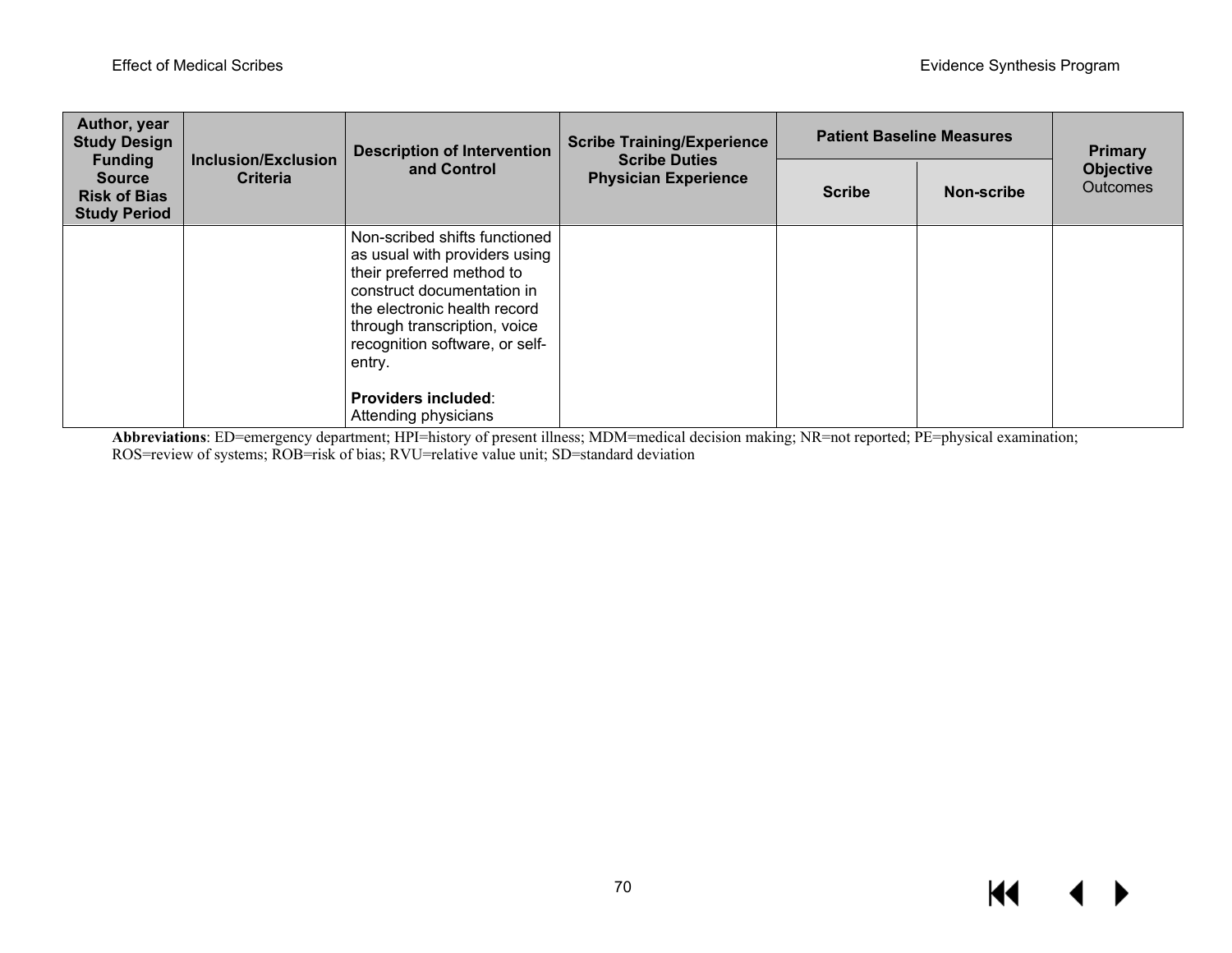| Author, year<br>Study design               | <b>Patients Seen Per</b><br>Day                                                                       |                | Door-to-Provider                                                                                                                                                                                                                                                                                                                                                     |                                                                                                                                                                                                                                                                                                        | Door-to-Discharge/Length<br>of Stay                                                                                                                                                                                                                                                                                                                                      |                                                                                                                                                                                                                                                                                                                   | <b>Appointment Length</b>                                                                                                                                                                                                                                                                                                                              |                                                                                                                                                                                                                                                                                                        | <b>Time-to-Disposition</b>                                                                                                                                                                                                                                                                                                                                        |                                                                                                                                                                                                                                                                                                            |
|--------------------------------------------|-------------------------------------------------------------------------------------------------------|----------------|----------------------------------------------------------------------------------------------------------------------------------------------------------------------------------------------------------------------------------------------------------------------------------------------------------------------------------------------------------------------|--------------------------------------------------------------------------------------------------------------------------------------------------------------------------------------------------------------------------------------------------------------------------------------------------------|--------------------------------------------------------------------------------------------------------------------------------------------------------------------------------------------------------------------------------------------------------------------------------------------------------------------------------------------------------------------------|-------------------------------------------------------------------------------------------------------------------------------------------------------------------------------------------------------------------------------------------------------------------------------------------------------------------|--------------------------------------------------------------------------------------------------------------------------------------------------------------------------------------------------------------------------------------------------------------------------------------------------------------------------------------------------------|--------------------------------------------------------------------------------------------------------------------------------------------------------------------------------------------------------------------------------------------------------------------------------------------------------|-------------------------------------------------------------------------------------------------------------------------------------------------------------------------------------------------------------------------------------------------------------------------------------------------------------------------------------------------------------------|------------------------------------------------------------------------------------------------------------------------------------------------------------------------------------------------------------------------------------------------------------------------------------------------------------|
|                                            | <b>Scribe</b>                                                                                         | Non-<br>scribe | <b>Scribe</b>                                                                                                                                                                                                                                                                                                                                                        | Non-scribe                                                                                                                                                                                                                                                                                             | <b>Scribe</b>                                                                                                                                                                                                                                                                                                                                                            | Non-scribe                                                                                                                                                                                                                                                                                                        | <b>Scribe</b>                                                                                                                                                                                                                                                                                                                                          | Non-scribe                                                                                                                                                                                                                                                                                             | <b>Scribe</b>                                                                                                                                                                                                                                                                                                                                                     | Non-scribe                                                                                                                                                                                                                                                                                                 |
| Heaton,<br>201636<br>Prospective<br>cohort | "For attending<br>physicians, no<br>benefit in patients<br>per hour was<br>demonstrated"<br>(data NR) |                | All providers<br>$N = 2091$<br><b>Median</b><br>Minutes: 23<br>$P = 0.29$<br><b>Attendings</b><br>$N = 314$<br><b>Median</b><br>Minutes: 117<br>$P = 0.051$<br>$PGY-2$<br>residents<br>$N = 612$<br><b>Median</b><br>Minutes: 17<br>$P = 15$<br>$PGY-3$<br>residents<br>$N = 860$<br><b>Median</b><br>Minutes: 16<br>$P = 17$<br>NP/PA<br>$N = 183$<br><b>Median</b> | All providers<br>$N = 5924$<br><b>Median</b><br>Minutes: 21<br>Attendings<br>$N = 599$<br><b>Median</b><br>Minutes: 92<br>$PGY-2$<br>residents<br>$N = 771$<br><b>Median</b><br>Minutes: 16<br>PGY-3<br>residents<br>$N = 1062$<br><b>Median</b><br>Minutes: 16<br>NP/PA<br>$N = 215$<br><b>Median</b> | All providers<br>$N = 2091$<br><b>Median</b><br>Minutes: 265<br>$P = 0.028$<br><b>Attendings</b><br>$N = 314$<br><b>Median</b><br>Minutes: 322<br>$P = 0.057$<br>PGY-2<br>residents<br>$N = 612$<br><b>Median</b><br>Minutes: 263<br>$P = .55$<br>PGY-3<br>residents<br>$N = 860$<br><b>Median</b><br>Minutes: 244<br>$P = 0.021$<br>NP/PA<br>$N = 183$<br><b>Median</b> | All providers<br>$N = 5924$<br><b>Median</b><br>Minutes: 255<br><b>Attendings</b><br>$N = 599$<br><b>Median</b><br>Minutes: 297<br>$PGY-2$<br>residents<br>$N = 771$<br><b>Median</b><br>Minutes: 249<br>PGY-3<br>residents<br>$N = 1062$<br><b>Median</b><br>Minutes: 262<br>NP/PA<br>$N = 215$<br><b>Median</b> | In treatment<br>room<br>All providers<br>$N = 2091$<br><b>Median</b><br>Minutes: 208<br>$P = 14$<br>Attendings<br>$N = 314$<br><b>Median</b><br>Minutes: 204<br>$P = 17$<br>$PGY-2$<br>residents<br>$N = 612$<br><b>Median</b><br>Minutes: 215<br>$P = .56$<br>PGY-3<br>residents<br>$N = 860$<br><b>Median</b><br>Minutes: 208<br>$P = 0.44$<br>NP/PA | In treatment<br>room<br>All providers<br>$N = 5924$<br><b>Median</b><br>Minutes: 210<br>Attendings<br>$N = 599$<br><b>Median</b><br>Minutes: 199<br>$PGY-2$<br>residents<br>$N = 771$<br><b>Median</b><br>Minutes: 220<br>$PGY-3$<br>residents<br>$N = 1062$<br><b>Median</b><br>Minutes: 223<br>NP/PA | All providers<br>$N = 2091$<br><b>Median</b><br>Minutes: 153<br>$P = 15$<br><b>Attendings</b><br>$N = 314$<br><b>Median</b><br>Minutes: 149<br>$P = .67$<br>PGY-2<br>residents<br>$N = 612$<br><b>Median</b><br>Minutes: 153<br>$P = .77$<br>PGY-3<br>residents<br>$N = 860$<br><b>Median</b><br>Minutes: 155<br>$P = .92$<br>NP/PA<br>$N = 183$<br><b>Median</b> | All providers<br>$N = 5924$<br><b>Median</b><br>Minutes: 149<br>Attendings<br>$N = 599$<br><b>Median</b><br>Minutes: 151<br>$PGY-2$<br>residents<br>$N = 771$<br><b>Median</b><br>Minutes: 156<br>PGY-3<br>residents<br>$N = 1062$<br><b>Median</b><br>Minutes: 152<br>NP/PA<br>$N = 215$<br><b>Median</b> |
|                                            |                                                                                                       |                | Minutes: 90<br>$P = .68$                                                                                                                                                                                                                                                                                                                                             | Minutes: 89                                                                                                                                                                                                                                                                                            | Minutes: 282<br>$P = .39$                                                                                                                                                                                                                                                                                                                                                | Minutes: 288                                                                                                                                                                                                                                                                                                      | $N = 183$<br><b>Median</b><br>Minutes: 171<br>$P = .31$                                                                                                                                                                                                                                                                                                | $N = 215$<br><b>Median</b><br>Minutes: 173                                                                                                                                                                                                                                                             | Minutes: 129<br>$P = .93$                                                                                                                                                                                                                                                                                                                                         | Minutes: 125                                                                                                                                                                                                                                                                                               |

## **Appendix Table 6-8. Clinic Efficiency Reported Outcomes from Emergency Department Studies, Heaton Group (United States)**

 $\overline{\mathbf{M}}$ ▶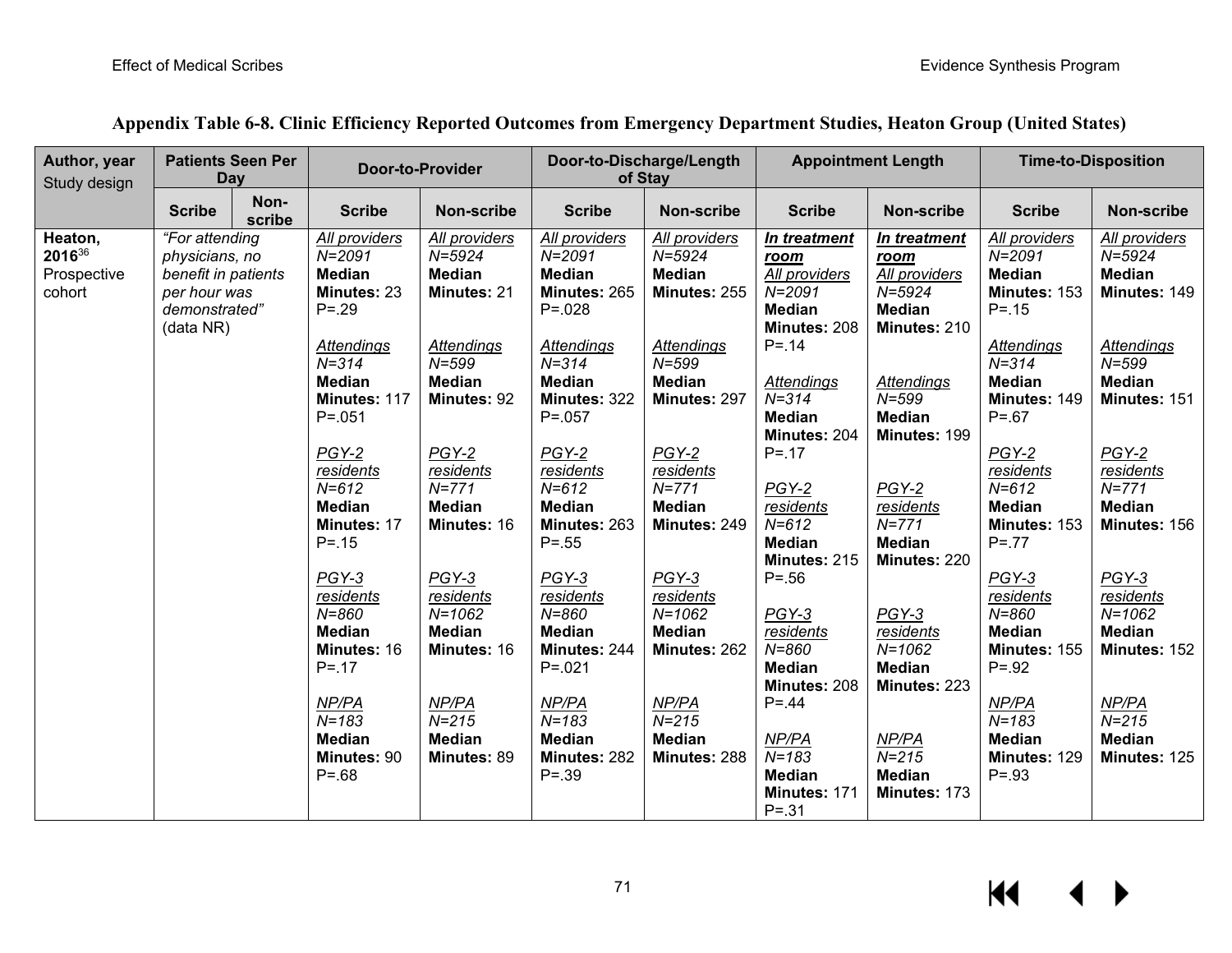| Author, year<br>Study design                           | <b>Patients Seen Per</b><br>Day |                | <b>Door-to-Provider</b>                                                                                                                                                                                                                                                          |                                                                                                                                                                                                                                        |                                                                                                                                                                                                                                                                                            | Door-to-Discharge/Length<br>of Stay                                                                                                                                                                                                                  |                                                                                                                                                                                                                                                                                                                 | <b>Appointment Length</b>                                                                                                                                                                                                                                             | <b>Time-to-Disposition</b>                                                                                                                                                                                                                                                         |                                                                                                                                                                                                                                               |
|--------------------------------------------------------|---------------------------------|----------------|----------------------------------------------------------------------------------------------------------------------------------------------------------------------------------------------------------------------------------------------------------------------------------|----------------------------------------------------------------------------------------------------------------------------------------------------------------------------------------------------------------------------------------|--------------------------------------------------------------------------------------------------------------------------------------------------------------------------------------------------------------------------------------------------------------------------------------------|------------------------------------------------------------------------------------------------------------------------------------------------------------------------------------------------------------------------------------------------------|-----------------------------------------------------------------------------------------------------------------------------------------------------------------------------------------------------------------------------------------------------------------------------------------------------------------|-----------------------------------------------------------------------------------------------------------------------------------------------------------------------------------------------------------------------------------------------------------------------|------------------------------------------------------------------------------------------------------------------------------------------------------------------------------------------------------------------------------------------------------------------------------------|-----------------------------------------------------------------------------------------------------------------------------------------------------------------------------------------------------------------------------------------------|
|                                                        | <b>Scribe</b>                   | Non-<br>scribe | <b>Scribe</b>                                                                                                                                                                                                                                                                    | <b>Non-scribe</b>                                                                                                                                                                                                                      | <b>Scribe</b>                                                                                                                                                                                                                                                                              | <b>Non-scribe</b>                                                                                                                                                                                                                                    | <b>Scribe</b>                                                                                                                                                                                                                                                                                                   | <b>Non-scribe</b>                                                                                                                                                                                                                                                     | <b>Scribe</b>                                                                                                                                                                                                                                                                      | <b>Non-scribe</b>                                                                                                                                                                                                                             |
| Heaton<br>2017a <sup>37</sup><br>Prospective<br>cohort | <b>NR</b>                       | <b>NR</b>      | All patients<br>$N = 3049$<br><b>Median</b><br>Minutes: 20<br>$P = .84$<br>Area A<br>(attending<br>with<br>residents)<br>$N = 2178$<br><b>Median</b><br>Minutes: 14<br>$P = .25$<br>Area B<br>(attending<br>with NP/PA)<br>$N = 871$<br><b>Median</b><br>Minutes: 43<br>$P = 70$ | All patients<br>N=3070<br><b>Median</b><br>Minutes: 19<br>Area A<br>(attending<br>with<br>residents)<br>$N = 2235$<br><b>Median</b><br>Minutes: 15<br>Area B<br>(attending<br>with NP/PA)<br>$N = 835$<br><b>Median</b><br>Minutes: 45 | All patients<br>$N = 3049$<br><b>Median</b><br>Minutes: 215<br>$P = .34$<br><u>Area A</u><br>(attending<br>with<br>residents)<br>$N = 2178$<br><b>Median</b><br>Minutes: 212<br>$P = 18$<br>Area B<br>(attending<br>with NP/PA)<br>$N = 871$<br><b>Median</b><br>Minutes: 221<br>$P = .80$ | All patients<br>$N = 3070$<br><b>Median</b><br>Minutes: 214<br><u>Area A</u><br>(attending<br>with<br>residents)<br>$N = 2235$<br><b>Median</b><br>Minutes: 211<br>Area B<br>(attending<br>with NP/PA)<br>$N = 835$<br><b>Median</b><br>Minutes: 222 | In treatment<br>room<br>All patients<br>$N = 3049$<br><b>Median</b><br>Minutes: 176<br>$P = 0.28$<br>Area A<br>(attending<br>with<br>residents)<br>$N = 2178$<br><b>Median</b><br>Minutes: 179<br>$P = 0.081$<br>Area B<br>(attending<br>with NP/PA)<br>$N = 871$<br><b>Median</b><br>Minutes: 172<br>$P = .40$ | In treatment<br>room<br>All patients<br>$N = 3070$<br><b>Median</b><br>Minutes: 181<br>Area A<br>(attending<br>with<br>residents)<br>$N = 2235$<br><b>Median</b><br>Minutes: 185<br>Area B<br>(attending<br>with NP/PA)<br>$N = 835$<br><b>Median</b><br>Minutes: 168 | All patients<br>$N = 3049$<br><b>Median</b><br>Minutes:128<br>$P = .51$<br>Area A<br>(attending<br>with<br>residents)<br>$N = 2178$<br><b>Median</b><br>Minutes: 129<br>$P = .21$<br>Area B<br>(attending<br>with NP/PA)<br>$N = 871$<br><b>Median</b><br>Minutes: 124<br>$P = 42$ | All patients<br>$N = 3070$<br><b>Median</b><br>Minutes: 128<br>Area A<br>(attending<br>with<br>residents)<br>$N = 2235$<br><b>Median</b><br>Minutes: 130<br>Area B<br>(attending<br>with NP/PA)<br>$N = 835$<br><b>Median</b><br>Minutes: 119 |
| Heaton,<br>201839<br>Prospective<br>cohort             | <b>NR</b>                       | <b>NR</b>      | $\overline{\text{NR}}$                                                                                                                                                                                                                                                           | <b>NR</b>                                                                                                                                                                                                                              | <b>NR</b>                                                                                                                                                                                                                                                                                  | <b>NR</b>                                                                                                                                                                                                                                            | Time at<br>patient<br>bedside<br>N=24 shifts<br><b>Median</b><br>Minutes: 135<br><b>Mean</b><br><b>Minutes</b>                                                                                                                                                                                                  | Time at<br><i>patient</i><br>bedside<br>$N=24$ shifts<br><b>Median</b><br>Minutes: 132<br>Mean<br><b>Minutes</b>                                                                                                                                                      | <b>NR</b>                                                                                                                                                                                                                                                                          | <b>NR</b>                                                                                                                                                                                                                                     |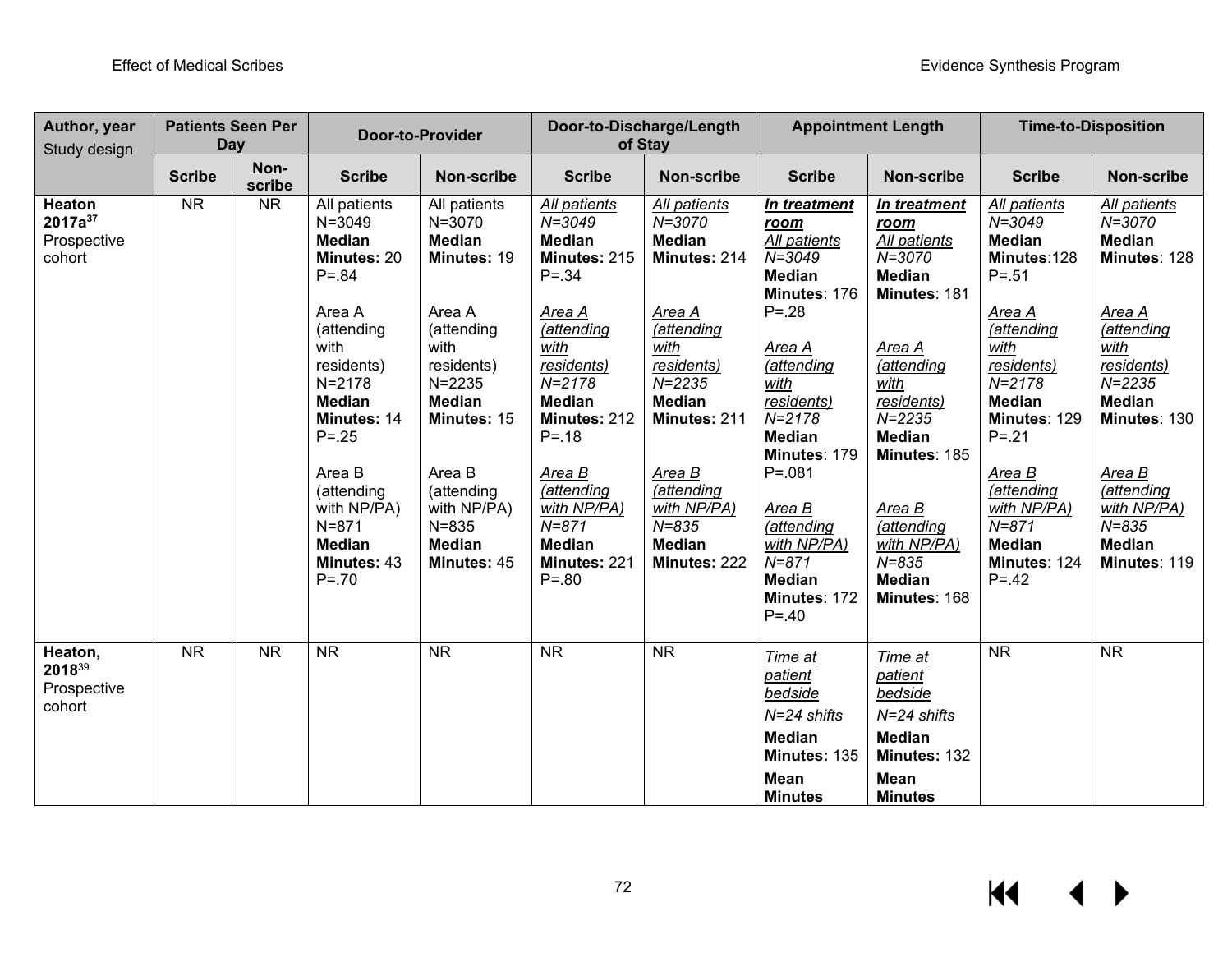| Author, year<br>Study design                     | <b>Day</b>    | <b>Patients Seen Per</b> | <b>Door-to-Provider</b>                                                                                                                                                                                                                                                                                                                                                      |                                                                                                                                                                                                                                                                                                                               | Door-to-Discharge/Length<br>of Stay                                                                                                                                                                                                                                                                                                                                         |                                                                                                                                                                                                                                                                                                                          | <b>Appointment Length</b>                                                                                                                                                                                                                                                                                                                                                                             |                                                                                                                                                                                                                                                                                                                                                  | <b>Time-to-Disposition</b>                                                                                                                                                                                                                                                                                                                                                  |                                                                                                                                                                                                                                                                                                                          |
|--------------------------------------------------|---------------|--------------------------|------------------------------------------------------------------------------------------------------------------------------------------------------------------------------------------------------------------------------------------------------------------------------------------------------------------------------------------------------------------------------|-------------------------------------------------------------------------------------------------------------------------------------------------------------------------------------------------------------------------------------------------------------------------------------------------------------------------------|-----------------------------------------------------------------------------------------------------------------------------------------------------------------------------------------------------------------------------------------------------------------------------------------------------------------------------------------------------------------------------|--------------------------------------------------------------------------------------------------------------------------------------------------------------------------------------------------------------------------------------------------------------------------------------------------------------------------|-------------------------------------------------------------------------------------------------------------------------------------------------------------------------------------------------------------------------------------------------------------------------------------------------------------------------------------------------------------------------------------------------------|--------------------------------------------------------------------------------------------------------------------------------------------------------------------------------------------------------------------------------------------------------------------------------------------------------------------------------------------------|-----------------------------------------------------------------------------------------------------------------------------------------------------------------------------------------------------------------------------------------------------------------------------------------------------------------------------------------------------------------------------|--------------------------------------------------------------------------------------------------------------------------------------------------------------------------------------------------------------------------------------------------------------------------------------------------------------------------|
|                                                  | <b>Scribe</b> | Non-<br>scribe           | <b>Scribe</b>                                                                                                                                                                                                                                                                                                                                                                | <b>Non-scribe</b>                                                                                                                                                                                                                                                                                                             | <b>Scribe</b>                                                                                                                                                                                                                                                                                                                                                               | <b>Non-scribe</b>                                                                                                                                                                                                                                                                                                        | <b>Scribe</b>                                                                                                                                                                                                                                                                                                                                                                                         | <b>Non-scribe</b>                                                                                                                                                                                                                                                                                                                                | <b>Scribe</b>                                                                                                                                                                                                                                                                                                                                                               | <b>Non-scribe</b>                                                                                                                                                                                                                                                                                                        |
|                                                  |               |                          |                                                                                                                                                                                                                                                                                                                                                                              |                                                                                                                                                                                                                                                                                                                               |                                                                                                                                                                                                                                                                                                                                                                             |                                                                                                                                                                                                                                                                                                                          | (SD): 138<br>(49)<br>$P = .88$                                                                                                                                                                                                                                                                                                                                                                        | (SD): 140<br>(49)                                                                                                                                                                                                                                                                                                                                |                                                                                                                                                                                                                                                                                                                                                                             |                                                                                                                                                                                                                                                                                                                          |
| Heaton,<br>$2019a^{41}$<br>Prospective<br>cohort | <b>NR</b>     | <b>NR</b>                | All patients<br>$N = 2317$<br><b>Median</b><br>Minutes: 25<br>$P = 064$<br>All patients -<br>morning shift<br>$N = 772$<br><b>Median</b><br>Minutes: 19<br>$P = 64$<br>All patients -<br>afternoon<br>shift<br>$N = 788$<br><b>Median</b><br><b>Minutes: 33</b><br>$P = 42$<br>All patients -<br>overnight<br>shift<br>$N = 757$<br><b>Median</b><br>Minutes: 21<br>$P = 01$ | All patients<br>$N = 2312$<br><b>Median</b><br>Minutes: 27<br>All patients-<br>morning shift<br>$N = 736$<br><b>Median</b><br><b>Minutes:</b><br>20<br>All patients -<br>afternoon<br>shift<br>$N = 748$<br><b>Median</b><br>Minutes: 42<br>All patients -<br>overnight<br>shift<br>$N = 828$<br><b>Median</b><br>Minutes: 28 | All patients<br>$N = 2317$<br><b>Median</b><br>Minutes: 267<br>$P = 0.34$<br>All patients -<br>morning shift<br>$N = 772$<br><b>Median</b><br>Minutes: 257<br>$P = 13$<br>All patients -<br>afternoon<br>shift<br>$N = 788$<br><b>Median</b><br>Minutes: 291<br>$P = .86$<br>All patients-<br>overnight<br>shift<br>$N = 757$<br><b>Median</b><br>Minutes: 265<br>$P = .86$ | All patients<br>$N = 2312$<br><b>Median</b><br>Minutes: 272<br>All patients -<br>morning shift<br>$N = 736$<br><b>Median</b><br>Minutes: 267<br>All patients -<br>afternoon<br>shift<br>$N = 748$<br><b>Median</b><br>Minutes: 294<br>All patients -<br>overnight<br>shift<br>$N = 828$<br><b>Median</b><br>Minutes: 264 | In treatment<br>room<br>All patients<br>$N = 2317$<br><b>Median</b><br>Minutes: 222<br>$P = .67$<br>All patients -<br>morning shift<br>$N = 772$<br><b>Median</b><br>Minutes: 233<br>$P = 11$<br>All patients -<br>afternoon<br>shift<br>$N = 788$<br><b>Median</b><br>Minutes: 224<br>$P = .91$<br>All patients -<br>overnight<br>shift<br>$N = 757$<br><b>Median</b><br>Minutes: 210<br>$P = 0.092$ | In treatment<br>room<br>All patients<br>$N = 2312$<br><b>Median</b><br>Minutes: 221<br>All patients -<br>morning shift<br>$N = 736$<br><b>Median</b><br>Minutes: 245<br>All patients -<br>afternoon<br>shift<br>$N = 748$<br><b>Median</b><br>Minutes: 223<br>All patients -<br>overnight<br>shift<br>$N = 828$<br><b>Median</b><br>Minutes: 198 | All patients<br>$N = 2317$<br><b>Median</b><br>Minutes: 166<br>$P = 0.32$<br>All patients -<br>morning shift<br>$N = 772$<br><b>Median</b><br>Minutes: 179<br>$P = 18$<br>All patients -<br>afternoon<br>shift<br>$N = 788$<br><b>Median</b><br>Minutes: 169<br>$P = .94$<br>All patients-<br>overnight<br>shift<br>$N = 757$<br><b>Median</b><br>Minutes: 156<br>$P = 011$ | All patients<br>$N = 2312$<br><b>Median</b><br>Minutes: 163<br>All patients -<br>morning shift<br>$N = 736$<br><b>Median</b><br>Minutes: 189<br>All patients -<br>afternoon<br>shift<br>$N = 748$<br><b>Median</b><br>Minutes: 168<br>All patients -<br>overnight<br>shift<br>$N = 828$<br><b>Median</b><br>Minutes: 146 |

**Abbreviations**: NR=not reported; NP=nurse practitioner; PA=physician assistant; PGY=postgraduate year; SD=standard deviation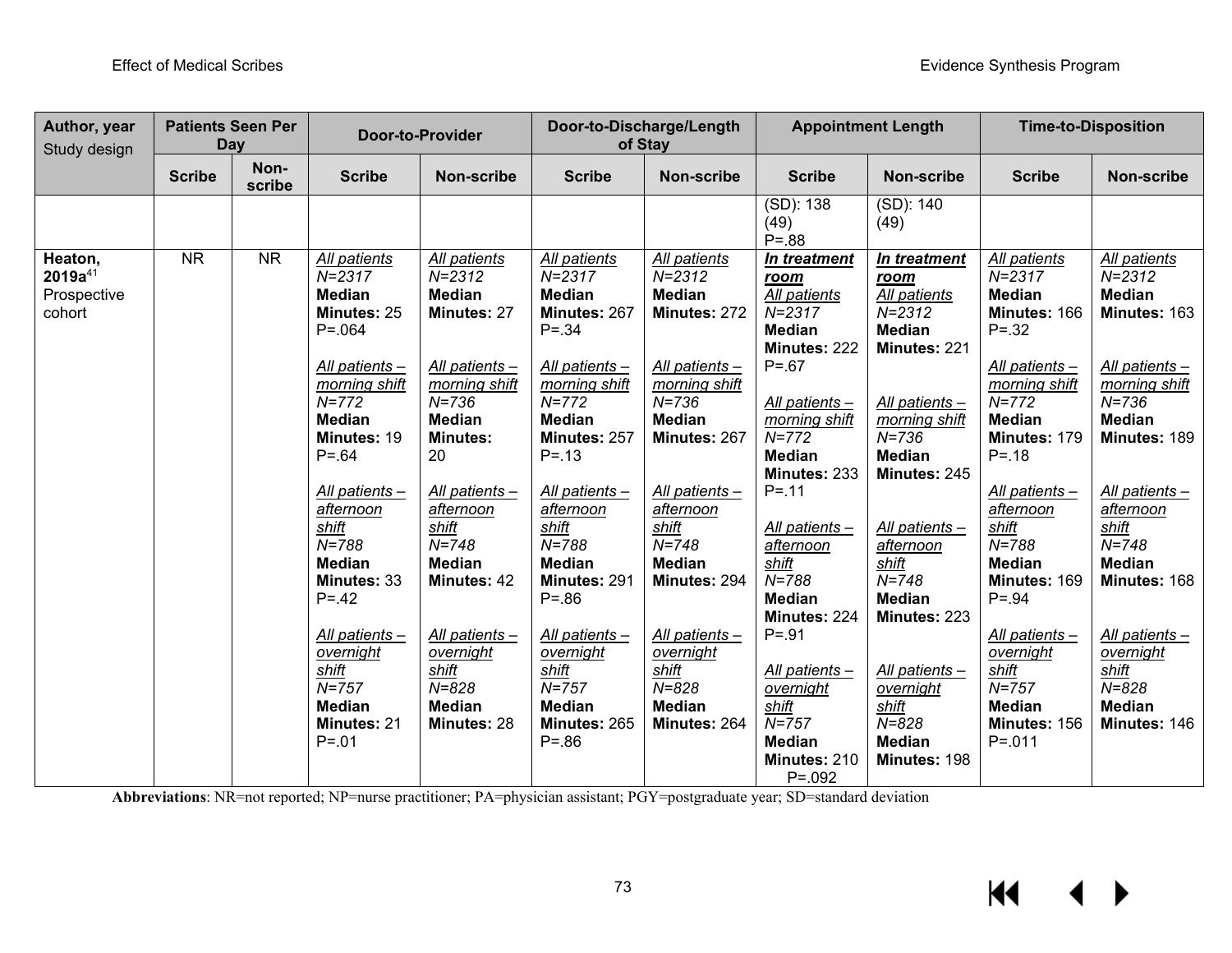| Study, year<br>Study design                       |                                                                                                                                                                              | <b>Financial Productivity</b>                                               | <b>Relative Value Units</b>                                                                                                                                                                                                                                                                                                                                                                                                                                                                                                                |                             |  |  |
|---------------------------------------------------|------------------------------------------------------------------------------------------------------------------------------------------------------------------------------|-----------------------------------------------------------------------------|--------------------------------------------------------------------------------------------------------------------------------------------------------------------------------------------------------------------------------------------------------------------------------------------------------------------------------------------------------------------------------------------------------------------------------------------------------------------------------------------------------------------------------------------|-----------------------------|--|--|
|                                                   | <b>Scribe</b>                                                                                                                                                                | <b>Non-scribe</b>                                                           | <b>Scribe</b>                                                                                                                                                                                                                                                                                                                                                                                                                                                                                                                              | <b>Non-scribe</b>           |  |  |
| Heaton, 2017b <sup>38</sup><br>Prospective cohort | <b>NR</b>                                                                                                                                                                    | <b>NR</b>                                                                   | Mean RVUs per patient: 4.04<br>P < 001                                                                                                                                                                                                                                                                                                                                                                                                                                                                                                     | Mean RVUs per patient: 3.84 |  |  |
|                                                   |                                                                                                                                                                              |                                                                             | Patients with emergency severity levels<br>of 2 and 3 had higher RVUs with scribes<br>(P<.001). Not significantly different in<br>emergency severity levels 1, 4, and 5 (p<br>between 0.10 and 0.63)<br>Scribes had higher RVUs in chest pain,<br>heart, and respiratory emergencies<br>(P<.001); ear throat, and nose<br>emergencies (P<.04); leg fractures<br>(p=.027); and psychiatric emergencies<br>$(P=.002)$<br>Scribes had lower RVUs in vision<br>emergencies (P=.027)<br>All other diagnostic categories were not<br>significant |                             |  |  |
| Heaton, 2019a <sup>41</sup><br>Prospective cohort | <b>NR</b>                                                                                                                                                                    | <b>NR</b>                                                                   | Total Mean RVUs: 4.79<br>$P = 76$                                                                                                                                                                                                                                                                                                                                                                                                                                                                                                          | Total Mean RVUs: 4.72       |  |  |
| Heaton, 2019b <sup>40</sup><br>Prospective cohort | Costs of charting per shift<br>(reported estimates based<br>on national hourly rates):<br>\$488 (\$200 per clinical hour<br>$x 2$ hours + \$11 per scribe<br>hour x 8 hours) | Costs of charting per shift<br>\$600 (\$200 per clinical hour x<br>3 hours) | <b>NR</b>                                                                                                                                                                                                                                                                                                                                                                                                                                                                                                                                  | <b>NR</b>                   |  |  |

**Appendix Table 6-9. Health care and System Reported Outcomes from Emergency Department Studies, Heaton Group (United States)**

**Abbreviations**: RVU=relative value units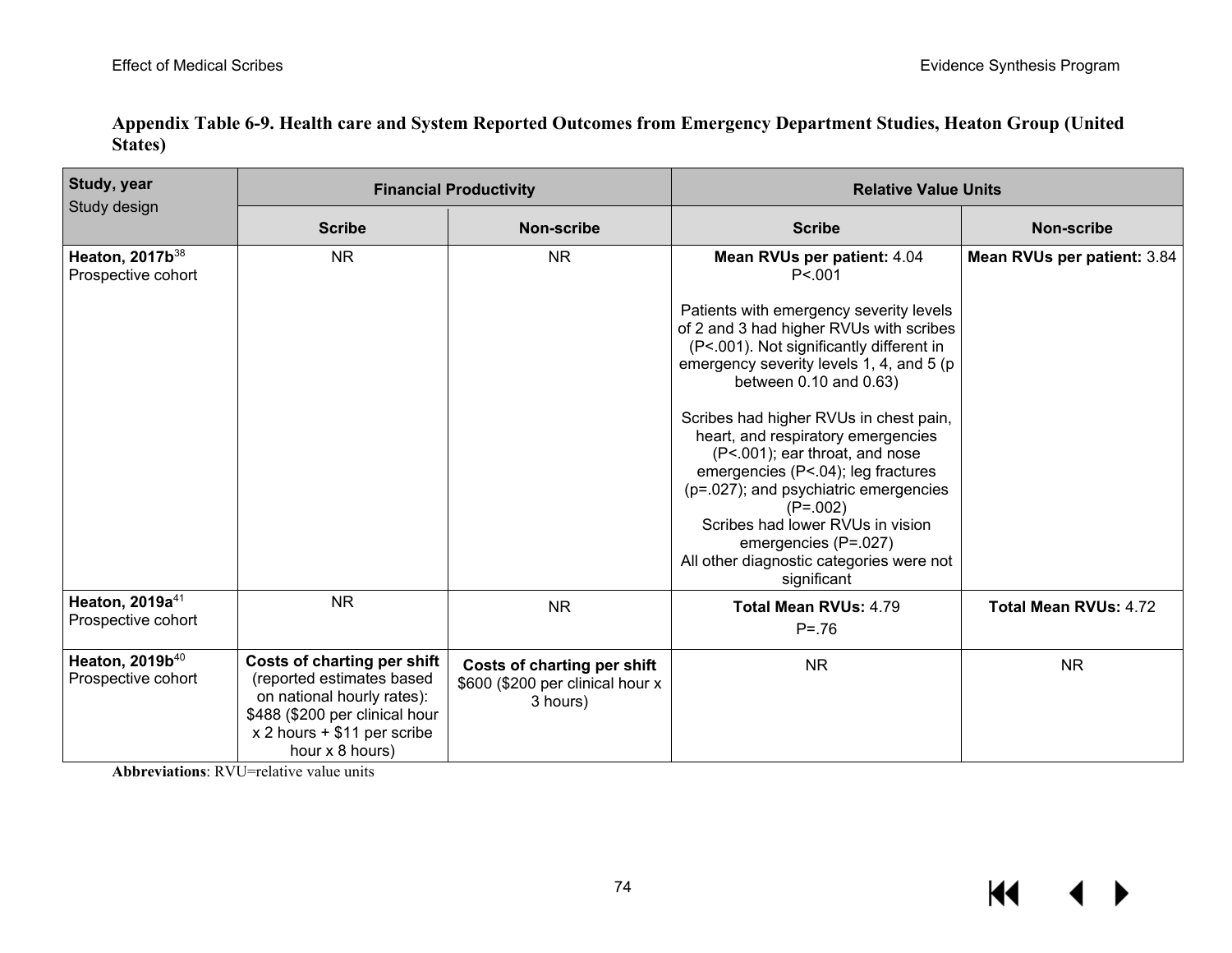**Appendix Table 6-10. Characteristics of Emergency Department Studies**

| Author, year<br><b>Study Design</b>                                                                                                                                                                            | Inclusion/                                                                                                                                                          | <b>Description of Intervention</b>                                                                                                                                                                                                                                                                                                                                                              | <b>Scribe Training/Experience</b>                                                                                                                                                                                                                                                                                                                                                               | <b>Patient Baseline Measures</b>                                                        |                                                                                         | <b>Primary</b>                                                                                                                                  |
|----------------------------------------------------------------------------------------------------------------------------------------------------------------------------------------------------------------|---------------------------------------------------------------------------------------------------------------------------------------------------------------------|-------------------------------------------------------------------------------------------------------------------------------------------------------------------------------------------------------------------------------------------------------------------------------------------------------------------------------------------------------------------------------------------------|-------------------------------------------------------------------------------------------------------------------------------------------------------------------------------------------------------------------------------------------------------------------------------------------------------------------------------------------------------------------------------------------------|-----------------------------------------------------------------------------------------|-----------------------------------------------------------------------------------------|-------------------------------------------------------------------------------------------------------------------------------------------------|
| <b>Funding</b><br><b>Source</b><br><b>Risk of Bias</b><br><b>Study Period</b>                                                                                                                                  | <b>Exclusion</b><br><b>Criteria</b>                                                                                                                                 | and Control                                                                                                                                                                                                                                                                                                                                                                                     | <b>Scribe Duties</b><br><b>Physician Experience</b>                                                                                                                                                                                                                                                                                                                                             | <b>Scribe</b>                                                                           | <b>Non-scribe</b>                                                                       | <b>Objective</b><br>Outcomes                                                                                                                    |
| Allen, 2014 <sup>42</sup><br><b>US</b><br>Retrospective<br>Cohort (pre-<br>post) and<br>Electronic<br>Survey<br>Serious ROB<br><b>Funding: NR</b><br><b>Study Period:</b><br>June 1, 2012 to<br>April 30, 2014 | <b>Inclusion: All</b><br>patients seen<br>during study<br>period<br>Exclusion:<br>Patients seen<br>during May 2013<br>due to<br>"crossover and<br>inconsistency"    | <b>Description of intervention:</b><br>Pre-post assessment of<br>scribes in an adult emergency<br>department. Prescribe time<br>frame: June 1, 2012 to April<br>30, 2013; Post scribe time<br>frame: June 1, 2013 to April<br>30, 2014.<br><b>Providers included: All</b><br>providers except first year<br>residents.<br>Providers were emailed<br>electronic survey to assess<br>satisfaction | Scribe training: NR<br><b>Scribe duties: Medical</b><br>documentation services excluding<br>first year residents; scribes do not<br>complete order entries<br>Scribe experience: NR<br>Providers experience: NR                                                                                                                                                                                 | $N = NR$<br>Age: NR<br>% Male: NR<br>% admitted:<br><b>NR</b>                           | $N = NR$<br>Age: NR<br>% Male: NR<br>% admitted:<br><b>NR</b>                           | <b>ED throughput</b><br>• Door-to-<br>provider<br>$\bullet$ Time-to-<br>disposition<br>• Left without<br>being seen<br>Provider<br>satisfaction |
| Arya, 201043<br>US<br>Retrospective<br>Cohort (pre-<br>post)<br>Moderate ROB<br><b>Funding: NR</b><br><b>Study Period:</b><br><b>July 2006 to</b><br>December 2007                                             | Inclusion:<br>Patients seen by<br>between July<br>2006 to<br>December 2007;<br>during shifts fully<br>or partially<br>covered by a<br>scribe.<br>Exclusion:<br>None | <b>Description of intervention:</b><br>Pre-post assessment of<br>scribes at an academic urban<br>level 1 trauma center.<br>Physician shifts with full scribe<br>coverage were matched to<br>shifts from same provider<br>during same shift time period<br>without full scribe coverage<br>( <sub>4</sub> hours)<br><b>Providers included:</b><br>Emergency medicine                             | Scribe training: 60-hour program, 2<br>years of clerical experience required,<br>including familiarity with common<br>software packages required.<br>Knowledge of medical terminology<br>and coding is preferred.<br>Scribe duties: Scribes provided<br>medical documentation services and<br>communicated laboratory and x-ray<br>results<br>Scribe experience: NR<br>Providers experience: NR | $N=13$<br>providers, 243<br>shifts<br>Age: NR<br>% Male: NR<br>% Admitted:<br><b>NR</b> | $N=13$<br>providers, 243<br>shifts<br>Age: NR<br>% Male: NR<br>% Admitted:<br><b>NR</b> | <b>Patients per hour</b><br><b>Turn-around</b><br>time<br><b>RVUs</b>                                                                           |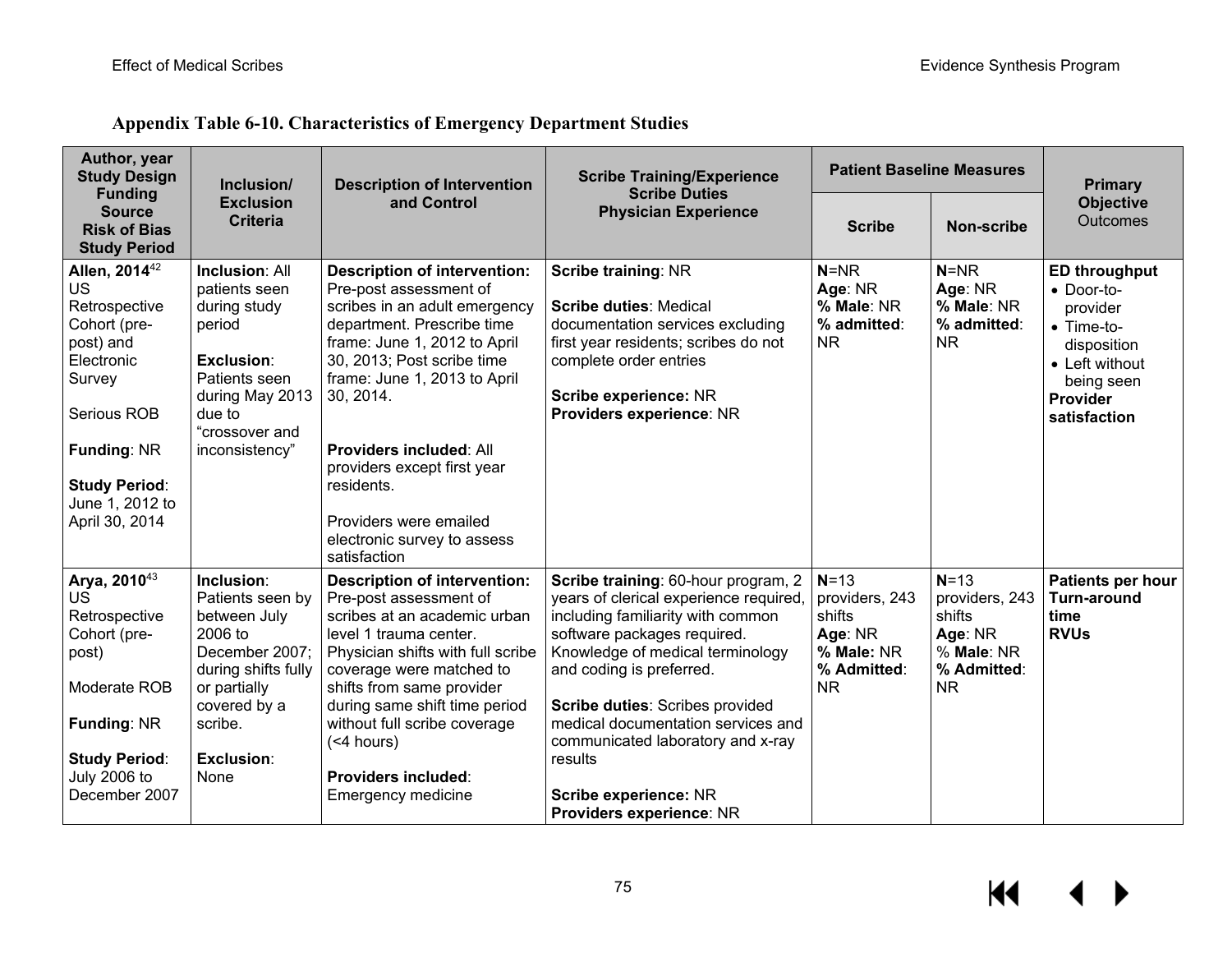|                                                                                                                                                                                                                         |                                                                                                                                                                            | physicians and physicians'<br>assistants                                                                                                                                                                                                                                                                                                                                                                                                                        |                                                                                                                                                                                                                                                                                                                                                   |                                                                                         |                                                                                         |                                                                                                                                                                            |
|-------------------------------------------------------------------------------------------------------------------------------------------------------------------------------------------------------------------------|----------------------------------------------------------------------------------------------------------------------------------------------------------------------------|-----------------------------------------------------------------------------------------------------------------------------------------------------------------------------------------------------------------------------------------------------------------------------------------------------------------------------------------------------------------------------------------------------------------------------------------------------------------|---------------------------------------------------------------------------------------------------------------------------------------------------------------------------------------------------------------------------------------------------------------------------------------------------------------------------------------------------|-----------------------------------------------------------------------------------------|-----------------------------------------------------------------------------------------|----------------------------------------------------------------------------------------------------------------------------------------------------------------------------|
| Bastani, 2013 <sup>44</sup><br>US<br>Prospective<br>Cohort (pre-<br>post)<br>Serious ROB<br><b>Funding: NR</b><br><b>Study Period:</b><br>Pre-scribe<br>baseline: Dec<br>2009-Jan 2010<br>Post-scribe:<br>May-July 2010 | Inclusion:<br>Patients seen<br>during study<br>period<br>Exclusion:<br>Cases staffed<br>with physician<br>assistants,<br>residents, or<br>pediatric nurse<br>practitioners | <b>Description of intervention:</b><br>Pre-post assessment of<br>scribes at a suburban<br>community hospital. Scribe<br>and computerized physician<br>order entry interventions<br>implemented at same time.<br><b>Providers included:</b><br><b>Emergency medicine</b><br>physicians                                                                                                                                                                           | Scribe training: Program instituted<br>by PhysAssist which provided turn-<br>key operation for ED employing,<br>training, managing, and scheduling<br>the scribes. Scribes were pre-<br>med/pre-nursing/pre-PA students.<br>Scribe duties: Scribes provided<br>medical documentation services<br>Scribe experience: NR<br>Provider experience: NR | $N = 12609$<br>patients<br>Age: NR<br>% Male: NR<br>% Admitted:<br><b>NR</b>            | $N = 11729$<br>patients<br>Age: NR<br>% Male: NR<br>% Admitted:<br><b>NR</b>            | <b>ED throughput</b><br>• Door-to-room<br>$\bullet$ Door-to-<br>provider<br>$\bullet$ Time-to-<br>disposition<br>• Length of stay<br><b>Patient</b><br><b>Satisfaction</b> |
| Friedson,<br>201845<br><b>US</b><br><b>RCT</b><br>Moderate ROB<br><b>Funding:</b><br>Foundation,<br>industry<br><b>Study Period:</b><br>March 2015 to<br>November 2015                                                  | Inclusion:<br>Physicians<br>volunteered for<br>experiment<br>Exclusion:<br>Emergency<br>rooms and<br>overnight shifts<br>with small<br>patient loads                       | <b>Description of intervention:</b><br>RCT assessment of scribes in<br>multiple suburban hospitals.<br>Assigned to work 1 to 1 with<br>providers. Scribes randomly<br>assigned to providers normally<br>scheduled shifts.<br>Scribed shifts were compared<br>to non-scribed shifts. Total<br>RVUs were compared as well<br>as "trimmed RVUs", which<br>removed the lowest and<br>highest 10%.<br><b>Providers included:</b><br>Emergency medicine<br>physicians | Scribe training: Employed by Essia<br>Health<br><b>Scribe duties: Medical</b><br>documentation services.<br>Scribe experience: NR<br>Providers experience: NR                                                                                                                                                                                     | $N = 472$ shifts<br>(16 providers)<br>Age: NR<br>% Male: NR<br>% Admitted:<br><b>NR</b> | $N = 433$ shifts<br>(16 providers)<br>Age: NR<br>% Male: NR<br>% Admitted:<br><b>NR</b> | <b>Clinic efficiency</b><br>• Patients per<br>shift<br>$\bullet$ Time-to-<br>disposition<br><b>Billed RVUs</b>                                                             |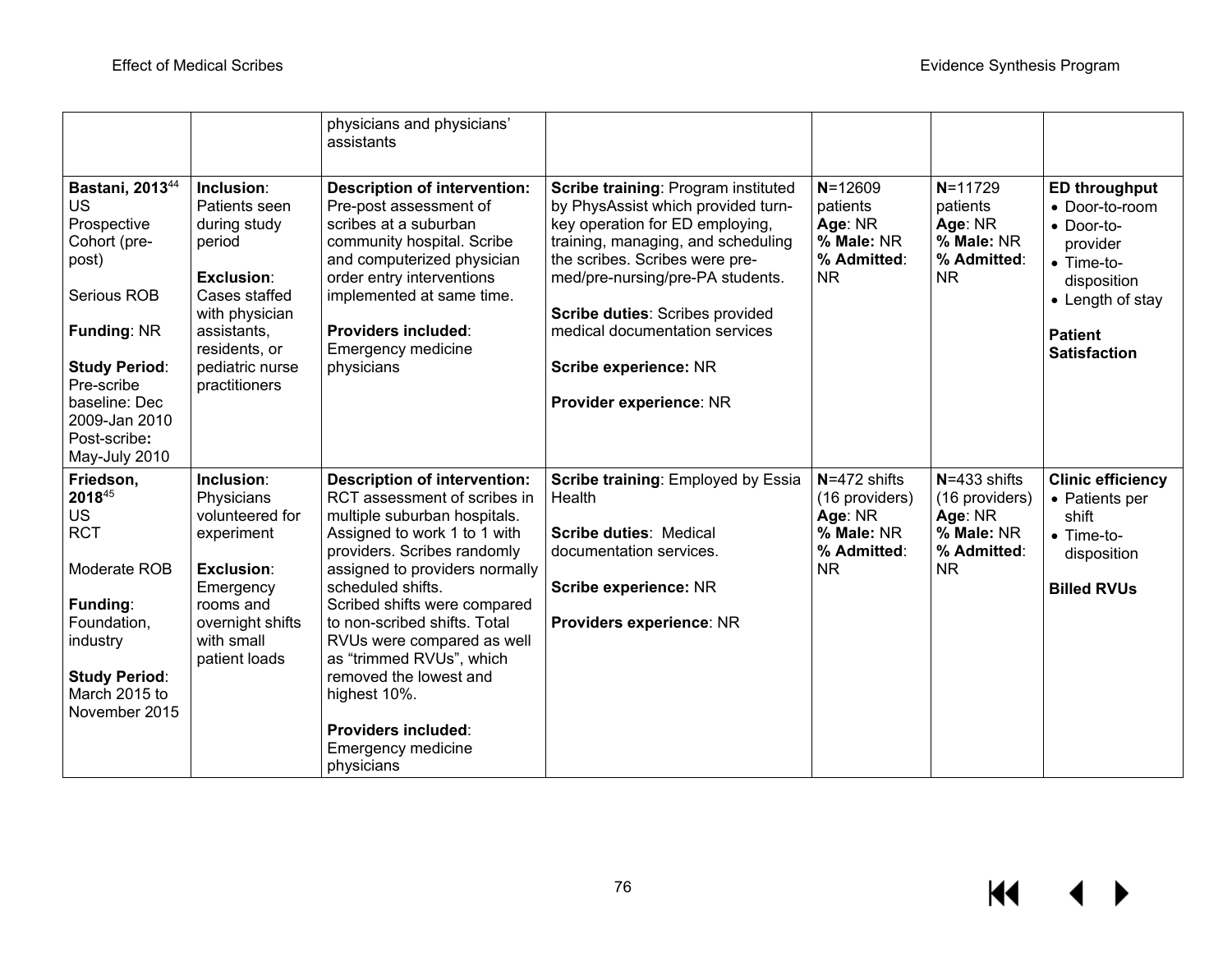| Graves, 2018 <sup>46</sup><br>Canada<br>Prospective<br>Cohort (pre-<br>post)<br>Serious ROB<br>Funding:<br>Foundation,<br>hospital<br><b>Study Period:</b><br>January 2015 to<br>April 2015 | <b>Inclusion: All</b><br>shifts during<br>study period<br><b>Exclusion: NR</b>                                                      | <b>Description of intervention:</b><br>Pre-post assessment of<br>scribes in a non-academic<br>community hospital. Assigned<br>to work 1 to 1 with providers.<br>Scribes were only allocated to<br>evening shifts.<br>Providers included:<br>Emergency medicine<br>physicians                                                        | <b>Scribe training: Employed by</b><br>Medical Scribes of Canada.<br>Scribes trained in medical<br>terminology, disease presentations,<br>and confidentiality.<br><b>Scribe duties: Medical</b><br>documentation of patient<br>encounters, flow management, and<br>clerical support.<br>Scribe experience: College<br>students enrolled in pre-health<br>degree, aged 18-23 years<br>Providers experience: 11 years<br>(SD 10.1)                                                                                                                                       | $N = 97$ shifts<br>(22 providers)<br>Age: NR<br>% Male: NR<br>% Admitted:<br><b>NR</b> | $N = 61$ shifts<br>(22 providers)<br>Age: NR<br>% Male: NR<br>% Admitted:<br><b>NR</b> | <b>Clinic Efficiency</b><br>• Patients per<br>hour                                                                                                          |
|---------------------------------------------------------------------------------------------------------------------------------------------------------------------------------------------|-------------------------------------------------------------------------------------------------------------------------------------|-------------------------------------------------------------------------------------------------------------------------------------------------------------------------------------------------------------------------------------------------------------------------------------------------------------------------------------|------------------------------------------------------------------------------------------------------------------------------------------------------------------------------------------------------------------------------------------------------------------------------------------------------------------------------------------------------------------------------------------------------------------------------------------------------------------------------------------------------------------------------------------------------------------------|----------------------------------------------------------------------------------------|----------------------------------------------------------------------------------------|-------------------------------------------------------------------------------------------------------------------------------------------------------------|
| Hess, 2015 <sup>47</sup><br><b>US</b><br>Prospective<br>Cohort (pre-<br>post)<br>Serious ROB<br><b>Funding: NR</b><br><b>Study Period:</b><br>2011-2012                                     | Inclusion:<br>Physicians with<br>at least half of<br>clinical time<br>spent at one of<br>the 2 scribe sites<br><b>Exclusion: NR</b> | <b>Description of intervention:</b><br>Pre-post assessment of<br>scribes in 2 academic medical<br>centers. Assigned to work 1 to<br>1 with providers. Surveys<br>administered to capture<br>provider satisfaction.<br><b>Providers included:</b><br>Emergency medicine<br>physicians with clinical and<br>teaching responsibilities | Scribe training: Program instituted<br>and managed by Emergency<br>Medical Scribe Systems. Scribes<br>received on the job training and are<br>considered proficient after 15 shifts<br>and skilled after 45 shifts.<br><b>Scribe duties: Transcribes illness</b><br>history, exam findings, differential<br>diagnosis, and decision making;<br>documents orders, procedures,<br>results, consultant input, and final<br>dispositions<br>Scribe experience: College<br>students or recent graduated<br>interested in health science careers<br>Providers experience: NR | $N=49$ providers<br>Age: NR<br>% Male: NR<br>% Admitted:<br><b>NR</b>                  | $N=54$<br>providers<br>Age: NR<br>% Male: NR<br>% Admitted:<br><b>NR</b>               | <b>Clinic Efficiency</b><br>• Length of stay<br>• Left without<br>being seen<br>• Patients per<br>month<br>Provider<br>satisfaction<br><b>RVUs per hour</b> |
| Ou, 201748<br><b>US</b>                                                                                                                                                                     | <b>Inclusion: NR</b><br><b>Exclusion: NR</b>                                                                                        | <b>Description of intervention:</b><br>Pre-post assessment of<br>resident perspectives before                                                                                                                                                                                                                                       | Scribe training: Employed by an<br>outside vendor. Scribes undergo 6-8<br>weeks of training in medical                                                                                                                                                                                                                                                                                                                                                                                                                                                                 | Post-scribe:<br>N=47 residents<br>Age: NR                                              | Pre-scribe:<br>Same 47<br>residents                                                    | Provider<br>satisfaction                                                                                                                                    |

#### $M$ ▶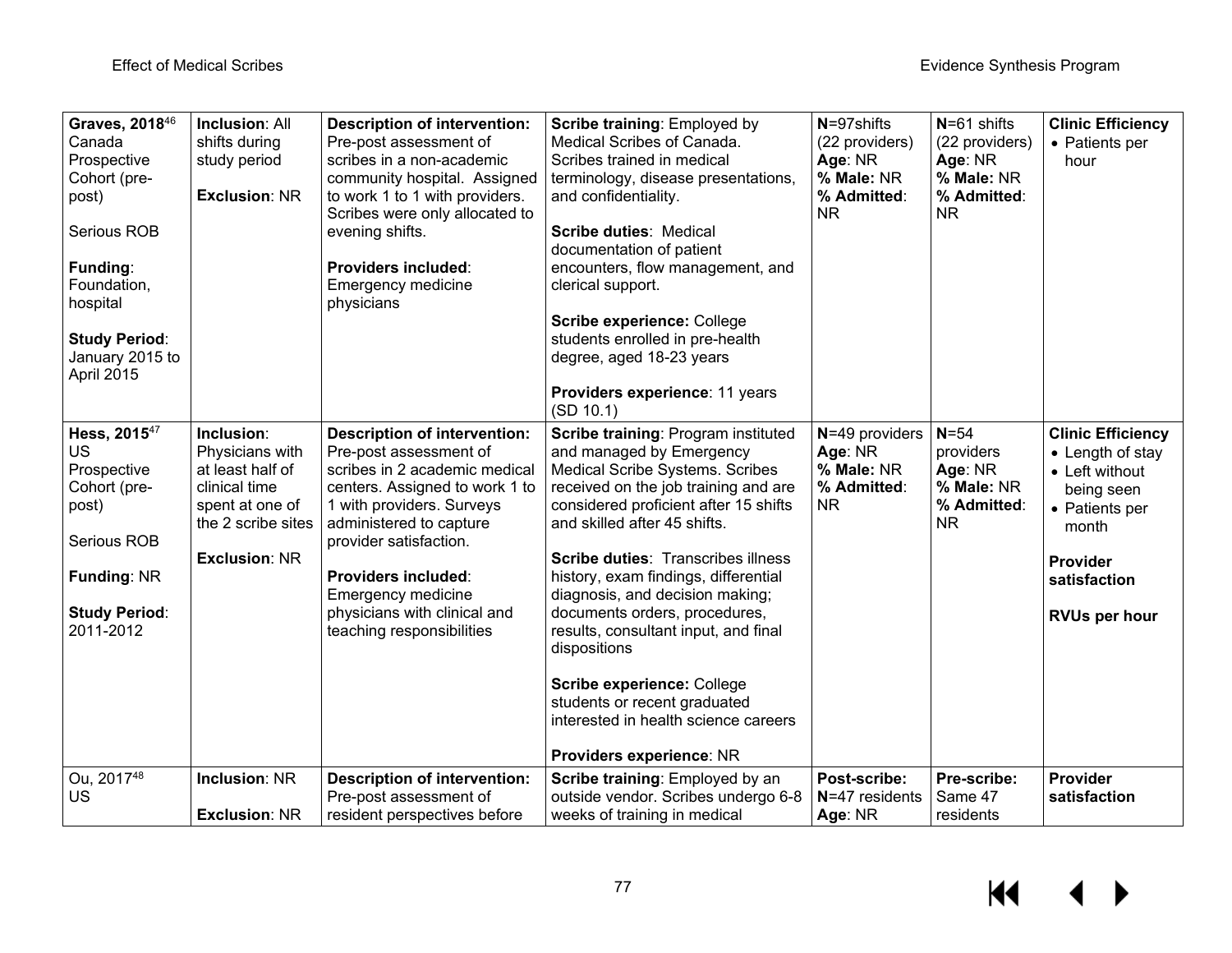| Prospective<br>Cohort (pre-post<br>surveys)<br><b>Funding: NR</b>        |                                                                                        | and after implementation of a<br>scribe program in a large,<br>urban academic medical<br>center. Assigned to work 1 to<br>1 with providers.                                            | terminology, chart documentation,<br>billing, and risk management and 50<br>hours of floor-training under senior<br>scribe who provides real-time<br>feedback.                                                                                       | % Male: NR<br>% Admitted:<br><b>NR</b>                                        |                                                                               |                                                                                                               |
|--------------------------------------------------------------------------|----------------------------------------------------------------------------------------|----------------------------------------------------------------------------------------------------------------------------------------------------------------------------------------|------------------------------------------------------------------------------------------------------------------------------------------------------------------------------------------------------------------------------------------------------|-------------------------------------------------------------------------------|-------------------------------------------------------------------------------|---------------------------------------------------------------------------------------------------------------|
| <b>Study Period:</b><br>September 2015<br>to April 2016                  |                                                                                        | <b>Providers included:</b><br>Emergency medicine residents                                                                                                                             | <b>Scribe duties: Medical</b><br>documentation services following<br>patient encounters. Scribes do not<br>have direct patient contact.<br><b>Scribe experience: College</b><br>students or recent graduated<br>interested in health science careers |                                                                               |                                                                               |                                                                                                               |
|                                                                          |                                                                                        |                                                                                                                                                                                        | <b>Providers experience: NR</b>                                                                                                                                                                                                                      |                                                                               |                                                                               |                                                                                                               |
| Shuaib, 2017 <sup>49</sup><br>US<br>Prospective<br>Cohort (pre-<br>post) | <b>Inclusion: All</b><br>patients seen by<br>a physician<br>during the study<br>period | <b>Description of intervention:</b><br>Pre-post assessment of<br>scribes in a suburban non-<br>academic level 2 community<br>trauma center. Assigned to<br>work 1 to 1 with providers. | <b>Scribe training: Program instituted</b><br>by a scribe system operating<br>company. Scribes received on the<br>job training and are considered<br>proficient after 20 shifts and skilled<br>after 40 shifts.                                      | $N = 13,598$<br>patient<br>encounters<br>Age: NR<br>% Male: NR<br>% Admitted: | $N = 12,721$<br>patient<br>encounters<br>Age: NR<br>% Male: NR<br>% Admitted: | <b>Clinic Efficiency</b><br>• Waiting time<br>• Time-to-<br>disposition<br>• Length of stay<br>• Patients per |
| <b>Funding: None</b>                                                     | <b>Exclusion:</b>                                                                      |                                                                                                                                                                                        |                                                                                                                                                                                                                                                      | <b>NR</b>                                                                     | <b>NR</b>                                                                     | hour                                                                                                          |
| <b>Study Period:</b><br>July 2015 to<br>February 2016                    | patients seen by<br>nurse<br>practitioner or<br>physician                              | Providers included:<br><b>Emergency medicine</b><br>physicians                                                                                                                         | <b>Scribe duties: Medical</b><br>documentation services.<br>Scribe experience: College                                                                                                                                                               |                                                                               |                                                                               | <b>RVUs per hour</b><br><b>Patient</b>                                                                        |
|                                                                          | assistant were<br>excluded                                                             |                                                                                                                                                                                        | students or recent graduated<br>interested in health science careers                                                                                                                                                                                 |                                                                               |                                                                               | <b>Satisfaction</b>                                                                                           |
|                                                                          |                                                                                        |                                                                                                                                                                                        | <b>Providers experience: NR</b>                                                                                                                                                                                                                      |                                                                               |                                                                               |                                                                                                               |

**Abbreviations:** NR=not reported; ROB=risk of bias; RVU=relative value units; SD=standard deviation; YR=years; US=United States of America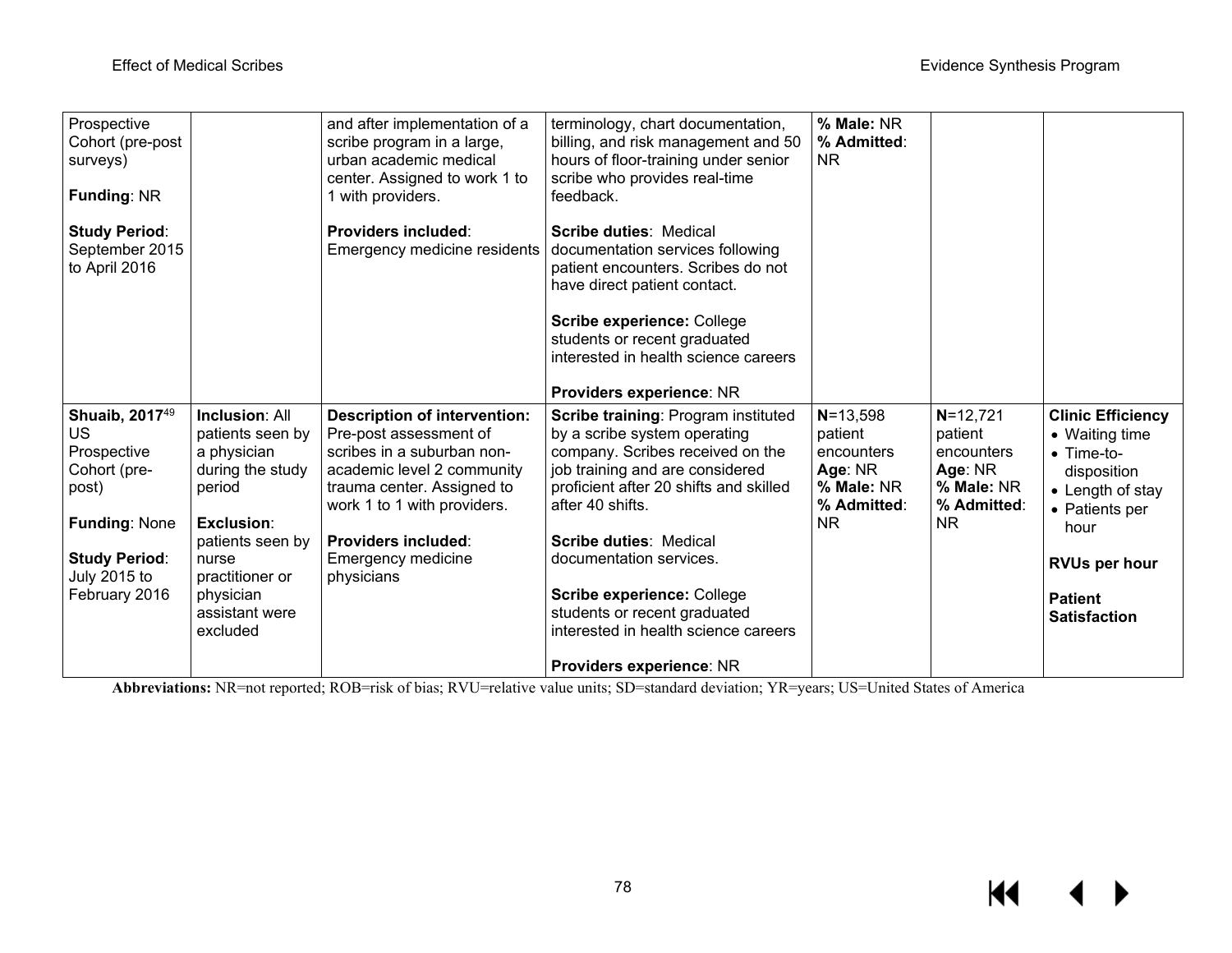| Author,<br>year<br>Study     | <b>Patients Seen Per</b><br>Day/Hour/Shift                                    |                                                                                    | Door-to-Room<br><b>Waiting Time</b>                                      |                                                                                | Door-to-Provider                       |                                                           | <b>Time-to-Disposition</b><br><b>Appointment Length</b>                           |                                                                                                  |                                                                                                                                                                                                                                                                                                                     | Door-to-<br><b>Left Without Being</b><br>Discharge/Length of<br><b>Seen</b><br><b>Stay</b>                                                                                                                                                                                                                                                                                |                              |                                            |
|------------------------------|-------------------------------------------------------------------------------|------------------------------------------------------------------------------------|--------------------------------------------------------------------------|--------------------------------------------------------------------------------|----------------------------------------|-----------------------------------------------------------|-----------------------------------------------------------------------------------|--------------------------------------------------------------------------------------------------|---------------------------------------------------------------------------------------------------------------------------------------------------------------------------------------------------------------------------------------------------------------------------------------------------------------------|---------------------------------------------------------------------------------------------------------------------------------------------------------------------------------------------------------------------------------------------------------------------------------------------------------------------------------------------------------------------------|------------------------------|--------------------------------------------|
| design                       | Pre-scribe/<br>No scribe                                                      | Post-<br>scribe/<br><b>Scribe</b>                                                  | Pre-scribe/<br>No scribe                                                 | Post-<br>scribe/<br><b>Scribe</b>                                              | Pre-scribe/<br>No scribe               | Post-<br>scribe/<br><b>Scribe</b>                         | Pre-scribe/<br>No scribe                                                          | Post-scribe/<br><b>Scribe</b>                                                                    | Pre-scribe/<br>No scribe                                                                                                                                                                                                                                                                                            | Post-<br>scribe/<br><b>Scribe</b>                                                                                                                                                                                                                                                                                                                                         | Pre-<br>scribe/<br>No scribe | Post-<br>scribe/<br><b>Scribe</b>          |
| Allen,<br>201442<br>Pre-post | All patients<br><b>registered</b><br><u>visits</u><br>Mean<br>hours:<br>181.7 | All patients<br>registered<br><b>visits</b><br>Mean<br>hours:<br>180.7<br>$P = 47$ | All patients<br>Door-to-<br><u>room</u><br><b>Mean</b><br>hours:<br>0.55 | All patients<br>Door-to-<br><u>room</u><br>Mean<br>hours:<br>0.54<br>$P = .65$ | All patients<br>Mean<br>hours:<br>1.28 | All patients<br><b>Mean</b><br>hours:<br>1.34<br>$P = 07$ | All patients<br>Provider -<br><u>to-</u><br>disposition<br>Mean<br>hours:<br>2.82 | All patients<br>Provider -<br><u>to-</u><br>disposition<br>Mean<br>hours:<br>2.61<br>$P = -0001$ | All patients<br>Door-to-<br>exit<br>Mean<br>hours:<br>5.76<br>Admitted<br>patients<br>Door-to-<br>exit<br>Mean<br>hours:<br>7.61<br>Discharged<br>patients<br>Door-to-<br>exit<br>Mean<br>hours:<br>5.07<br><b>All patients</b><br>Door-to-<br>disposition<br>Mean<br>hours:<br>4.16<br><b>Admitted</b><br>patients | All patients<br>Door-to-<br>exit<br>Mean<br>hours:<br>5.62<br>Admitted<br>patients<br>Door-to-<br><u>exit</u><br><b>Mean</b><br>hours:<br>8.27<br>P<.0001<br><b>Discharged</b><br><i>patients</i><br>Door-to-<br>exit<br>Mean<br>hours:<br>4.89<br>P < 012<br>All patients<br>Door-to-<br>disposition<br>Mean<br>hours:<br>3.89<br>P<.0001<br>Admitted<br><i>patients</i> | All patients<br>% LWBS<br>5  | All<br>patients<br>% LWBS<br>5<br>$P = 38$ |

### **Appendix Table 6-11. Clinic Efficiency Reported Outcomes from Emergency Department Studies**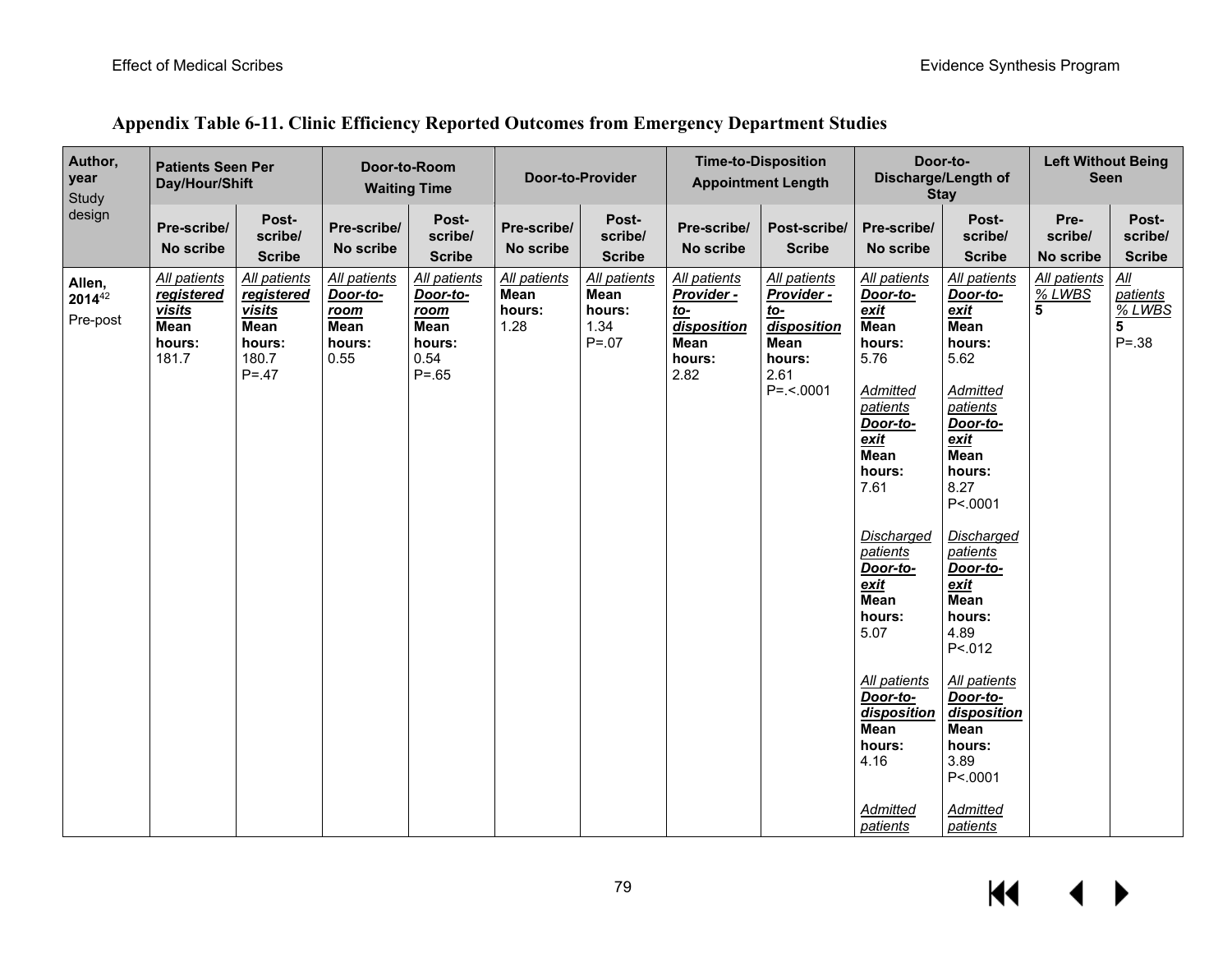| Author,<br>year<br>Study       | <b>Patients Seen Per</b><br>Day/Hour/Shift |                                                                                                                 | Door-to-Room<br><b>Waiting Time</b>                 |                                                     | Door-to-Provider                |                                            | <b>Time-to-Disposition</b><br><b>Appointment Length</b>                |                                                                 |                                                                             | Door-to-<br>Discharge/Length of<br><b>Stay</b>                                                                                                          | <b>Left Without Being</b><br><b>Seen</b> |                                   |
|--------------------------------|--------------------------------------------|-----------------------------------------------------------------------------------------------------------------|-----------------------------------------------------|-----------------------------------------------------|---------------------------------|--------------------------------------------|------------------------------------------------------------------------|-----------------------------------------------------------------|-----------------------------------------------------------------------------|---------------------------------------------------------------------------------------------------------------------------------------------------------|------------------------------------------|-----------------------------------|
| design                         | Pre-scribe/<br>No scribe                   | Post-<br>scribe/<br><b>Scribe</b>                                                                               | Pre-scribe/<br>No scribe                            | Post-<br>scribe/<br><b>Scribe</b>                   | Pre-scribe/<br>No scribe        | Post-<br>scribe/<br><b>Scribe</b>          | Pre-scribe/<br>No scribe                                               | Post-scribe/<br><b>Scribe</b>                                   | Pre-scribe/<br>No scribe                                                    | Post-<br>scribe/<br><b>Scribe</b>                                                                                                                       | Pre-<br>scribe/<br>No scribe             | Post-<br>scribe/<br><b>Scribe</b> |
|                                |                                            |                                                                                                                 |                                                     |                                                     |                                 |                                            |                                                                        |                                                                 | Door-to-<br>disposition<br>Mean<br>hours:<br>3.63                           | Door-to-<br>disposition<br>Mean<br>hours:<br>3.25<br>P<.0001                                                                                            |                                          |                                   |
|                                |                                            |                                                                                                                 |                                                     |                                                     |                                 |                                            |                                                                        |                                                                 | Discharged<br>patients<br>Door-to-<br>disposition<br>Mean<br>hours:<br>4.57 | <b>Discharged</b><br>patients<br>Door-to-<br>disposition<br>Mean<br>hours:<br>4.41<br>$P = .03$                                                         |                                          |                                   |
| Arya,<br>201043<br>Pre-post    | <b>NR</b>                                  | <b>Additional</b><br>patients<br>per 10-<br>hour shift:<br>8.0<br>0.08 (95%<br>CI 0.04,<br>0.12)<br>$P = 0.002$ | <b>NR</b>                                           | <b>NR</b>                                           | <b>NR</b>                       | <b>NR</b>                                  | <b>NR</b>                                                              | <b>NR</b>                                                       | <b>NR</b>                                                                   | Turn-<br>around<br>time (min)<br>for every<br>10%<br>increment<br>in scribe<br>usage<br>during a<br>shift:<br>0.4(95% C1)<br>$-5.3, 6.1)$<br>$P = 0.88$ | <b>NR</b>                                | <b>NR</b>                         |
| Bastani,<br>201344<br>Pre-post | ${\sf NR}$                                 | <b>NR</b>                                                                                                       | All patients<br>Door-to-<br>room<br>Mean min:<br>35 | All patients<br>Door-to-<br>room<br>Mean min:<br>34 | All patients<br>Mean min:<br>74 | All patients<br>Mean min:<br>61<br>P<.0001 | <b>All patients</b><br>Provider-to-<br>disposition<br>Mean min:<br>237 | All patients<br>Provider-to-<br>disposition<br>Mean min:<br>185 | <b>Admitted</b><br>patients<br><b>LOS</b><br>Mean min:<br>448               | <b>Admitted</b><br>patients<br><b>LOS</b><br>Mean min:<br>442                                                                                           | <b>NR</b>                                | <b>NR</b>                         |

 $\overline{\mathbf{M}}$  $\blacktriangleright$ ◀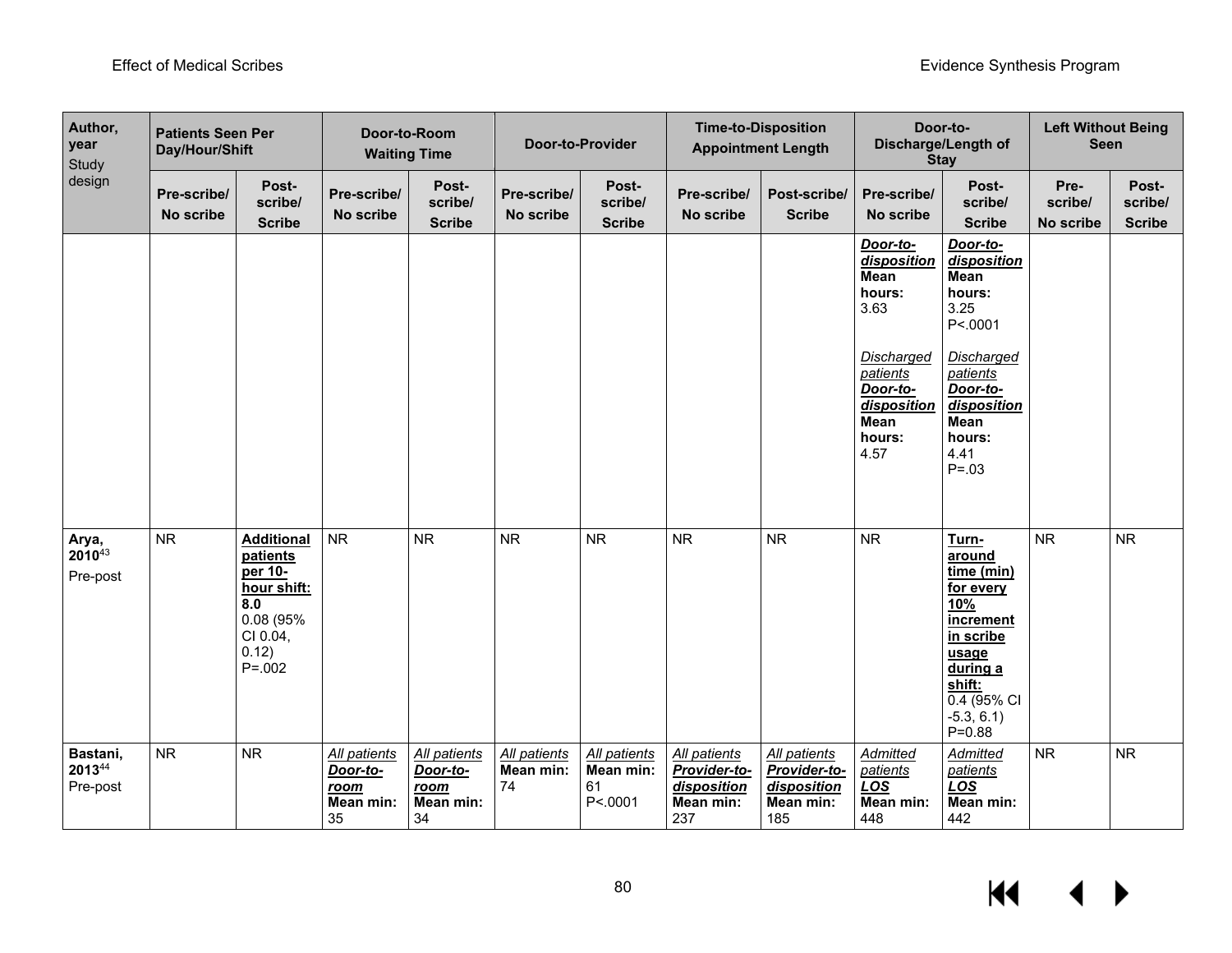| Author,<br>year<br>Study          | <b>Patients Seen Per</b><br>Day/Hour/Shift                                                                       |                                                                                                                      | Door-to-Room<br><b>Waiting Time</b> |                                   | <b>Door-to-Provider</b>  |                                   | <b>Time-to-Disposition</b><br><b>Appointment Length</b>          |                                                                            | Door-to-<br><b>Stay</b>                                                | Discharge/Length of                                                                               | <b>Left Without Being</b><br><b>Seen</b>                         |                                                                                                             |
|-----------------------------------|------------------------------------------------------------------------------------------------------------------|----------------------------------------------------------------------------------------------------------------------|-------------------------------------|-----------------------------------|--------------------------|-----------------------------------|------------------------------------------------------------------|----------------------------------------------------------------------------|------------------------------------------------------------------------|---------------------------------------------------------------------------------------------------|------------------------------------------------------------------|-------------------------------------------------------------------------------------------------------------|
| design                            | Pre-scribe/<br>No scribe                                                                                         | Post-<br>scribe/<br><b>Scribe</b>                                                                                    | Pre-scribe/<br>No scribe            | Post-<br>scribe/<br><b>Scribe</b> | Pre-scribe/<br>No scribe | Post-<br>scribe/<br><b>Scribe</b> | Pre-scribe/<br>No scribe                                         | Post-scribe/<br><b>Scribe</b>                                              | Pre-scribe/<br>No scribe                                               | Post-<br>scribe/<br><b>Scribe</b>                                                                 | Pre-<br>scribe/<br>No scribe                                     | Post-<br>scribe/<br><b>Scribe</b>                                                                           |
|                                   |                                                                                                                  |                                                                                                                      |                                     | P<.0001                           |                          |                                   |                                                                  | P<.0001                                                                    | <b>Discharged</b><br><i>patients</i><br><b>LOS</b><br>Mean min:<br>289 | P<.0001<br><b>Discharged</b><br>patients<br>LOS<br>Mean min:<br>269<br>P<.0001                    |                                                                  |                                                                                                             |
| Friedson,<br>201845<br><b>RCT</b> | <b>Patients</b><br>per shift<br>17.8                                                                             | <b>Patients</b><br>per shift<br>18.6<br>Mean<br>difference<br>0.80<br>(SD 0.40)<br>P < 0.05                          | ${\sf NR}$                          | <b>NR</b>                         | <b>NR</b>                | ${\sf NR}$                        | Door to<br>decision<br><b>Mean hours</b><br>$(SD)$ :<br>4.3(2.7) | Door to<br>decision<br><b>Mean hours</b><br>$(SD)$ :<br>3.8(1.7)<br>P < 01 | <b>NR</b>                                                              | ${\sf NR}$                                                                                        | <b>NR</b>                                                        | <b>NR</b>                                                                                                   |
| Graves,<br>201846<br>Pre-post     | <b>Patients</b><br>per hour<br>per<br>physician<br>(in 8-hour<br>$s$ <i>hift</i> )<br>$Mean(SD)$ :<br>2.49(0.60) | <b>Patients</b><br>per hour<br>per<br>physician<br>(in 8-hour<br>shift)<br>$Mean(SD)$ :<br>2.81(0.78)<br>$P = 0.006$ | <b>NR</b>                           | <b>NR</b>                         | <b>NR</b>                | <b>NR</b>                         | <b>NR</b>                                                        | <b>NR</b>                                                                  | <b>NR</b>                                                              | <b>NR</b>                                                                                         | <b>NR</b>                                                        | <b>NR</b>                                                                                                   |
| Hess,<br>$2015^{47}$<br>Pre-post  | <b>Patients</b><br>per month<br>Mean:<br>1798                                                                    | <b>Patients</b><br>per month<br>Mean:<br>1887<br>(95% CI<br>31.8, 145.9)<br>$P = 0.04$                               | <b>NR</b>                           | <b>NR</b>                         | <b>NR</b>                | <b>NR</b>                         | <b>NR</b>                                                        | <b>NR</b>                                                                  | LOS<br>(hours)<br><b>Monthly</b><br>Mean:<br>5.4                       | <b>LOS</b><br>(hours)<br><b>Monthly</b><br><b>Mean: 5.6</b><br>(95CI-0.05,<br>0.33)<br>$P = 0.15$ | <b>Patients</b><br><b>LWBS</b><br><b>Monthly</b><br>Mean:<br>2.9 | <b>Patients</b><br><b>LWBS</b><br><b>Monthly</b><br>Mean:<br>4.4<br>(95% CI<br>0.83,<br>2.11)<br>$P = < 01$ |

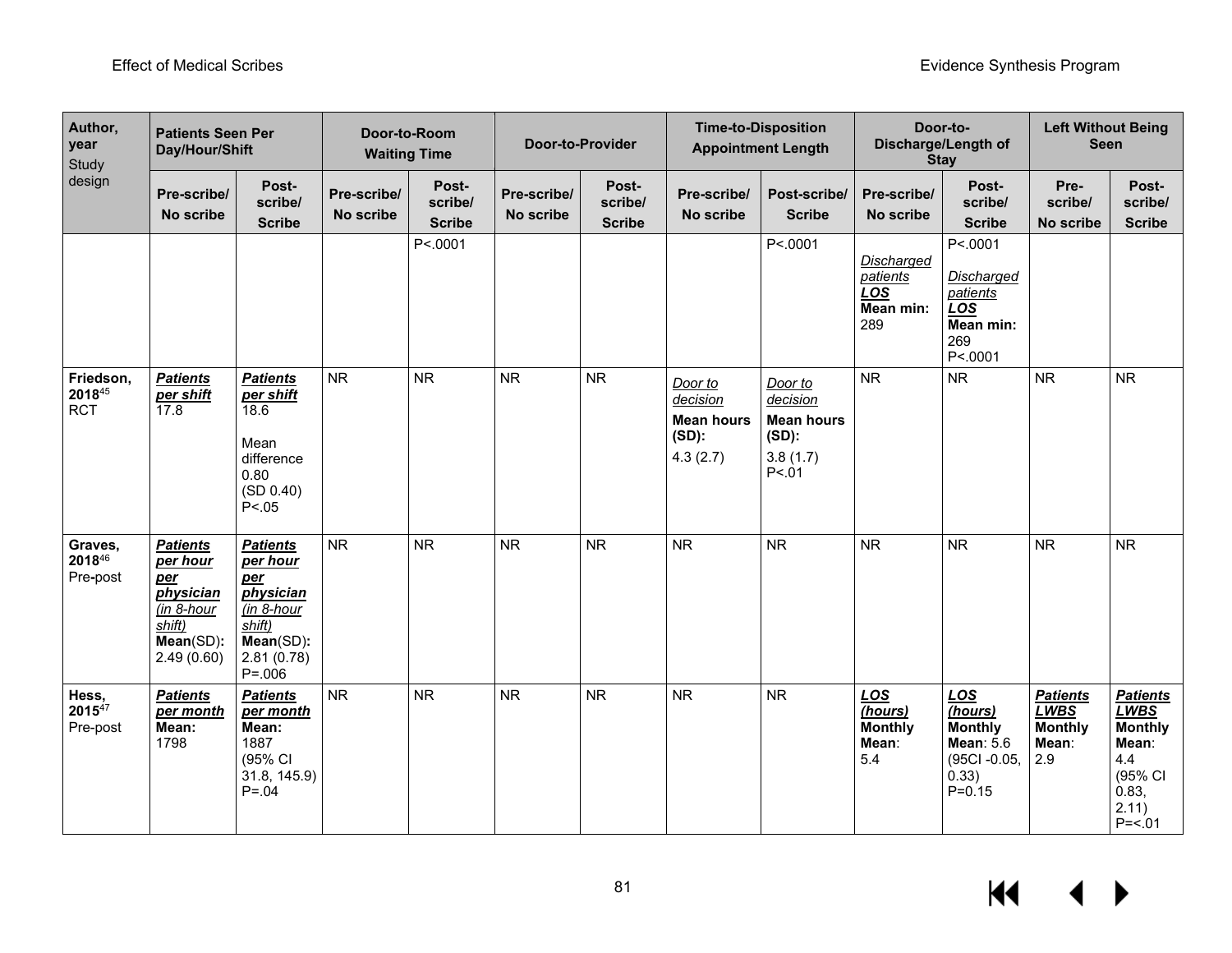| Author,<br>year<br>Study | <b>Patients Seen Per</b><br>Day/Hour/Shift             |                                                                                                                                              | Door-to-Room<br><b>Waiting Time</b> |                                   | Door-to-Provider         |                                   |                          | <b>Time-to-Disposition</b><br><b>Appointment Length</b> |                          | Door-to-<br>Discharge/Length of<br><b>Stay</b> | <b>Left Without Being</b><br><b>Seen</b> |                                   |
|--------------------------|--------------------------------------------------------|----------------------------------------------------------------------------------------------------------------------------------------------|-------------------------------------|-----------------------------------|--------------------------|-----------------------------------|--------------------------|---------------------------------------------------------|--------------------------|------------------------------------------------|------------------------------------------|-----------------------------------|
| design                   | Pre-scribe/<br>No scribe                               | Post-<br>scribe/<br><b>Scribe</b>                                                                                                            | Pre-scribe/<br>No scribe            | Post-<br>scribe/<br><b>Scribe</b> | Pre-scribe/<br>No scribe | Post-<br>scribe/<br><b>Scribe</b> | Pre-scribe/<br>No scribe | Post-scribe/<br><b>Scribe</b>                           | Pre-scribe/<br>No scribe | Post-<br>scribe/<br><b>Scribe</b>              | Pre-<br>scribe/<br>No scribe             | Post-<br>scribe/<br><b>Scribe</b> |
|                          | <b>Patients</b><br>per hour<br>Sept 2011<br>Mean: 2.05 | <b>Patients</b><br>per hour<br>Sept 2012<br>Mean: 2.13<br>$P = 0.21$                                                                         |                                     |                                   |                          |                                   |                          |                                                         |                          |                                                |                                          |                                   |
|                          | <b>Patients</b><br>per hour<br>Oct 2011<br>Mean: 1.92  | <b>Patients</b><br>per hour<br>Oct 2012<br>Mean: 1.99<br>$P = .36$                                                                           |                                     |                                   |                          |                                   |                          |                                                         |                          |                                                |                                          |                                   |
|                          | <b>Patients</b><br>per hour<br>Nov 2011<br>Mean: 1.92  | <b>Patients</b><br>per hour<br>Nov 2012<br>Mean: 2.04<br>$P = .23$                                                                           |                                     |                                   |                          |                                   |                          |                                                         |                          |                                                |                                          |                                   |
|                          | <b>Patients</b><br>per hour<br>Dec 2011<br>Mean: 1.89  | <b>Patients</b><br>per hour<br>Dec 2012<br>Mean: 2.01<br>$P = .37$                                                                           |                                     |                                   |                          |                                   |                          |                                                         |                          |                                                |                                          |                                   |
| Ou, 201748<br>Pre-post   | <b>NR</b>                                              | "Scribes<br>have<br>allowed me<br>to see more<br>patients<br>than I<br>would NR<br>without<br>them"<br>Yes=77%<br>(36/47)<br>No=9%<br>(4/47) | <b>NR</b>                           | <b>NR</b>                         | ${\sf NR}$               | <b>NR</b>                         | <b>NR</b>                | NR                                                      | <b>NR</b>                | <b>NR</b>                                      | <b>NR</b>                                | <b>NR</b>                         |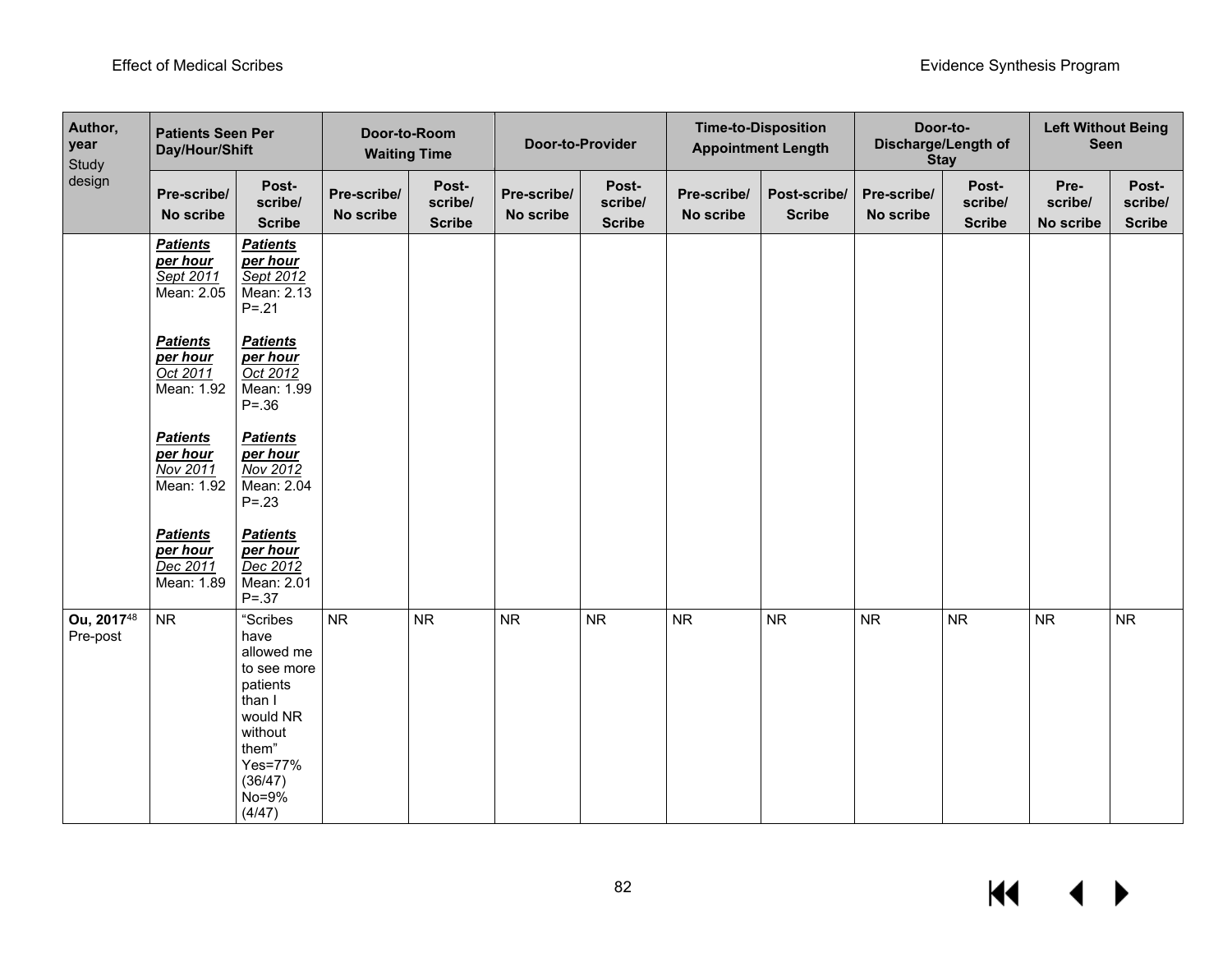| Author,<br>year<br>Study<br>design | <b>Patients Seen Per</b><br>Day/Hour/Shift                  |                                                                  | Door-to-Room<br><b>Waiting Time</b> |                                                       | <b>Door-to-Provider</b>                 |                                                     |                                                                                                                                                                                                 | <b>Time-to-Disposition</b><br><b>Appointment Length</b>                                                                                                                                                        |                                                                                                                                  | Door-to-<br><b>Left Without Being</b><br>Discharge/Length of<br><b>Seen</b><br><b>Stay</b>                                                                             |                              |                                   |
|------------------------------------|-------------------------------------------------------------|------------------------------------------------------------------|-------------------------------------|-------------------------------------------------------|-----------------------------------------|-----------------------------------------------------|-------------------------------------------------------------------------------------------------------------------------------------------------------------------------------------------------|----------------------------------------------------------------------------------------------------------------------------------------------------------------------------------------------------------------|----------------------------------------------------------------------------------------------------------------------------------|------------------------------------------------------------------------------------------------------------------------------------------------------------------------|------------------------------|-----------------------------------|
|                                    | Pre-scribe/<br>No scribe                                    | Post-<br>scribe/<br><b>Scribe</b>                                | Pre-scribe/<br>No scribe            | Post-<br>scribe/<br><b>Scribe</b>                     | Pre-scribe/<br>No scribe                | Post-<br>scribe/<br><b>Scribe</b>                   | Pre-scribe/<br>No scribe                                                                                                                                                                        | Post-scribe/<br><b>Scribe</b>                                                                                                                                                                                  | Pre-scribe/<br>No scribe                                                                                                         | Post-<br>scribe/<br><b>Scribe</b>                                                                                                                                      | Pre-<br>scribe/<br>No scribe | Post-<br>scribe/<br><b>Scribe</b> |
| Shuaib,<br>201749<br>Pre-post      | <b>Patients</b><br>per hour<br><u>Mean (SD)</u><br>2.3(0.3) | <b>Patients</b><br>per hour<br>Mean (SD)<br>3.2(0.6)<br>P < 0001 | Door to<br>room<br>Mean min:<br>41  | Door to<br><u>room</u><br>Mean min:<br>37<br>P < 0001 | Door-to-<br>provider<br>Mean min:<br>61 | Door-to-<br>provider<br>Mean min:<br>56<br>P < 0001 | <b>Provider to</b><br><u>disposition</u><br>Mean min:<br>237<br>Time-<br>motion<br>analysis<br><b>Mean min</b><br>(SD)<br>Total visit:<br>25.9<br>Patient-<br>doctor<br>interaction:<br>4(0.57) | <b>Provider to</b><br>disposition<br>Mean min:<br>228<br>P < 0001<br>Time-<br>motion<br>analysis<br>Mean min<br>(SD)<br>Total visit:<br>23.2 p=NR<br>Patient-<br>doctor<br>interaction:<br>7.8(1.2)<br>p <. 01 | Admitted<br><u>patients</u><br><u>LOS</u><br>Mean min:<br>507<br>Discharged<br><u>patients</u><br><u>LOS</u><br>Mean min:<br>303 | Admitted<br><u>patients</u><br><u>LOS</u><br>Mean min:<br>473<br>P < 0001<br><b>Discharged</b><br><i><u>patients</u></i><br><u>LOS</u><br>Mean min:<br>287<br>P < 0001 | NR.                          | <b>NR</b>                         |

Abbreviations: CI=confidence interval; LOS=length of stay; LWBS=left without being seen; min=minutes; NR=not reported; RCT=randomized controlled trial; SD=standard deviation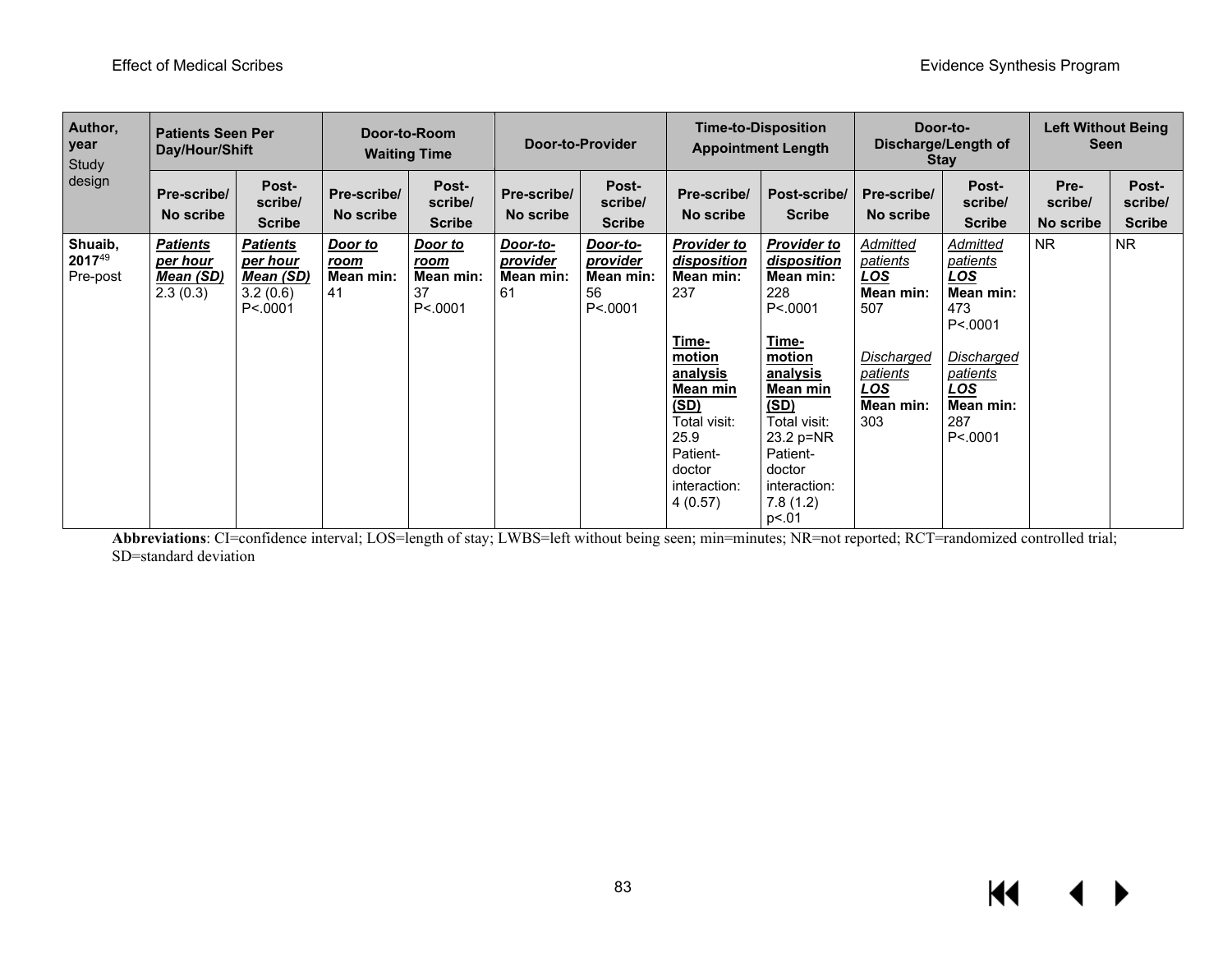| Study, year                             | <b>Patient Satisfaction</b>                                                  |                                                                              | <b>Provider Satisfaction</b>                                                                                                |                                                                                                                                     |  |  |
|-----------------------------------------|------------------------------------------------------------------------------|------------------------------------------------------------------------------|-----------------------------------------------------------------------------------------------------------------------------|-------------------------------------------------------------------------------------------------------------------------------------|--|--|
| Study design                            | <b>Pre-scribe</b>                                                            | <b>Post-scribe</b>                                                           | <b>Pre-scribe</b>                                                                                                           | <b>Post-scribe</b>                                                                                                                  |  |  |
| Allen, 2014 <sup>42</sup>               | <b>NR</b>                                                                    | <b>NR</b>                                                                    | <b>NR</b>                                                                                                                   | N=30 providers                                                                                                                      |  |  |
| Post only survey                        |                                                                              |                                                                              |                                                                                                                             | "Scribes are a valuable                                                                                                             |  |  |
|                                         |                                                                              |                                                                              |                                                                                                                             | addition" = 100% yes                                                                                                                |  |  |
|                                         |                                                                              |                                                                              |                                                                                                                             | "Scribes increase workplace<br>satisfaction" =77% yes                                                                               |  |  |
|                                         |                                                                              |                                                                              |                                                                                                                             | "Scribes increase quality                                                                                                           |  |  |
|                                         |                                                                              |                                                                              |                                                                                                                             | of life" =90% yes                                                                                                                   |  |  |
| Bastani, 2013 <sup>44</sup><br>Pre-post | <b>Press Ganey Survey</b><br>Overall patient satisfaction<br>58th percentile | <b>Press Ganey Survey</b><br>Overall patient satisfaction<br>75th percentile | <b>Press Ganey Survey</b><br>Overall physician<br>satisfaction<br>62nd percentile                                           | <b>Press Ganey Survey</b><br>Overall physician satisfaction<br>92nd percentile                                                      |  |  |
| Hess, 2015 <sup>47</sup>                | <b>NR</b>                                                                    | <b>NR</b>                                                                    | <b>NR</b>                                                                                                                   | N=71 providers                                                                                                                      |  |  |
| Post only survey                        |                                                                              |                                                                              |                                                                                                                             | "Liked or loved working with scribes"<br>$=62\%$ yes                                                                                |  |  |
|                                         |                                                                              |                                                                              |                                                                                                                             | "Overall positive or very positive<br>attitude toward scribes" =74% yes                                                             |  |  |
|                                         |                                                                              |                                                                              |                                                                                                                             | "Positive or very positive changes in<br>efficiency" =82% yes                                                                       |  |  |
| Ou, 201748<br>Pre-post survey           | <b>NR</b>                                                                    | <b>NR</b>                                                                    | "I have enough face-to-face<br>teaching with the attendings<br>during my shift"<br>Disagree=55% (26/47)<br>Agree=17% (8/47) | "I have enough face-to-face teaching<br>with the attendings during my shift"<br>Disagree=13% (6/47)<br>Agree=55% (26/47)<br>P < 001 |  |  |
|                                         |                                                                              |                                                                              |                                                                                                                             | "My interactions with attending have<br>improved with implementation scribes"<br>Yes=85% (40/47)                                    |  |  |

### **Appendix Table 6-12. Patient and Provider Satisfaction Reported Outcomes from Emergency Department Studies**

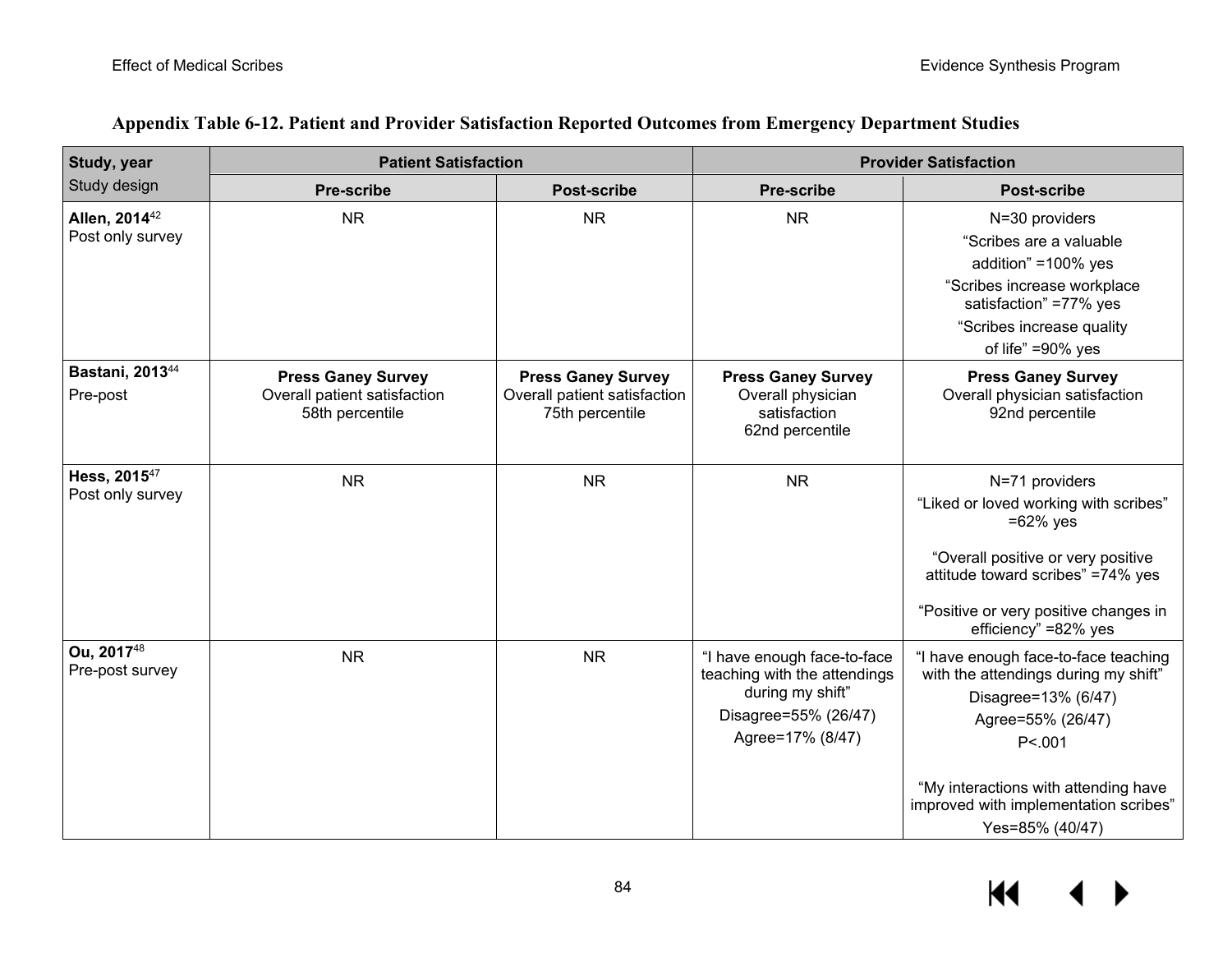| <b>Study, year</b>                            | <b>Patient Satisfaction</b>                                                                                                                                                                                                                                                                                                             |                                                                                                                                                                                    | <b>Provider Satisfaction</b> |                                                                                                                                                 |  |  |
|-----------------------------------------------|-----------------------------------------------------------------------------------------------------------------------------------------------------------------------------------------------------------------------------------------------------------------------------------------------------------------------------------------|------------------------------------------------------------------------------------------------------------------------------------------------------------------------------------|------------------------------|-------------------------------------------------------------------------------------------------------------------------------------------------|--|--|
| Study design                                  | <b>Pre-scribe</b>                                                                                                                                                                                                                                                                                                                       | <b>Post-scribe</b>                                                                                                                                                                 | <b>Pre-scribe</b>            | <b>Post-scribe</b>                                                                                                                              |  |  |
|                                               |                                                                                                                                                                                                                                                                                                                                         |                                                                                                                                                                                    |                              | No=4% (2/47)<br>"Scribes have improved my overall<br>education as a resident in the<br>emergency department"<br>Yes=79% (37/47)<br>No=2% (1/47) |  |  |
| Shuaib, 2017 <sup>49</sup><br>Pre-post survey | Likert scale (1=poor, 5=excellent)<br>Doctor carefully listened to concerns;<br>Doctor explained things in a way you<br>can understand; Meticulousness of<br>examination; Doctors instructions<br>concerning follow-up care; Doctor was<br>courteous<br>$P=NS$<br>Doctor provided satisfactory feedback<br>to questions= $3.9 (+/-0.3)$ | "Pre-scribe patient<br>satisfaction was high and<br>remained high in post-<br>scribe cohort"<br>Doctor provided<br>satisfactory feedback to<br>questions= $4.7 (+/-0.1)$<br>P < 01 | Physician satisfaction=66%   | Physician satisfaction=81%                                                                                                                      |  |  |

**Abbreviations**: NR=not reported; NS=non-significant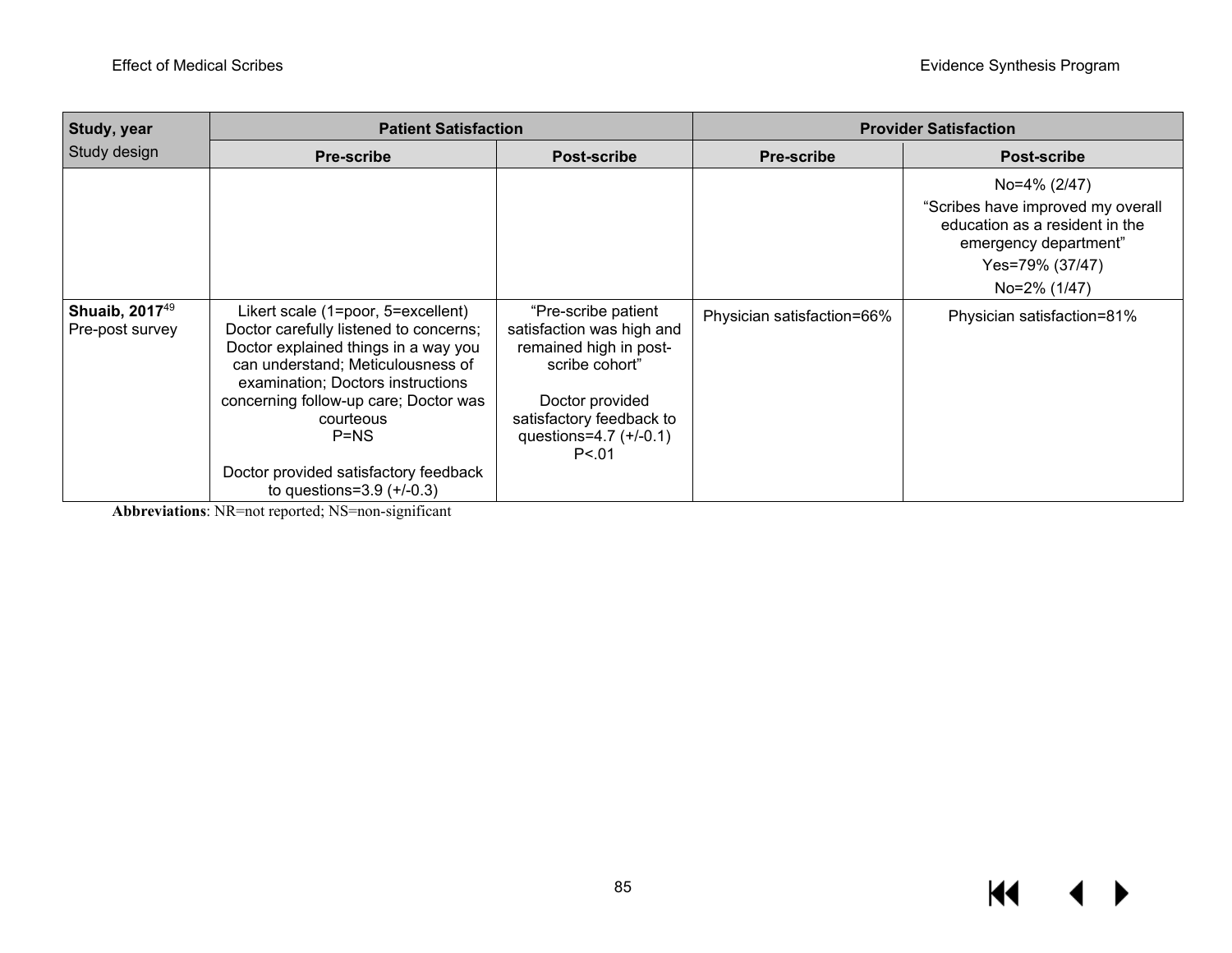| Study, year                            |                                                                                                                                                 | <b>Financial Productivity</b>                                                                                                                                                                                                                                            | <b>Relative Value Units</b>                                                                                                                                                                                                                       |                                                                                                 |  |  |  |
|----------------------------------------|-------------------------------------------------------------------------------------------------------------------------------------------------|--------------------------------------------------------------------------------------------------------------------------------------------------------------------------------------------------------------------------------------------------------------------------|---------------------------------------------------------------------------------------------------------------------------------------------------------------------------------------------------------------------------------------------------|-------------------------------------------------------------------------------------------------|--|--|--|
| Study design                           | Pre-scribe/<br>No scribe                                                                                                                        | Post-scribe/<br><b>Scribe</b>                                                                                                                                                                                                                                            | Pre-scribe/<br>No scribe                                                                                                                                                                                                                          | Post-scribe/<br><b>Scribe</b>                                                                   |  |  |  |
| Arya, 2010 <sup>43</sup><br>Pre-post   | <b>NR</b>                                                                                                                                       | <b>NR</b>                                                                                                                                                                                                                                                                |                                                                                                                                                                                                                                                   | <b>Additional RVUs per 10-hour shift:</b><br>0.24 (95% CI 0.10, 0.38) P=.0011                   |  |  |  |
| Friedson,<br>201845                    | <b>NR</b>                                                                                                                                       | <b>NR</b>                                                                                                                                                                                                                                                                | <b>Total RVUs</b><br>74.34 (SD 25.64)                                                                                                                                                                                                             | <b>Total RVUs: 76.49 (SD 26.43)</b><br>Mean difference 2.14 (SD 1.75) P NS                      |  |  |  |
| <b>RCT</b>                             |                                                                                                                                                 |                                                                                                                                                                                                                                                                          | <b>Total RVUs (trimmed)</b><br>72.01 (SD 20.78)                                                                                                                                                                                                   | Total RVUs (trimmed): 76.88 (SD<br>$\overline{20.12}$ )<br>Mean difference 4.87 (SD 1.45) P<.01 |  |  |  |
| Graves, 2018 <sup>46</sup><br>Pre-post | Physician \$1200/shift (\$150<br>per hour)*<br>*Costs estimated depending<br>on region, clinical load,<br>practice models and<br>physician pace | Scribe costs \$216/shift (\$27<br>per hour)*<br>"Given that a scribe may be<br>associated with a mean<br>increase of 13% in productivity<br>"costs" to a physician using a<br>scribe would be about \$60<br>relative to what their earning<br>without a scribe would be" | <b>NR</b>                                                                                                                                                                                                                                         | <b>NR</b>                                                                                       |  |  |  |
| Hess, 2015 <sup>47</sup><br>Pre-post   | <b>NR</b>                                                                                                                                       | $\overline{MR}$                                                                                                                                                                                                                                                          | <b>RVUs per hour</b><br>September 2011: 0.0014<br>$%$ change= $8.06$<br>Mean difference=0.0008<br>95% CI [-0.00001, - 0.00014; P=.03]<br>October 2011: 0.0017<br>% change=13.6%<br>Mean difference=0.00016<br>95% CI [-0.00007, - 0.00025; P<.01] | <b>RVUs per hour</b><br>September 2012: 0.0013<br>October 2012: 0.0015                          |  |  |  |
|                                        |                                                                                                                                                 |                                                                                                                                                                                                                                                                          | November 2011: 0.0014<br>% change=10.2%<br>Mean difference=0.0001                                                                                                                                                                                 | November 2012: 0.0013                                                                           |  |  |  |

### **Appendix Table 6-13. Health care and System Reported Outcomes from Emergency Department Studies**

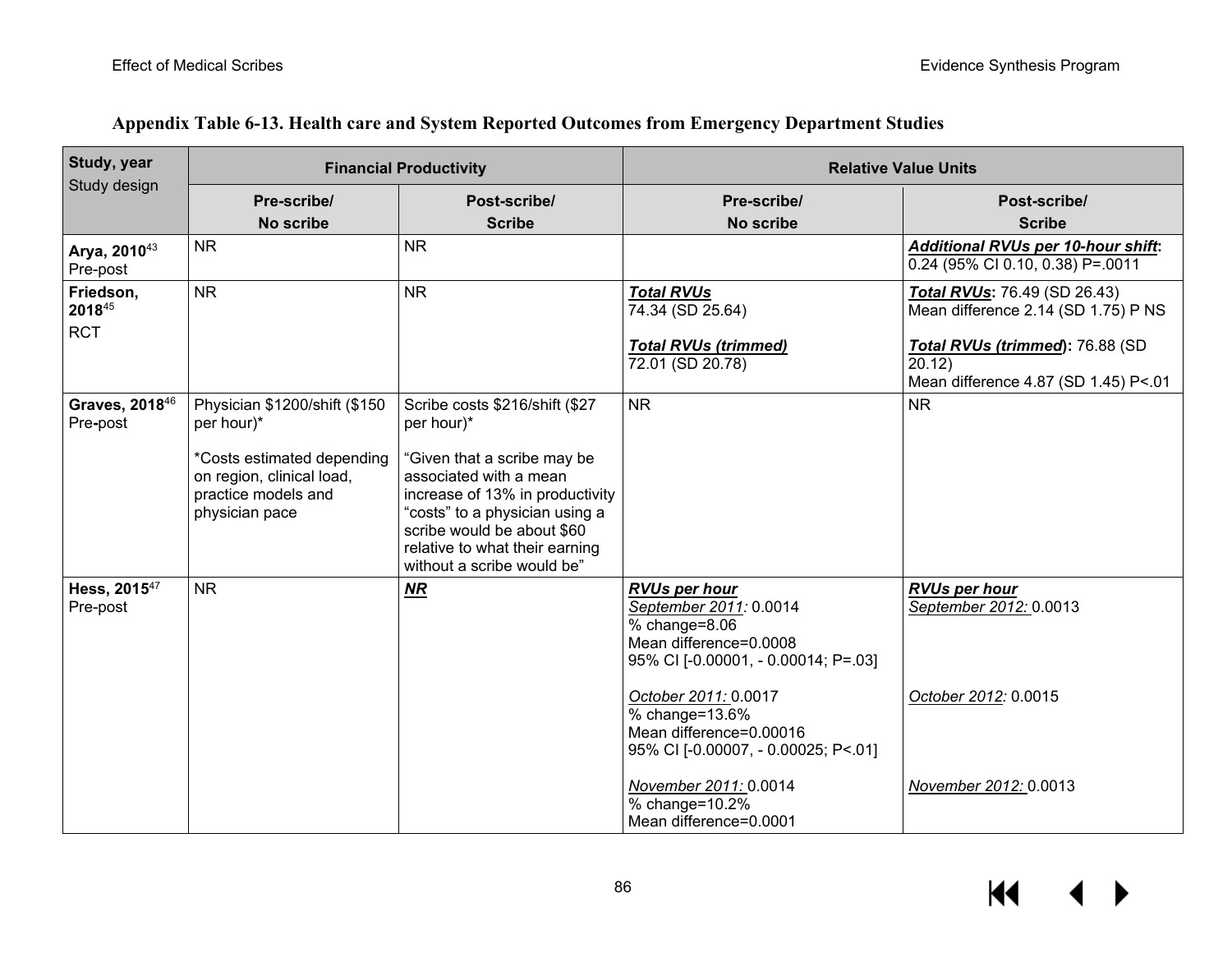| <b>Study, year</b>                     |                          | <b>Financial Productivity</b> | <b>Relative Value Units</b>                                                                                                                      |                                                                      |  |  |  |
|----------------------------------------|--------------------------|-------------------------------|--------------------------------------------------------------------------------------------------------------------------------------------------|----------------------------------------------------------------------|--|--|--|
| Study design                           | Pre-scribe/<br>No scribe | Post-scribe/<br><b>Scribe</b> | Pre-scribe/<br>No scribe                                                                                                                         | Post-scribe/<br><b>Scribe</b>                                        |  |  |  |
|                                        |                          |                               | 95% CI [-0.00001, - 0.00018; P=.03]<br>December 2011: 0.0017<br>% change=2.64%<br>Mean difference=0.00003<br>95% CI [-0.00006, - 0.00011; P=.57] | December 2012: 0.0017                                                |  |  |  |
|                                        |                          |                               | <b>RVUs per patient</b><br>September 2011: 0.0007<br>$%$ change=1.84<br>Mean difference=0.00001<br>95% CI [-0.00001, - 0.00003; P=.39]           | <b>RVUs per patient</b><br>September 2012: 0.0007                    |  |  |  |
|                                        |                          |                               | October 2011: 0.0009<br>% change=7.83<br>Mean difference=0.00007<br>95% CI [-0.00003, - 0.00001; P<.01]                                          | October 2012: 0.0008                                                 |  |  |  |
|                                        |                          |                               | November 2011: 0.0007<br>% change=-0.33<br>Mean difference=0<br>95% CI [-0.00002, - 0.00002; P=.98]                                              | November 2012: 0.0007                                                |  |  |  |
|                                        |                          |                               | December 2011: 0.0009<br>% change=-3.45<br>Mean difference=-0.00003<br>95% CI [-0.00003, - 0.00006; P=.08]                                       | December 2012: 0.0009                                                |  |  |  |
| Shuaib, 2017 <sup>49</sup><br>Pre-post | <b>NR</b>                | <b>NR</b>                     | <b>RVUs per patient</b><br>Mean (SD): 2.57 (0.84)                                                                                                | <b>RVUs per patient</b><br>Mean (SD): 2.74 (0.54) P=.88              |  |  |  |
|                                        |                          |                               | Total RVUs per hour (mean, SD):<br>$241$ (3.1 +/- 1.5 per hour)                                                                                  | Total RVUs per hour (mean, SD):<br>336 (5.2 +/- 1.5 per hour) P<.001 |  |  |  |

Abbreviations: CI=confidence interval; NR=not reported; NS=non-significant; RCT=randomized controlled trial; RVU=relative value units; SD=standard deviation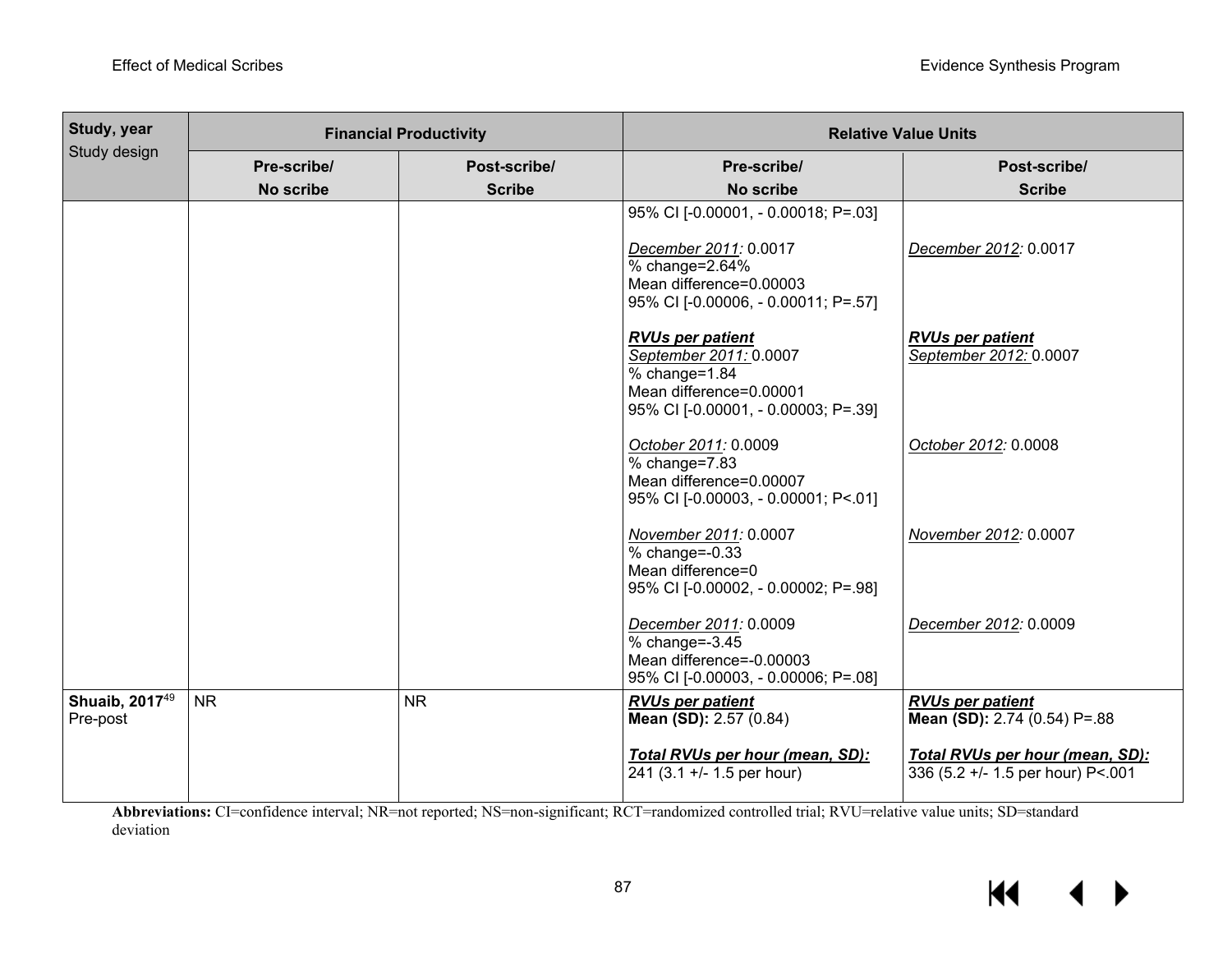## **APPENDIX 7. CERTAINTY OF EVIDENCE TABLES**

### **Appendix Table 7.1 Certainty of Evidence Tables for Cardiology Studies**

| Study<br><b>Risk of Bias</b>                               | <b>Findings</b>                                                                                                                         | <b>Sample</b><br><b>Size</b> | <b>Study</b><br><b>limitations</b> | <b>Directness</b> | <b>Precision</b> | <b>Consistency</b> | <b>Publication</b><br><b>Bias</b> | <b>Overall</b><br>Grade |  |
|------------------------------------------------------------|-----------------------------------------------------------------------------------------------------------------------------------------|------------------------------|------------------------------------|-------------------|------------------|--------------------|-----------------------------------|-------------------------|--|
| Patients per hour per clinician                            |                                                                                                                                         |                              |                                    |                   |                  |                    |                                   |                         |  |
| Bank, 2015 <sup>29</sup><br>Pre-post<br>ROB: Serious       | Increase in patients per hour with<br>scribes (2.5 vs 2.3)                                                                              | $N=25$<br>clinicians         | Serious                            | <b>Direct</b>     | Imprecise        | Unknown            | Undetected                        | Very Low a,b            |  |
| <b>Relative Value Units</b>                                |                                                                                                                                         |                              |                                    |                   |                  |                    |                                   |                         |  |
| <b>Bank 2015</b> <sup>29</sup><br>Pre-post<br>ROB: Serious | Increase in financial impacts based on<br>relative value units with scribes versus<br>no scribes (additional revenue of<br>\$1,372,694) | $N=25$<br>clinicians         | Serious                            | <b>Direct</b>     | Imprecise        | Unknown            | Undetected                        | Very Lowa,b             |  |

ROB=risk of bias

a Downgraded 2 levels for risk of bias

b Downgraded 1 level for imprecision (based on unknown magnitudes)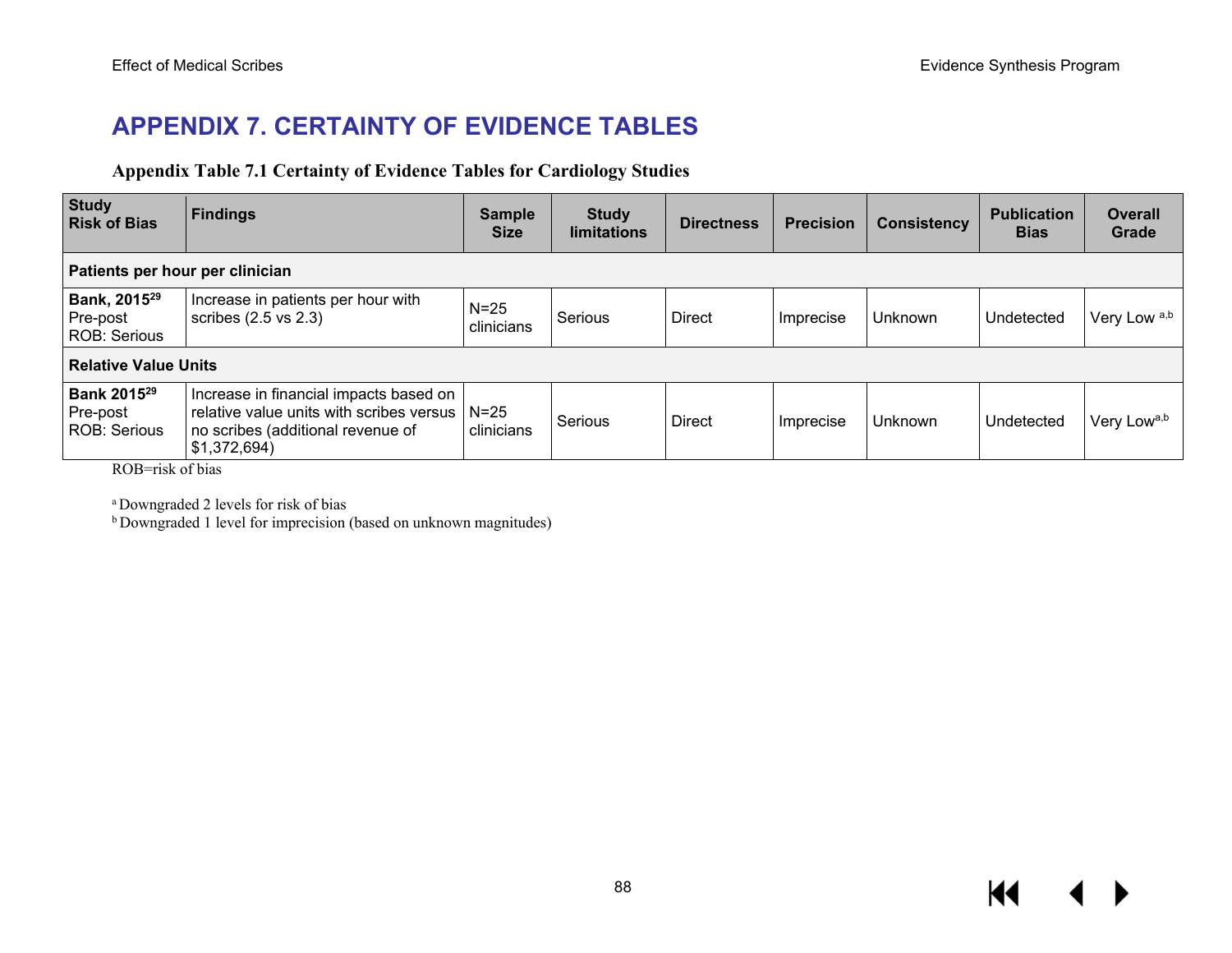| <b>Study</b><br><b>Risk of Bias</b>                         | <b>Findings</b>                                                                                                                                                                                      | <b>Sample Size</b>                                              | <b>Study</b><br>limitations | <b>Directness</b> | <b>Precision</b> | <b>Consistency</b> | <b>Publication</b><br><b>Bias</b> | <b>Overall</b><br>Grade |
|-------------------------------------------------------------|------------------------------------------------------------------------------------------------------------------------------------------------------------------------------------------------------|-----------------------------------------------------------------|-----------------------------|-------------------|------------------|--------------------|-----------------------------------|-------------------------|
| Length of stay                                              |                                                                                                                                                                                                      |                                                                 |                             |                   |                  |                    |                                   |                         |
| <b>Walker, 2019</b> 35<br><b>RCT</b><br>ROB: Moderate       | Decrease in length of stay with<br>scribes versus no scribes (173 vs<br>192 minutes)                                                                                                                 | $N=3,885$ shifts<br>$N = 28,936$<br>patients<br>N=88 clinicians | Moderate                    | <b>Direct</b>     | Precise          | Unknown            | Undetected                        | Moderate <sup>a</sup>   |
| <b>Patients per hour</b>                                    |                                                                                                                                                                                                      |                                                                 |                             |                   |                  |                    |                                   |                         |
| <b>Walker, 2019</b> 35<br><b>RCT</b><br>ROB: Moderate       | Increase in patients per hour per<br>clinician with scribes versus no<br>scribes (1.13 [1.11 to 1.17] vs 1.31<br>[1.25 to 1.38], absolute difference:<br>0.18 (0.12 to 0.24) increase<br>$< 0.001$ ) | N=4790 shifts<br>N=28936<br>patients                            | Moderate                    | Indirect          | Imprecise        | Consistent         | Undetected                        | Lowa,b                  |
| Friedson, 201845<br><b>RCT</b><br>ROB: Moderate             | Increase in patients per shift with<br>scribes versus no scribes (18.6 vs<br>17.8, difference 0.80, p<.05)                                                                                           | N=88 clinicians                                                 |                             |                   |                  |                    |                                   |                         |
| <b>Relative value units</b>                                 |                                                                                                                                                                                                      |                                                                 |                             |                   |                  |                    |                                   |                         |
| Friedson, 2018 <sup>45</sup><br><b>RCT</b><br>ROB: Moderate | No difference in relative value<br>units per shift (MD=2.14) but an<br>increase in trimmed relative value<br>units per shift (MD=4.87) with<br>scribes versus no scribes                             | N=905 shifts                                                    | Moderate                    | <b>Direct</b>     | Precise          | Unknown            | Undetected                        | Moderate <sup>a</sup>   |

### **Appendix Table 7.2 Certainty of Evidence Tables for Emergency Department Studies: Randomized Controlled Trials**

MD=mean difference; RCT=randomized controlled trial; ROB=risk of bias

a Downgraded one level for risk of bias

b Downgraded one level for imprecision, difficult to interpret based on the variability in the reporting of the effects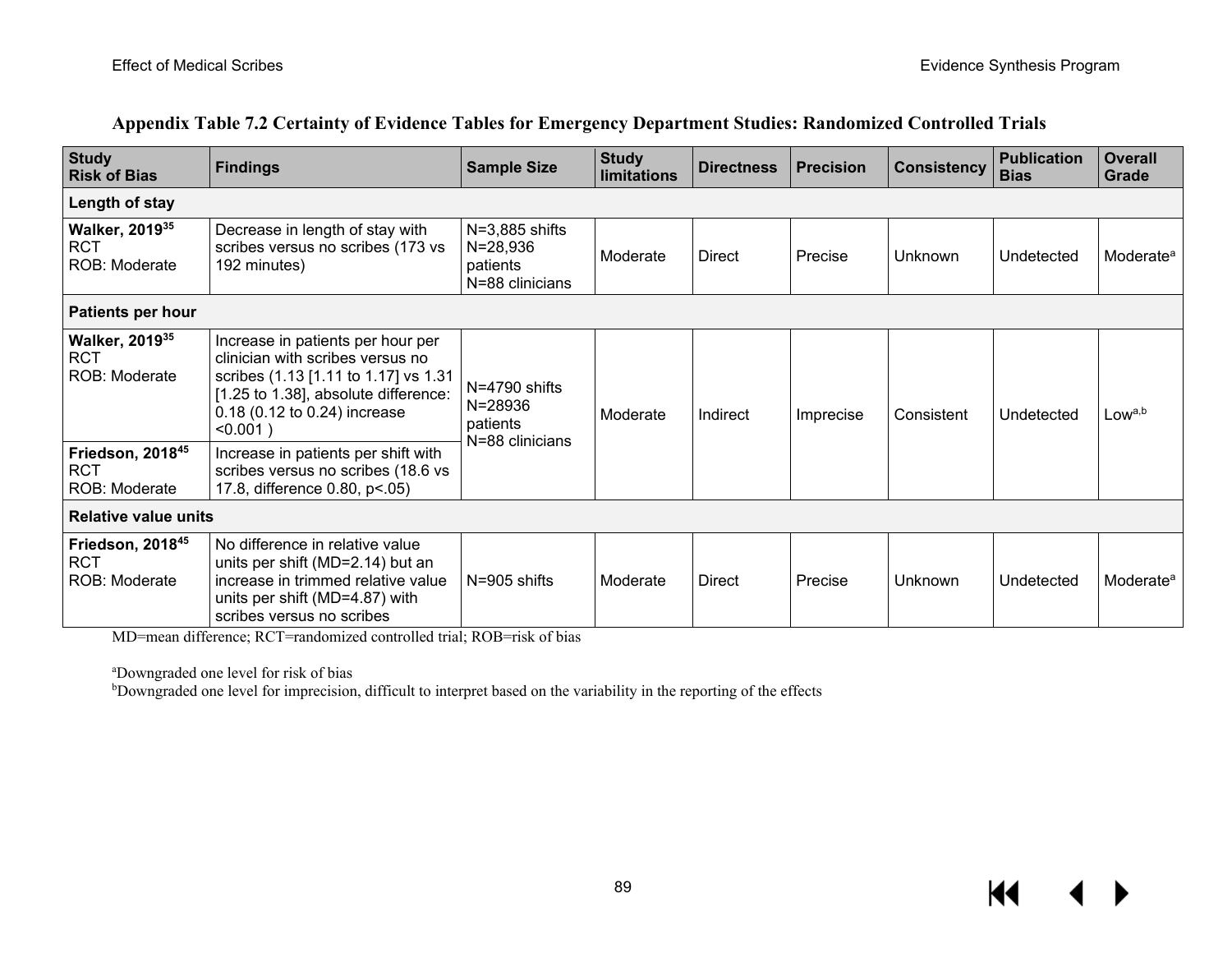| Appendix Table 7.3 Certainty of Evidence Tables for Emergency Department Studies: Observational Studies |  |  |
|---------------------------------------------------------------------------------------------------------|--|--|
|                                                                                                         |  |  |

| <b>Study</b><br><b>Risk of Bias</b>                            | <b>Findings</b>                                                                      | <b>Sample Size</b>                                                                             | <b>Study</b><br><b>limitations</b> | <b>Directness</b> | <b>Precision</b> | <b>Consistency</b> | <b>Publication</b><br><b>Bias</b> | <b>Overall</b><br>grade      |
|----------------------------------------------------------------|--------------------------------------------------------------------------------------|------------------------------------------------------------------------------------------------|------------------------------------|-------------------|------------------|--------------------|-----------------------------------|------------------------------|
| <b>Length of Stay</b>                                          |                                                                                      |                                                                                                |                                    |                   |                  |                    |                                   |                              |
| Allen, 2014 <sup>42</sup><br>Pre-post<br><b>ROB: Serious</b>   | Decrease in length of stay with<br>scribes versus no scribes (233 vs<br>249 minutes) | $N=1,042$ shifts<br>$N = 49,445$<br>patients<br>$N = 23,319$<br>encounters<br>N=103 clinicians |                                    | <b>Direct</b>     | Imprecise        | Inconsistent       | Undetected                        | Very<br>Low <sup>a,b,c</sup> |
| Arya, 201043<br>Pre-post<br>ROB: Moderate                      | No difference with scribes versus<br>no scribes                                      |                                                                                                |                                    |                   |                  |                    |                                   |                              |
| Bastani, 201444<br>Pre-post<br><b>ROB: Serious</b>             | Decrease in length of stay with<br>scribes versus no scribes (269 vs<br>289 minutes) |                                                                                                |                                    |                   |                  |                    |                                   |                              |
| Heaton, 2016 <sup>36</sup><br>Pre-post<br><b>ROB: Serious</b>  | Increase in length of stay with<br>scribes versus no scribes (265 vs<br>255 minutes) |                                                                                                |                                    |                   |                  |                    |                                   |                              |
| Heaton, 2017a <sup>37</sup><br>Pre-post<br>ROB: Moderate       | No difference with scribes versus<br>no scribes                                      |                                                                                                | Serious                            |                   |                  |                    |                                   |                              |
| Heaton, 2019a <sup>41</sup><br>Pre-post<br><b>ROB: Serious</b> | No difference with scribes versus<br>no scribes                                      |                                                                                                |                                    |                   |                  |                    |                                   |                              |
| Hess, 201547<br>Pre-post<br><b>ROB: Serious</b>                | No difference with scribes versus<br>no scribes                                      |                                                                                                |                                    |                   |                  |                    |                                   |                              |
| Shuaib, 2017 <sup>49</sup><br>Pre-post<br><b>ROB: Serious</b>  | Decrease in length of stay with<br>scribes versus no scribes (287 vs<br>303 minutes) |                                                                                                |                                    |                   |                  |                    |                                   |                              |
| Walker, 2016a <sup>31</sup><br>Pre-post<br><b>ROB: Serious</b> | No difference with scribes versus<br>no scribes                                      |                                                                                                |                                    |                   |                  |                    |                                   |                              |
| <b>Patients per hour</b>                                       |                                                                                      |                                                                                                |                                    |                   |                  |                    |                                   |                              |
| Allen, 2014 <sup>42</sup><br><b>ROB: Serious</b>               | No difference with scribes versus<br>no scribes                                      | N=138 providers                                                                                | Serious                            | <b>Direct</b>     | Imprecise        | Inconsistent       | Undetected                        | Very<br>Lowa,b,c             |

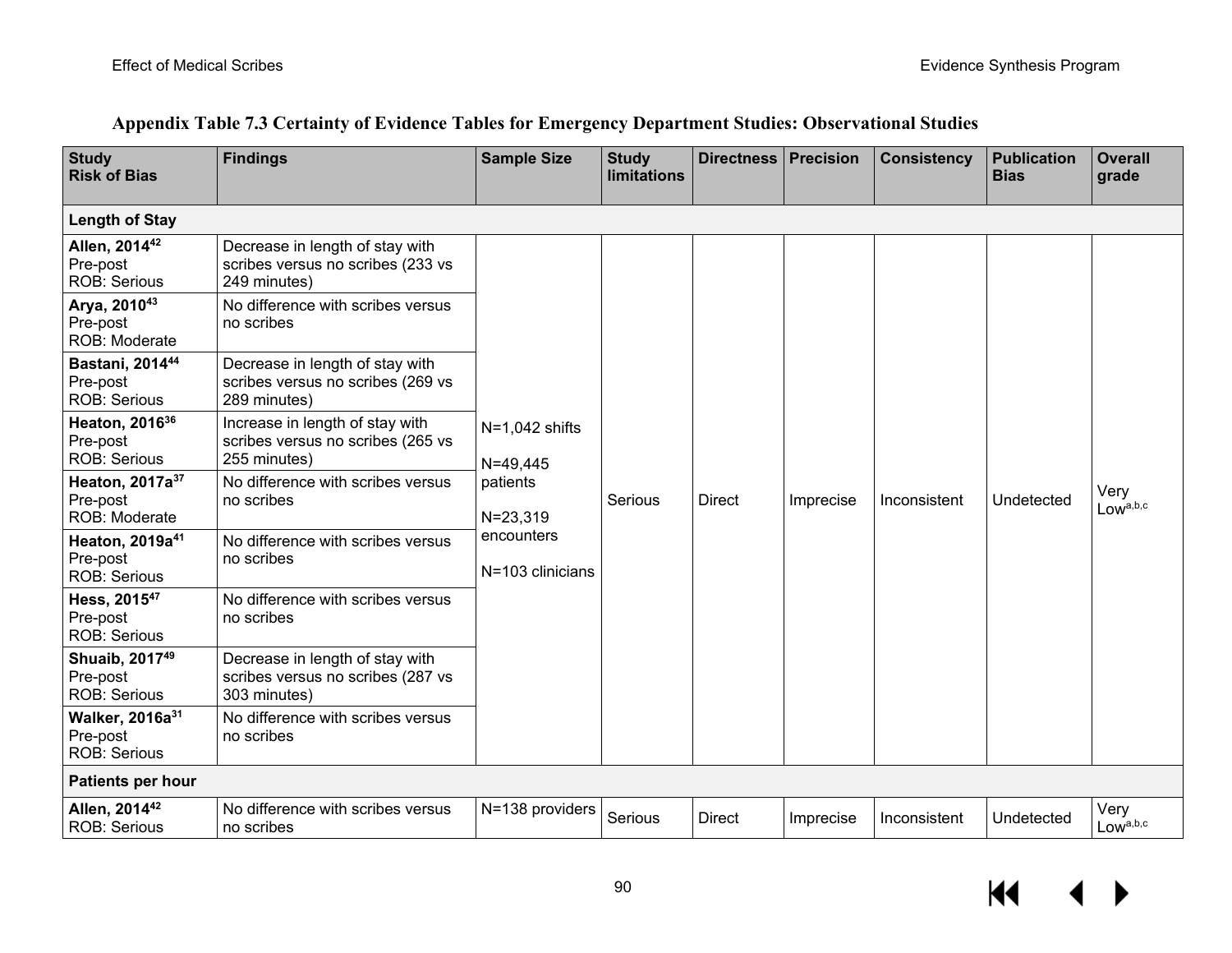| Arya, 201043<br>ROB: Moderate                      | Increase in patients per hour with<br>scribes (0.08 for every 10%<br>increment of scribe usage during a<br>shift) | N=401 shifts<br>$N = 10531$<br>patients                                                |         |               |           |              |            |                              |  |
|----------------------------------------------------|-------------------------------------------------------------------------------------------------------------------|----------------------------------------------------------------------------------------|---------|---------------|-----------|--------------|------------|------------------------------|--|
| Graves, 201846<br><b>ROB: Serious</b>              | Increase in patients per hour with<br>scribes (2.81 vs 2.49)                                                      | $N = 26319$<br>encounters                                                              |         |               |           |              |            |                              |  |
| Heaton, 2016 <sup>36</sup><br><b>ROB: Serious</b>  | No difference with scribes versus<br>no scribes                                                                   |                                                                                        |         |               |           |              |            |                              |  |
| Hess, 201547<br><b>ROB: Serious</b>                | No difference with scribes versus<br>no scribes                                                                   |                                                                                        |         |               |           |              |            |                              |  |
| Shuaib, 2017 <sup>49</sup><br><b>ROB: Serious</b>  | Increase in patients per hour with<br>scribes (3.2 vs 2.3)                                                        |                                                                                        |         |               |           |              |            |                              |  |
| Walker, 2016a <sup>31</sup><br><b>ROB: Serious</b> | Increase in patients per hour with<br>scribes (1.13 vs 1.02)                                                      |                                                                                        |         |               |           |              |            |                              |  |
| <b>Patient satisfaction</b>                        |                                                                                                                   |                                                                                        |         |               |           |              |            |                              |  |
| Bastani, 201444<br><b>ROB: Serious</b>             | Increase in patient satisfaction with<br>scribes versus no scribes                                                | N=799 shifts<br>$N = 6559$<br>patients<br>$N = 23,319$<br>encounters<br>N=5 clinicians |         |               | Imprecise | Consistent   | Undetected | Very lowa,b                  |  |
| Shuaib, 2017 <sup>49</sup><br><b>ROB: Serious</b>  | No difference with scribes versus<br>no scribes                                                                   |                                                                                        |         |               |           |              |            |                              |  |
| Walker, 2016a <sup>31</sup><br><b>ROB: Serious</b> | No difference with scribes versus<br>no scribes                                                                   |                                                                                        | Serious | <b>Direct</b> |           |              |            |                              |  |
| Dunlop, 2018 <sup>17</sup><br><b>ROB: Serious</b>  | No difference with scribes versus<br>no scribes                                                                   |                                                                                        |         |               |           |              |            |                              |  |
| <b>Provider Satisfaction</b>                       |                                                                                                                   |                                                                                        |         |               |           |              |            |                              |  |
| Allen, 201442<br><b>ROB: Serious</b>               | No difference with scribes versus<br>no scribes                                                                   | N=799 shifts<br>$N = 30,682$<br>patients<br>N=23,319<br>encounters<br>N=155 clinicians |         |               | Imprecise | Inconsistent | Undetected | Very<br>low <sup>a,b,c</sup> |  |
| Bastani, 201444<br><b>ROB: Serious</b>             | Increase in provider satisfaction<br>with scribes versus no scribes                                               |                                                                                        | Serious | <b>Direct</b> |           |              |            |                              |  |
| Hess, 2015 <sup>47</sup><br><b>ROB: Serious</b>    | No difference with scribes versus<br>no scribes                                                                   |                                                                                        |         |               |           |              |            |                              |  |
| Ou, 201748<br><b>ROB: Serious</b>                  | No difference with scribes versus<br>no scribes                                                                   |                                                                                        |         |               |           |              |            |                              |  |

 $\overline{M}$  $\blacktriangleright$